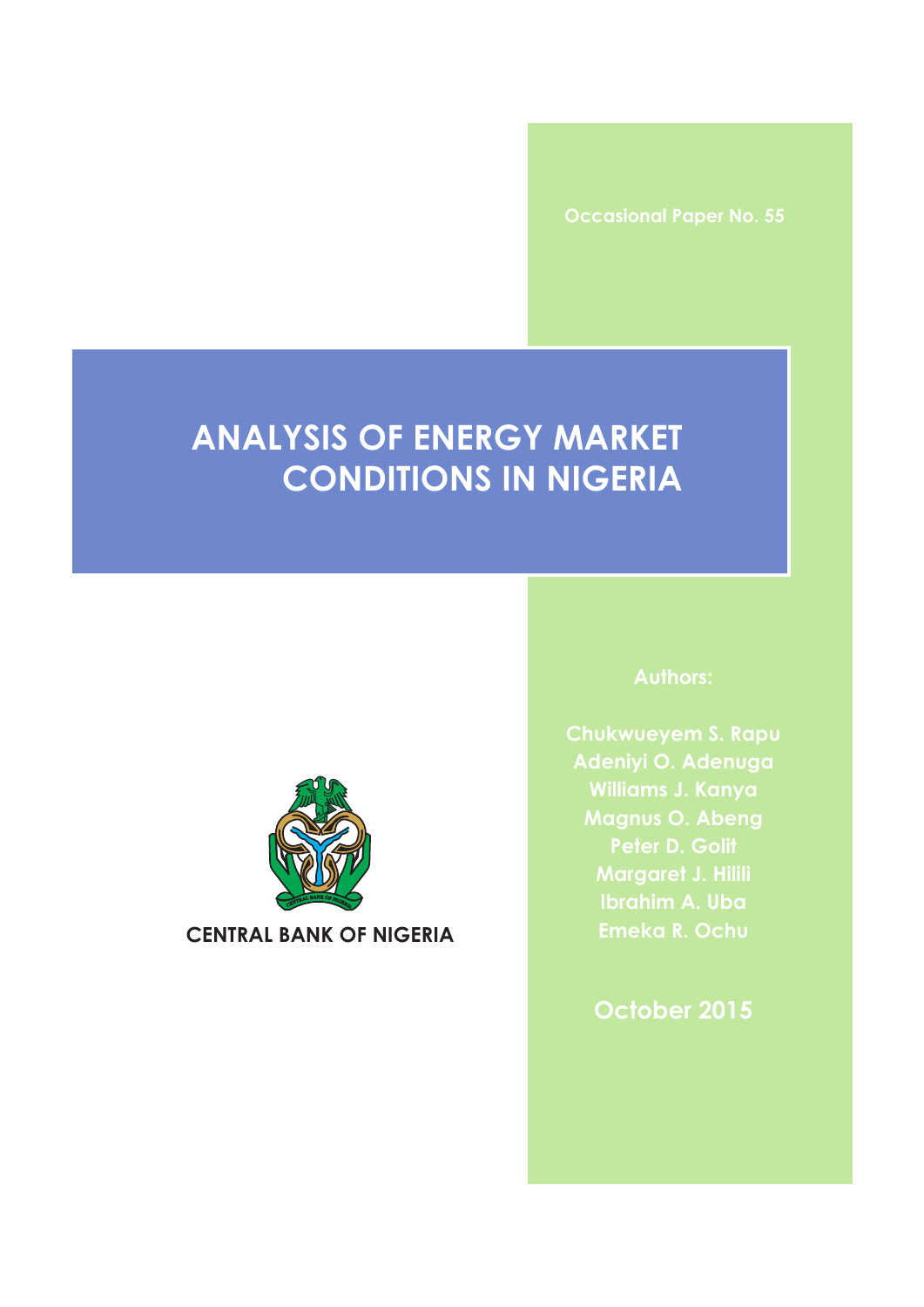Copyright © 2014 Central Bank of Nigeria 33 Tafawa Balewa Way Central Business District P. M. B. 0187, Garki Abuja, Nigeria

Studies on topical issues affecting the Nigerian Economy are published in order to communicate the results of empirical research carried out by the Bank to the public. In this regard, the findings, interpretation and conclusions expressed in the papers are entirely those of the authors and should not be attributed in any manner to the Central Bank of Nigeria or institutions to which they are affiliated.

The Central Bank of Nigeria encourages dissemination of its work. However, the materials in this publication are copyrighted. Request for permission to reproduce portions of it should be sent to the Director of Research, Research Department, Central Bank of Nigeria, Abuja.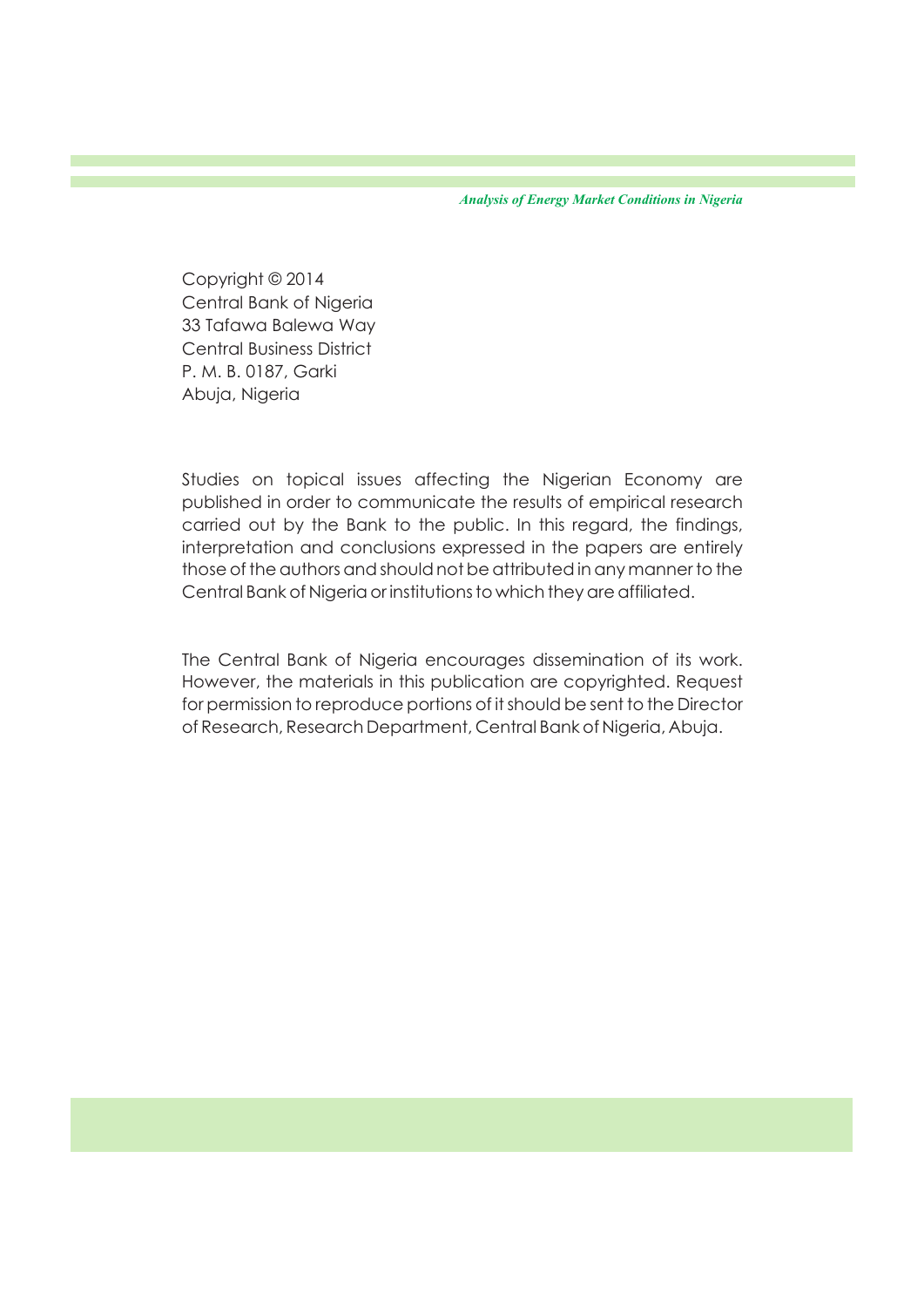| List of Tables<br>$\cdots$                                                          | vi   |
|-------------------------------------------------------------------------------------|------|
| <b>List of Figures</b><br>$\dddot{\phantom{0}}$<br>$\cdots$<br>.<br><br>.<br>.      | vii  |
| <b>Glossary of Terms</b><br>.<br>.<br>.                                             | viii |
| 1.0<br><b>INTRODUCTION</b><br>$\ddotsc$<br>$\cdots$<br>                             | 1    |
| <b>THE GLOBAL ENERGY MARKET</b><br>2.0<br>$\dddotsc$<br>.<br>.                      | 5    |
| 2.1<br>Energy Prices<br>$\cdots$<br>$\cdots$<br><br>                                | 5    |
| 2.1.1<br>Crude Oil Prices<br>$\cdots$<br>$\cdots$<br>.<br>$\cdots$                  | 5    |
| 2.1.2<br>Natural Gas Prices<br>$\cdots$<br>$\cdots$<br>                             | 8    |
| 2.2<br>Electricity Generation and Consumption                                       | 9    |
| 2.3<br>Determinants of Energy Conditions<br>$\cdots$<br>$\dddotsc$                  | 11   |
| 2.3.1 Changes in Demand<br>$\dddotsc$<br>.<br>.                                     | 12   |
| 2.3.2 Changes in Supply<br>$\dddotsc$<br>$\cdots$<br>$\cdots$<br>$\cdots$           | 13   |
| 2.3.3 Natural Gas Production and Consumption                                        | 14   |
| 2.3.4 Changes in Price<br>$\dddotsc$<br>$\cdots$<br>$\cdots$<br>.                   | 15   |
| 2.4<br><b>Electricity Pricing</b><br>$\dddotsc$<br>$\cdots$<br>.<br>$\cdots$<br>.   | 14   |
| <b>STYLISED FACTS ON NIGERIA ENERGY MARKET</b><br>3.0<br>$\ddotsc$                  | 17   |
| 3.1<br>Endowments<br>$\cdots$<br>$\cdots$<br>$\cdots$<br>.<br>.                     | 17   |
| 3.2<br>Operation<br>$\ddotsc$<br>$\cdots$<br>$\cdots$<br>.<br><br>.                 | 18   |
| <b>Market Dynamics</b><br>3.3<br>$\cdots$<br>$\cdots$<br>$\ddotsc$<br>.             | 20   |
| 3.4<br>Contribution to the Economy<br>$\dddotsc$<br>$\cdots$<br>$\cdots$            | 22   |
| Powering the Nation<br>3.4.1<br>$\cdots$<br>$\cdots$<br>$\cdots$                    | 23   |
| Source of Revenue<br>3.4.2<br>$\cdots$<br>.                                         | 24   |
| Political Instrument<br>3.4.3<br>$\cdots$<br>.                                      | 25   |
| 3.5<br>Negative impacts<br>$\sim$<br>$\dddotsc$<br>$\dddotsc$<br>$\cdots$<br>.      | 26   |
| 4.0<br><b>REFORMS IN THE ENERGY SECTOR</b><br>$\dddotsc$<br>$\ddotsc$<br>$\dddotsc$ | 33   |
| Policies, Programmes and Interventions for the<br>4.1                               |      |
| <b>Energy Market</b><br>$\cdots$                                                    | 33   |
| 4.1.1. Oil<br>.<br>$\cdots$<br>$\cdots$<br>$\cdots$<br>$\cdots$<br>                 | 33   |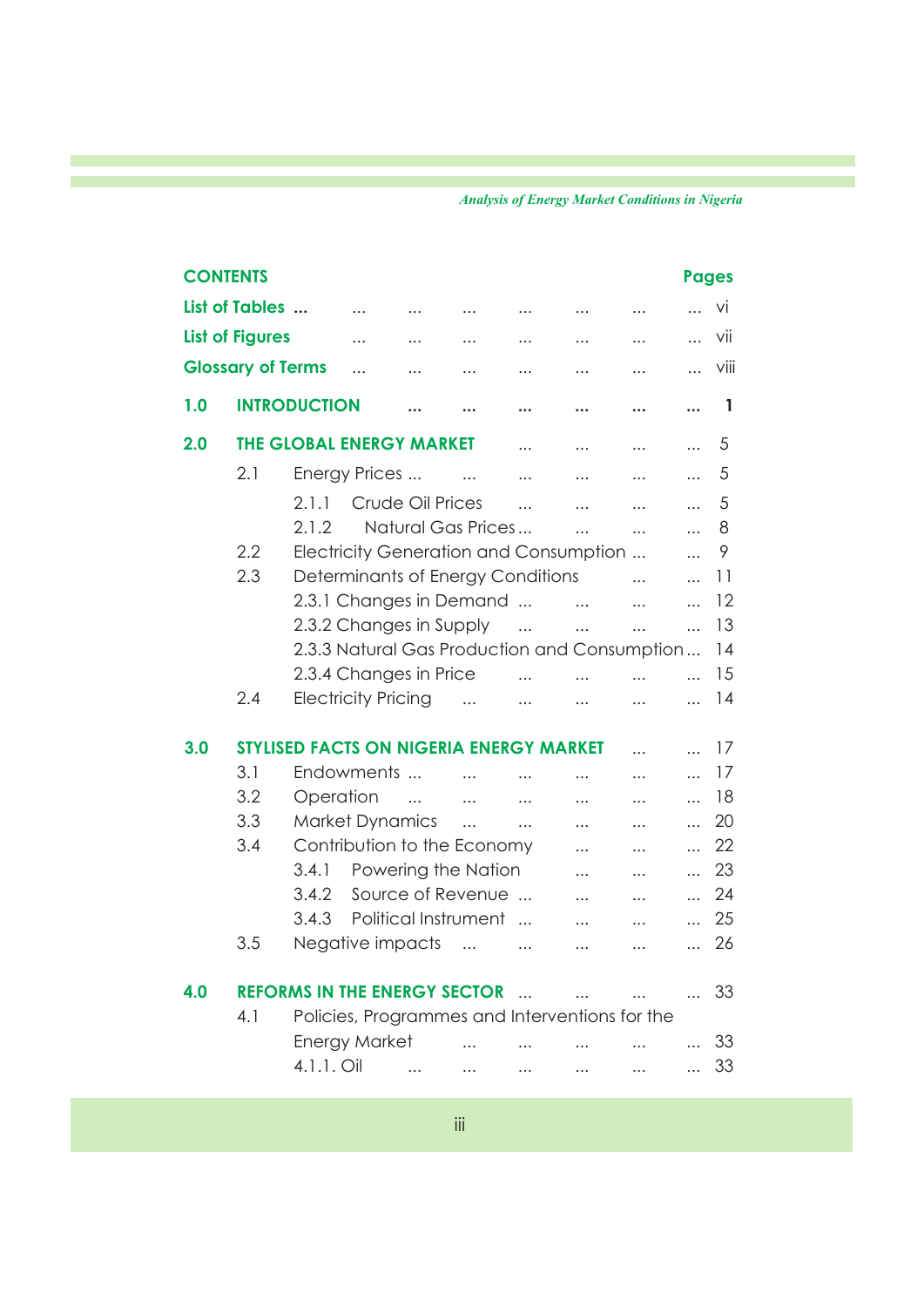|     |     | 4.1.2. Gas | $\cdots$                                         | $\cdots$              | $\cdots$              | $\cdots$             | $\cdots$   | $\dddotsc$            | 34         |
|-----|-----|------------|--------------------------------------------------|-----------------------|-----------------------|----------------------|------------|-----------------------|------------|
|     |     |            | 4.1.3 Electricity                                | $\cdots$              | $\cdots$              | $\cdots$             |            | $\cdots$              | 35         |
|     | 4.2 |            | Gas to Power Initiatives                         |                       | $\cdots$              | $\cdots$             | $\cdots$   | $\cdots$              | 36         |
| 5.0 |     |            | <b>OUTLOOK ON ENERGY CONDITIONS IN NIGERIA </b>  |                       |                       |                      |            | $\ddotsc$             | 39         |
|     | 5.1 |            | Global Oil Supply                                | $\dddotsc$            | $\dddotsc$            | $\sim$ $\sim$ $\sim$ | $\cdots$   | $\dddotsc$            | 41         |
|     | 5.2 |            | Global Natural Gas Demand and Supply             |                       |                       |                      |            | $\dddotsc$            | 42         |
|     |     | 5.2.1      | <b>Global Natural Gas Demand</b>                 |                       |                       |                      | $\dddotsc$ |                       | 42         |
|     |     | 5.2.2      | Global Natural Gas Supply                        |                       |                       |                      | $\cdots$   | $\cdots$              | 43         |
|     | 5.3 |            | Global Electricity Production/Consumption        |                       |                       |                      |            | $\dddotsc$            | 44         |
|     | 5.4 |            | Impact of the Global Developments on Nigeria's   |                       |                       |                      |            |                       |            |
|     |     |            | <b>Energy Market</b>                             | $\dddotsc$            | $\cdots$ $\cdots$     |                      | $\cdots$   | $\cdots$              | 44         |
|     | 5.5 |            | Global Drive for Renewable Energy                |                       |                       |                      | $\cdots$   | $\cdots$              | 46         |
| 6.0 |     |            | <b>CHALLENGES IN THE NIGERIAN ENERGY MARKET </b> |                       |                       |                      |            |                       | 49         |
|     | 6.1 |            | Challenges in the Oil/Gas Sector                 |                       |                       | $\sim$               | $\cdots$   | $\cdots$              | 49         |
|     |     | 6.1.1      | <b>Production Challenges (Upstream)</b>          |                       |                       |                      |            | $\dddot{\phantom{0}}$ | 49         |
|     |     | 6.1.2      | Challenges in the Downstream Sector/             |                       |                       |                      |            |                       |            |
|     |     |            | Oil Subsidy                                      | $\dddotsc$            | $\dddot{\phantom{0}}$ | $\cdots$             | $\cdots$   |                       | 49         |
|     |     | 6.1.3      | <b>Energy Infrastructure Capacity</b>            |                       |                       |                      | $\dddotsc$ |                       | $\dots$ 51 |
| 7.0 |     |            | <b>THE WAY FORWARD</b>                           | $\dddot{\phantom{0}}$ |                       | $\cdots$             | $\dddotsc$ | $\cdots$              | 55         |
|     | 7.1 |            | Development of Gas Infrastructure                |                       |                       |                      | $\dddotsc$ | $\cdots$              | 55         |
|     | 7.2 |            | Renewable Energy                                 |                       |                       | $\sim$ $\sim$        | $\cdots$   | $\cdots$              | 55         |
|     | 7.3 |            | Renewable Energy Sources                         |                       |                       | $\cdots$             | $\cdots$   | $\cdots$              | 56         |
|     |     | 7.2.1      | Security of Supply                               |                       |                       |                      | $\cdots$   | $\cdots$              | 57         |
|     |     | 7.2.2      | Promote Decentralisation of Energy               |                       |                       |                      |            |                       |            |
|     |     |            | Management                                       |                       | $\cdots$              | $\dddotsc$           | $\cdots$   | $\cdots$              | 57         |
|     |     | 7.2.3      | Cheap and Easy to Generate                       |                       |                       |                      | $\cdots$   | $\dddot{\cdots}$      | 57         |
|     |     | 7.2.4      | Suitable for Rural/Community                     |                       |                       |                      |            |                       |            |
|     |     |            | Development                                      |                       | $\cdots$              | $\cdots$             | $\cdots$   |                       | 57         |
|     | 7.3 |            | <b>Environmental Considerations</b>              |                       |                       | $\cdots$             | $\cdots$   | $\cdots$              | 58         |
|     | 7.4 |            | Competitive Energy Markets                       |                       |                       | $\cdots$             | $\cdots$   |                       | 59         |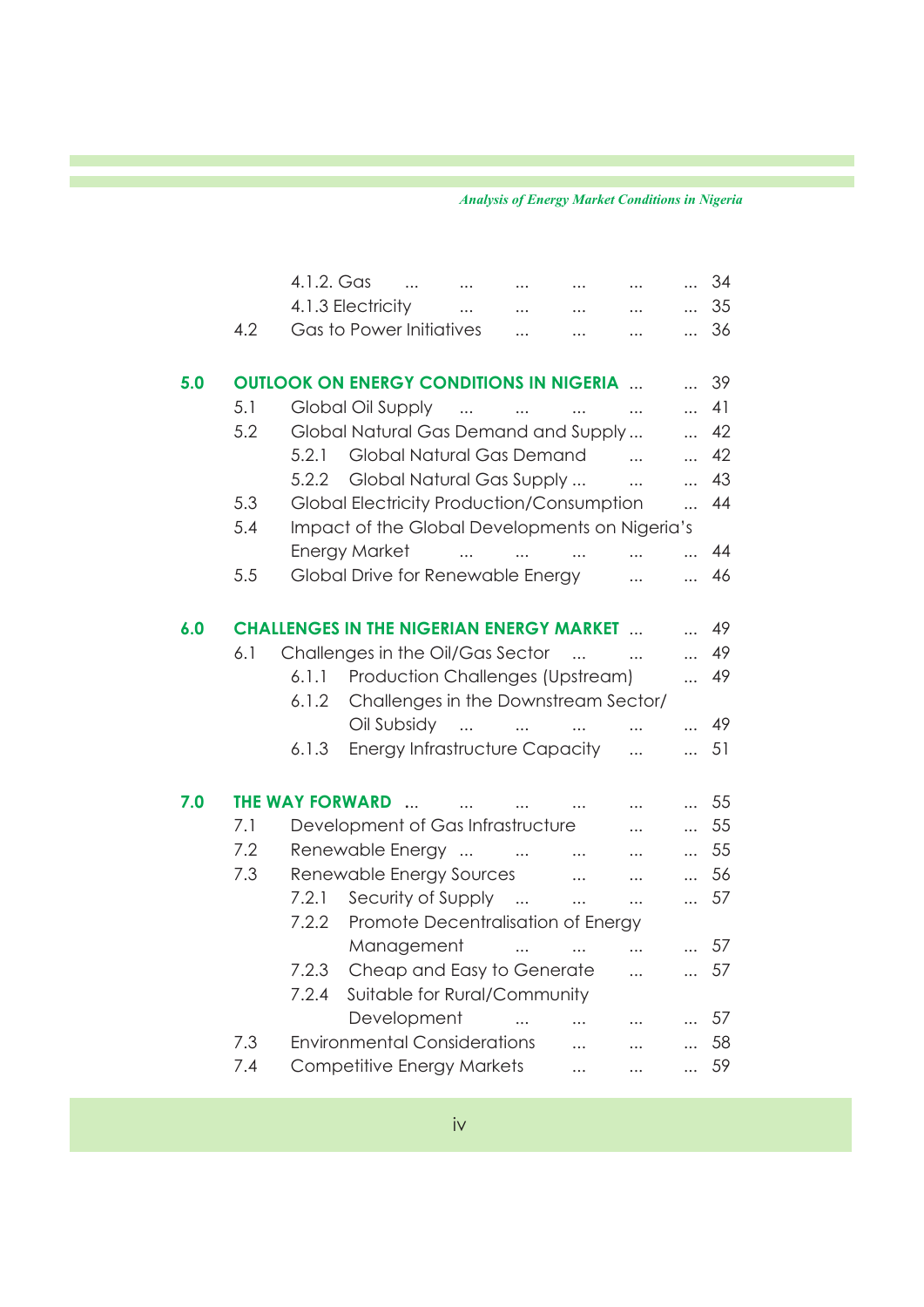|     | 7.5                     |                   |            | Conducive Environment for Private Sector |          |  |             |
|-----|-------------------------|-------------------|------------|------------------------------------------|----------|--|-------------|
|     |                         |                   | Investment |                                          |          |  | -59         |
|     | 7.6                     |                   |            | Regional and Ecological Considerations   |          |  | 60          |
|     | $\frac{1}{2}$           |                   |            | Capacity Development                     | $\cdots$ |  | $\ldots$ 60 |
| 8.0 |                         | <b>CONCLUSION</b> |            |                                          |          |  | 63          |
|     | <b>References</b>       |                   |            |                                          |          |  | - 65        |
|     | <b>Websites Visited</b> |                   |            |                                          |          |  |             |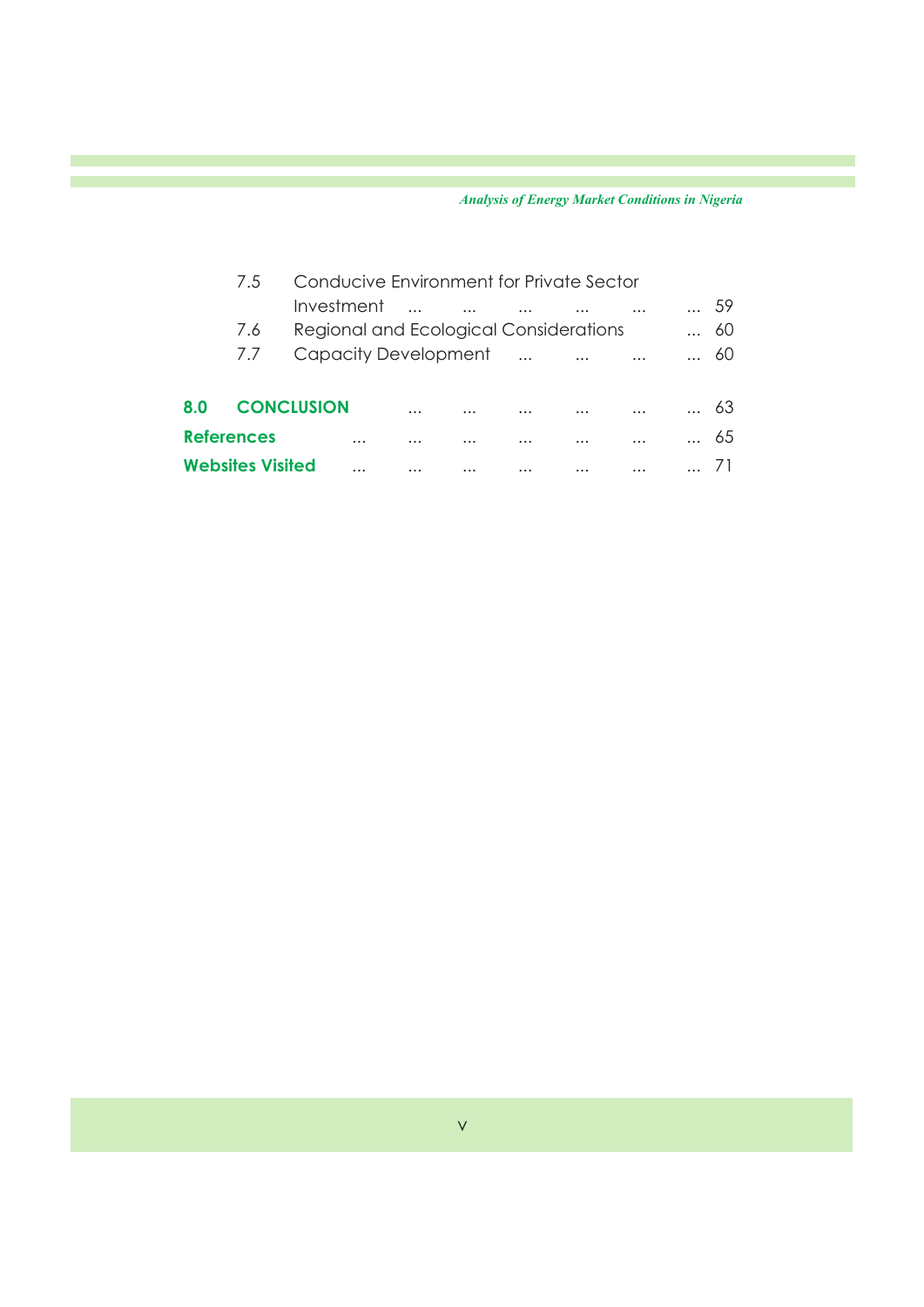### **List of Tables Pages**

| Table 1: | Energy Indicators for Nigeria (2000 - 2013)    |  |      |  |  |  |  |
|----------|------------------------------------------------|--|------|--|--|--|--|
| Table 2: | 2012 Energy Basket of Nigeria in KTOE on net   |  |      |  |  |  |  |
|          | Calorific Value Basis                          |  | - 23 |  |  |  |  |
| Table 3: | FGN Capital Releases to the Power Sector       |  | 26   |  |  |  |  |
| Table 4: | Derived Subsidy Payment<br>$\cdots$            |  | 29   |  |  |  |  |
| Table 5: | Fuel Import Foreign Exchange Consumption       |  | 30   |  |  |  |  |
| Table 6: | Global Oil Demand (2013 - 2015)                |  |      |  |  |  |  |
|          | (million barrels per day)<br>$\dddotsc$        |  | 40   |  |  |  |  |
| Table 7: | World Oil Production (million barrels per day) |  | 42   |  |  |  |  |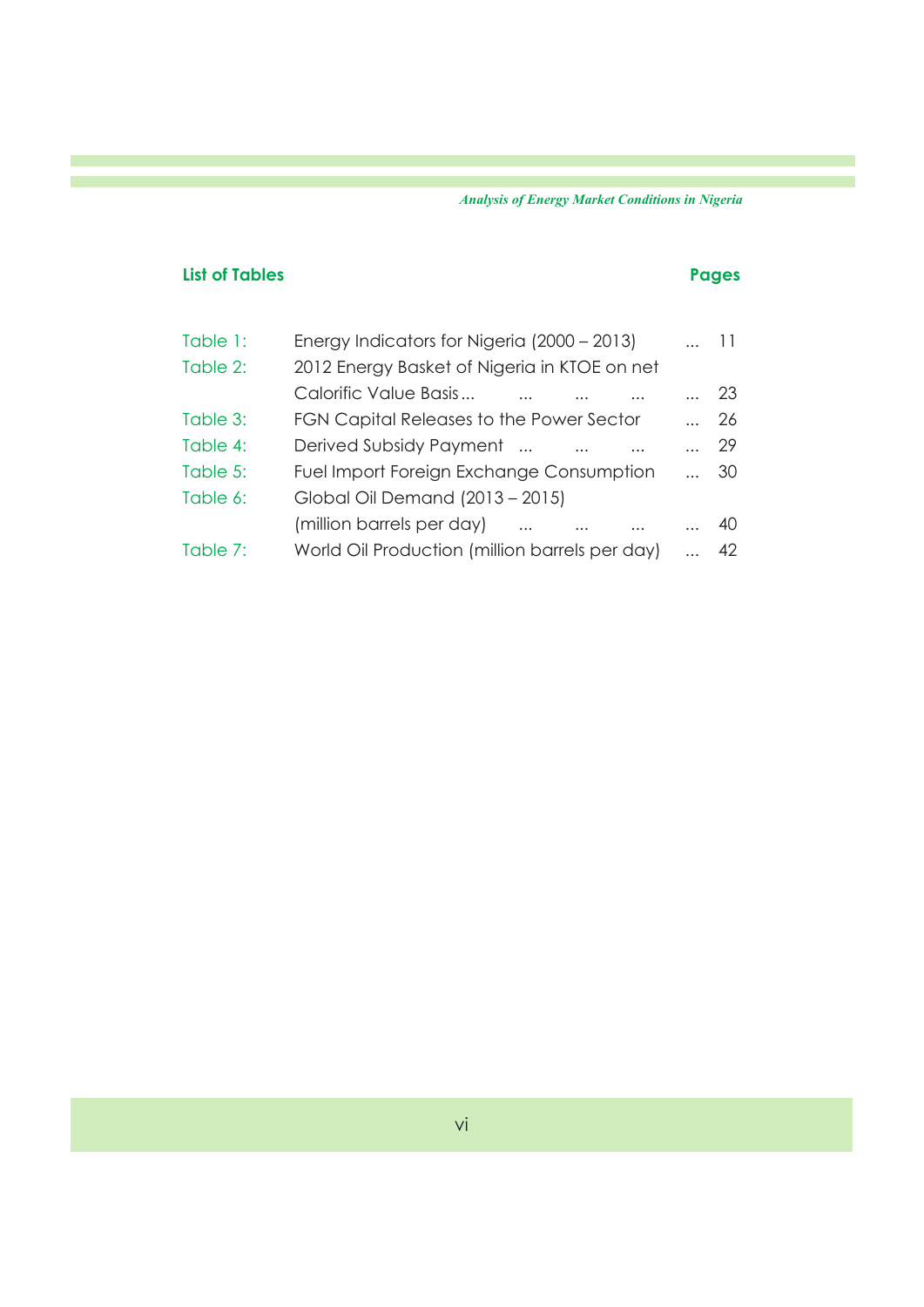# **List of Figures Pages**

| Figure 1: | Average Crude Oil Prices (US\$ per barrel,           |          |          |  |    |
|-----------|------------------------------------------------------|----------|----------|--|----|
|           | $2000 - May 2015$                                    |          |          |  | 5  |
| Figure 2: | Average Prices of OPEC Crude Basket                  |          |          |  |    |
|           | (US\$ per barrel) (1990-2015)                        |          | $\cdots$ |  | 8  |
| Figure 3: | Natural Gas Prices (US\$/mBtu) (1990 - 2015)         |          |          |  | 9  |
| Figure 4: | Oil Revenue Compared with Total Revenue              |          |          |  |    |
|           | (1999 to 2014)                                       | $\cdots$ |          |  | 25 |
| Figure 5: | Electricity Generation (MW)                          |          |          |  | 27 |
| Figure 6: | PMS FX Demand Vs WDAS Total Supply in US\$           |          |          |  | 31 |
| Figure 7: | Domestic Electric Power Generation from              |          |          |  |    |
|           | 1999 - 2013                                          |          |          |  | 36 |
| Figure 8: | Gas Allocated to Power Sector Profile (2010-2016) 37 |          |          |  |    |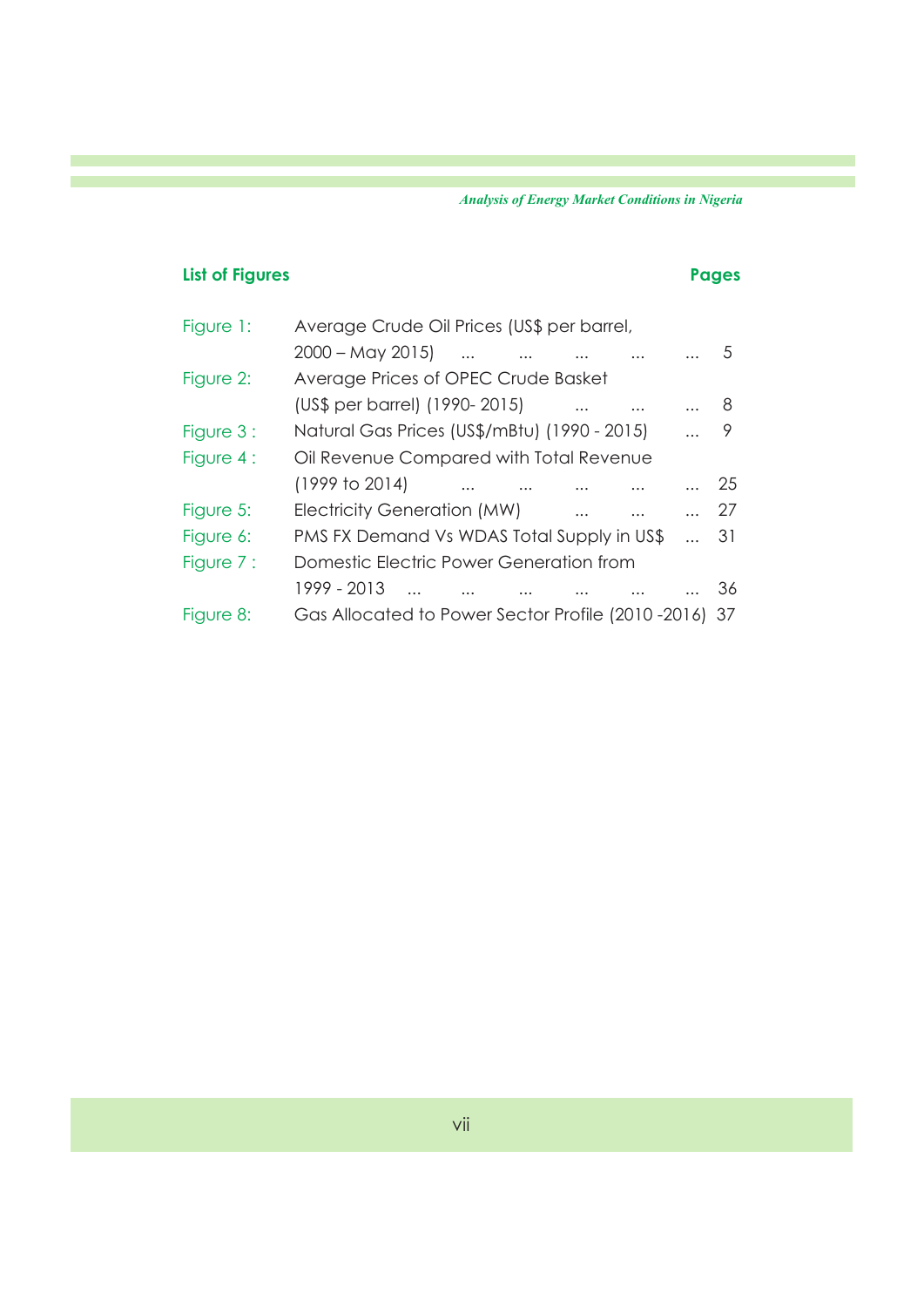# **Glossary of Terms**

| MW/hr           | Megawatt per hour                 |
|-----------------|-----------------------------------|
| <b>API</b>      | American Petroleum Institute      |
| <b>BS</b> and W | <b>Basic Sediment and Water</b>   |
| <b>RVP</b>      | Reid Vapour Pressure              |
| <b>TCF</b>      | <b>Trillion Cubic Feet</b>        |
| Ktoe            | Thousand Tonnes of Oil Equivalent |
| CDU             | Crude Oil Distribution Units      |
| <b>NXP</b>      | Nigerian Exports Proceeds Form    |
| TWh             | Terawatt hours                    |
| Kb/d            | Kilo barrels of oil per day       |
| <b>LTO</b>      | Light Tight Oil                   |
| Bcf/d           | <b>Billion Cubic Feet per day</b> |
| KWh/cap         | Kilowatt hour per capita          |
| <b>KRPC</b>     | Kaduna Refining and Petrochemical |
|                 | Company                           |
| <b>PHRC</b>     | Port Harcourt Refining Company    |
| <b>WRPC</b>     | Warri Refining and Petrochemical  |
| Company         |                                   |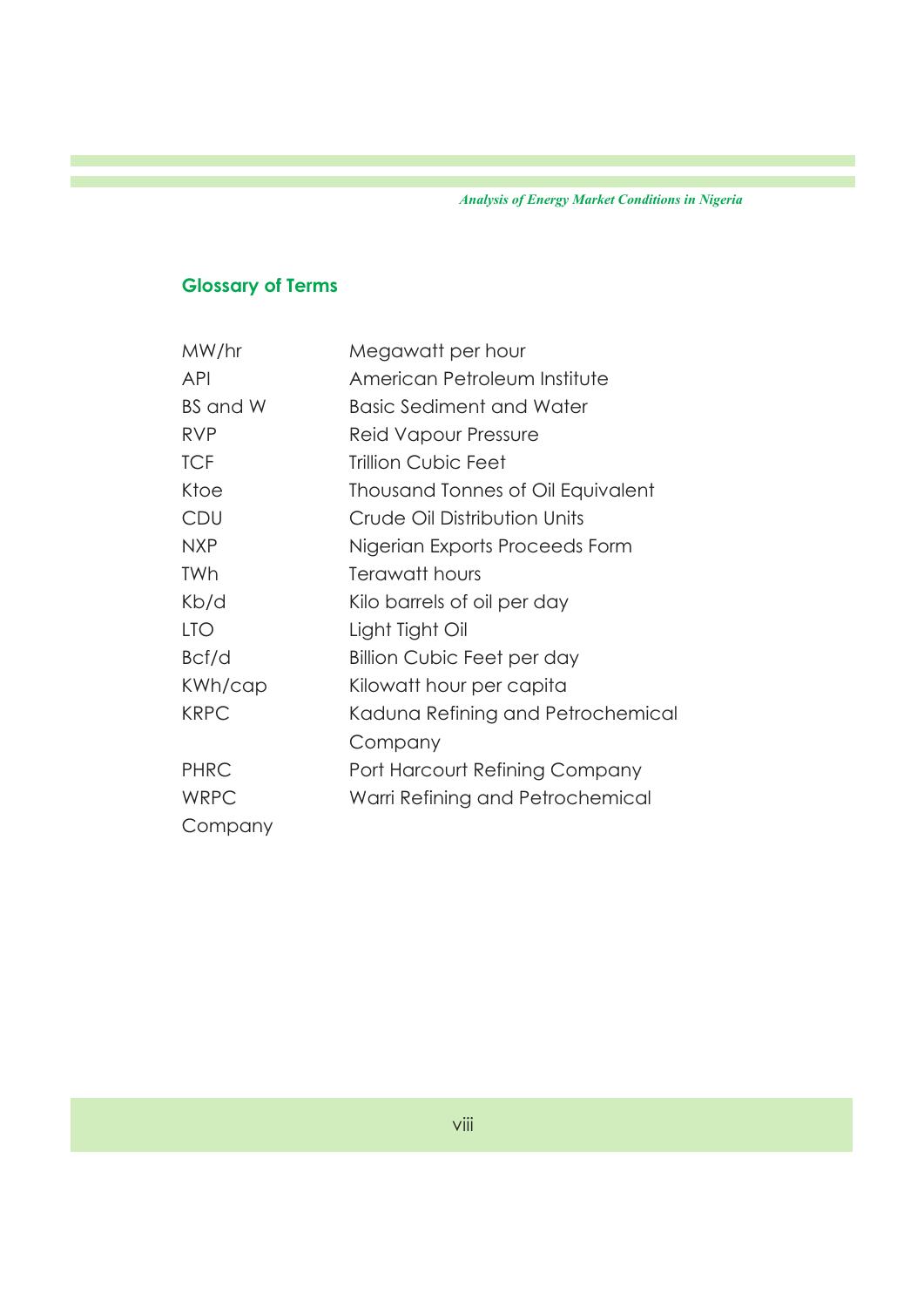#### **1.0 INTRODUCTION**

Energy is a critical factor for economic growth of any country. Energy commodities facilitate economic development by increasing productivity and income as well as creating employment. The aim of an efficient energy market is to provide energy commodities to power the industrial, transport, household and service sectors of the economy. Hence, energy remains the lubricant of sustainable economic growth.

The crucial role of energy in the globalisation and market liberalisation of the global economy can be underpinned by the economic development of the 1990s, which resulted in the improved wellbeing of citizens, particularly among emerging economies. It is a recognised fact that availability and access to energy is a sine qua non for achieving industrialisation in any country. In terms of employment creation, the American Petroleum Institute (API) estimated that the energy sector supports more than 9.0 million jobs directly and indirectly, which is over 5.0 per cent the country's total employment. In 2012, the energy industry supported a total value added to the national economy of more than US\$1 trillion, representing 7.7 per cent of US GDP (WEF, 2012). Asides from the huge impact of the energy sector on employment generation, it also act as catalyst for sustainable development and enhances resource efficiency. Indeed, energy is the "oxygen" of the global economy and the life-blood of growth in any nation.

Nigeria has ample renewable and non-renewable fossil fuels,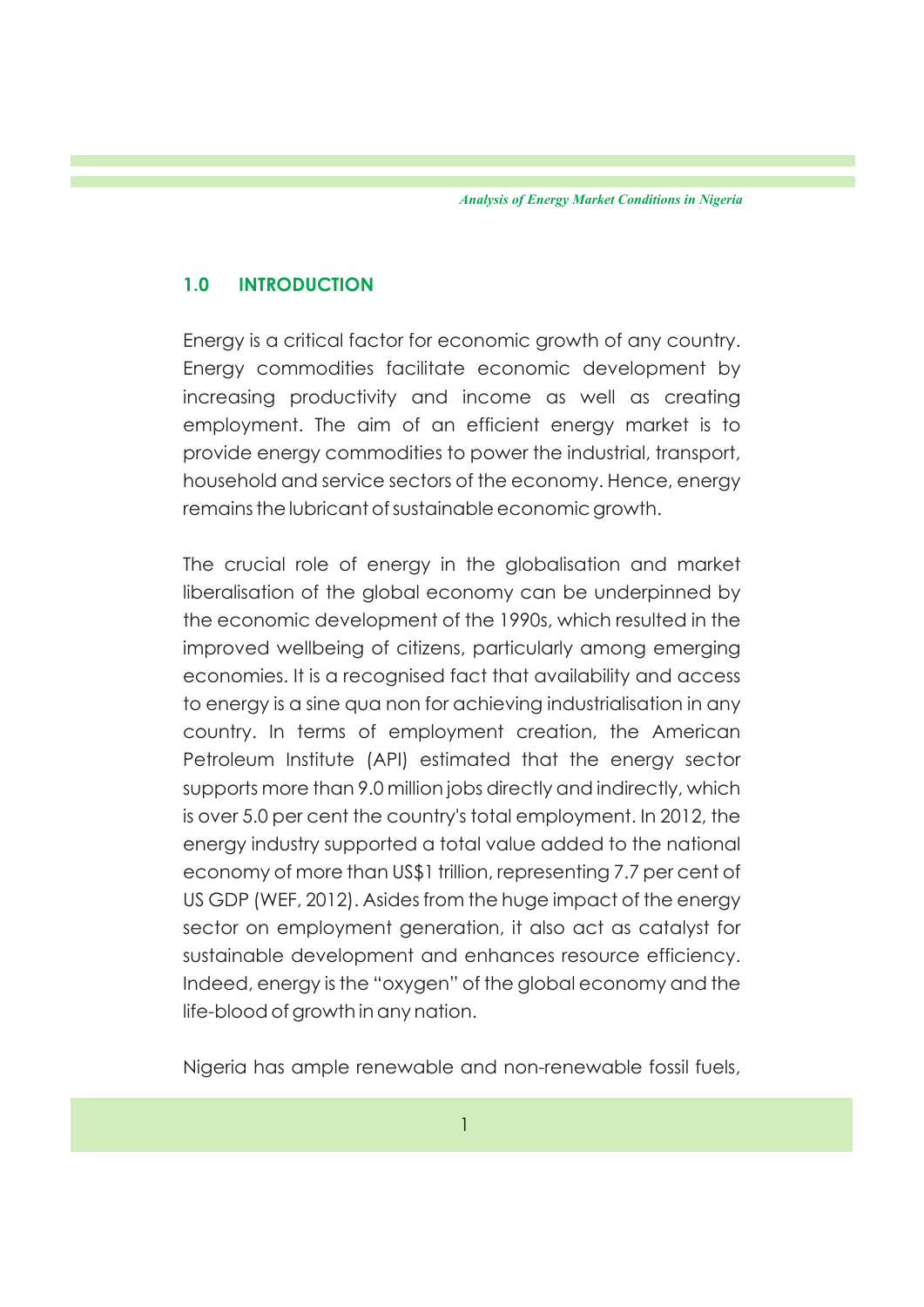solid minerals, wind, hydro, and tidal wave. It is the sixth largest oil producing country in the world (Qua Petroleum Refinery Project, 2015). In spite of this, it is highly energy deficient in terms of its energy consumption needs (Tallapragada, 2009). For instance, a 10-year domestic refining capacity utilisation report of the three refineries in the country (Kaduna, Port Harcourt and Warri) with a dedicated 445,000 barrels per day (bpd) indicated huge gaps from 2004 to 2013. Of the 445, 000 bpd to be refined domestically, an abysmal 98,108; 36,891; 108,269 and 110,508 bpd were refined in 2004, 2007, 2010 and 2014, respectively. Due to low capacity utilisation of the refineries, the country has depended on massive importation of petroleum products to satisfy local demand.

Also, it is a fact that substantial supply gap for electricity generation still exists in Nigeria. Total installed capacity for electricity generation remained at 12,232 MW in 2014, the same level recorded in 2013, but showed an increase of 23.1 per cent above the level in 2012. The average generation capacity of electricity has been oscillating within the range of 2,623.1 MW/hr in 2007 and 3,485.5 MW/hr in 2014 against the estimated demand of 10,000MW per day (CBN Annual Reports). In fact, in the last one and half decades, output had not increased beyond 3,000MW per hour. The low and unstable capacity utilisation in electricity sub-sector reflected the large gap between installed and actual operational capacity as evident in an average of less than 40.0 per cent for the period discussed, (Iwayemi, 2008:18).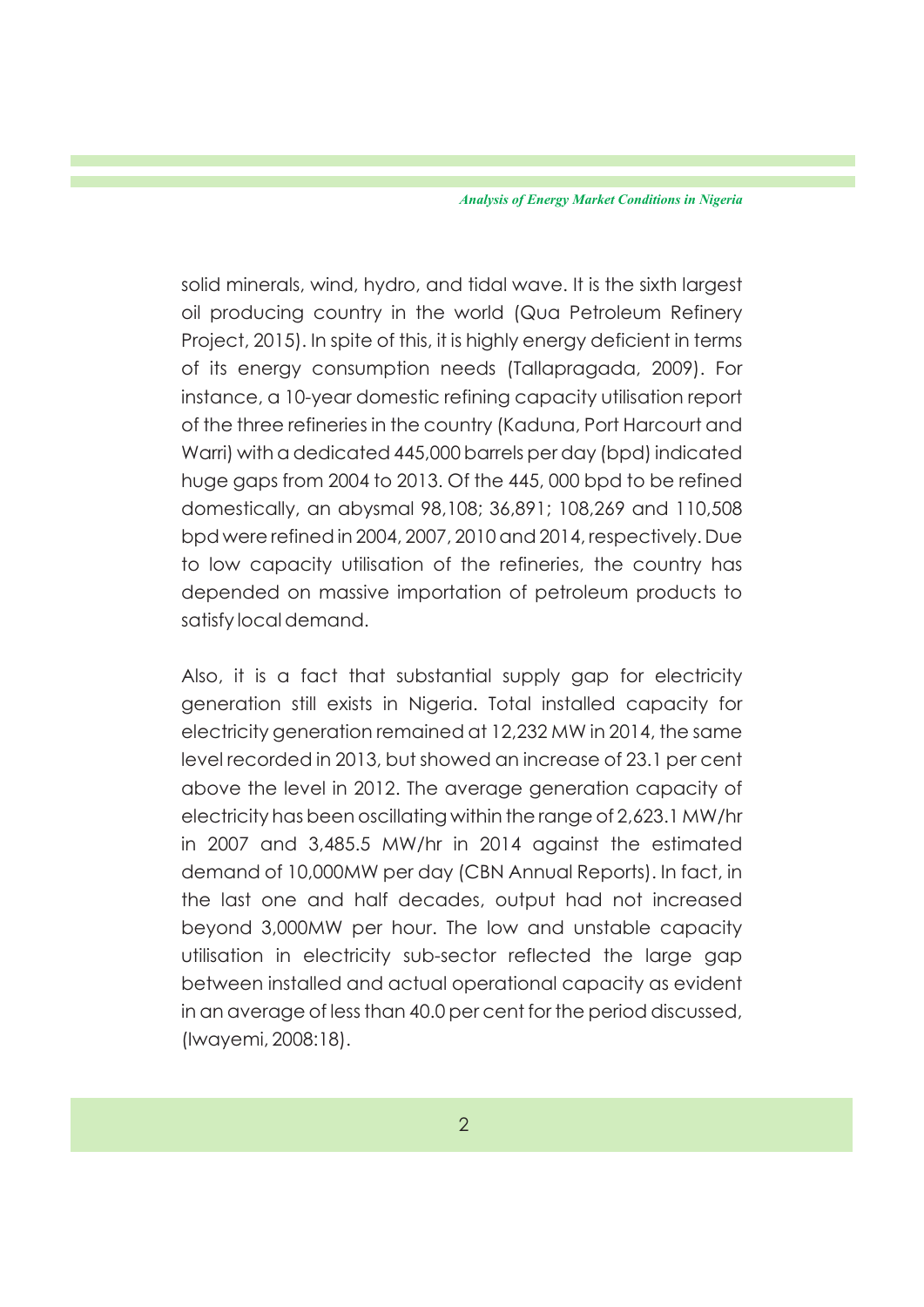Consequently, even though the primary source of power remained the Power Holding Company of Nigeria (PHCN), all manufacturing firms rely on self-generated electricity to maintain sufficient back up to power their operations in the event of power failure. The development had impacted negatively on the capacity utilisation of firms, which had declined from 59.8 per cent in 2014 to 54.2 per cent in second quarter of 2015 and output of firms with attendant loss of revenue.

This poor performance of the sub-sector has generated debate that with the abundance and potentials of energy resources, there is no reason for Nigeria to import energy to achieve a sustainable generation capacity for optimum economic growth. Moreover, Nigeria had been able to trace the collapse of her industrial sector, and small and medium scale businesses and economic downturn to the inadequate and erratic state of the country's electricity market (Olugbenga, et al., 2013).

This paper examines energy market conditions in Nigeria by reviewing the global perspective vis-a vis domestic developments to provide insight into this important sector of the economy. However, the paper focuses on crude oil, gas and electricity, among other forms of energy sources. These energy sources comprise about 80.0 per cent of energy production in Nigeria. The objective of the study is to enhance an understanding of the dynamics of the energy sector, including its operations in order to respond adequately to shocks such as the recent Shale oil boom in the USA and the crash in crude oil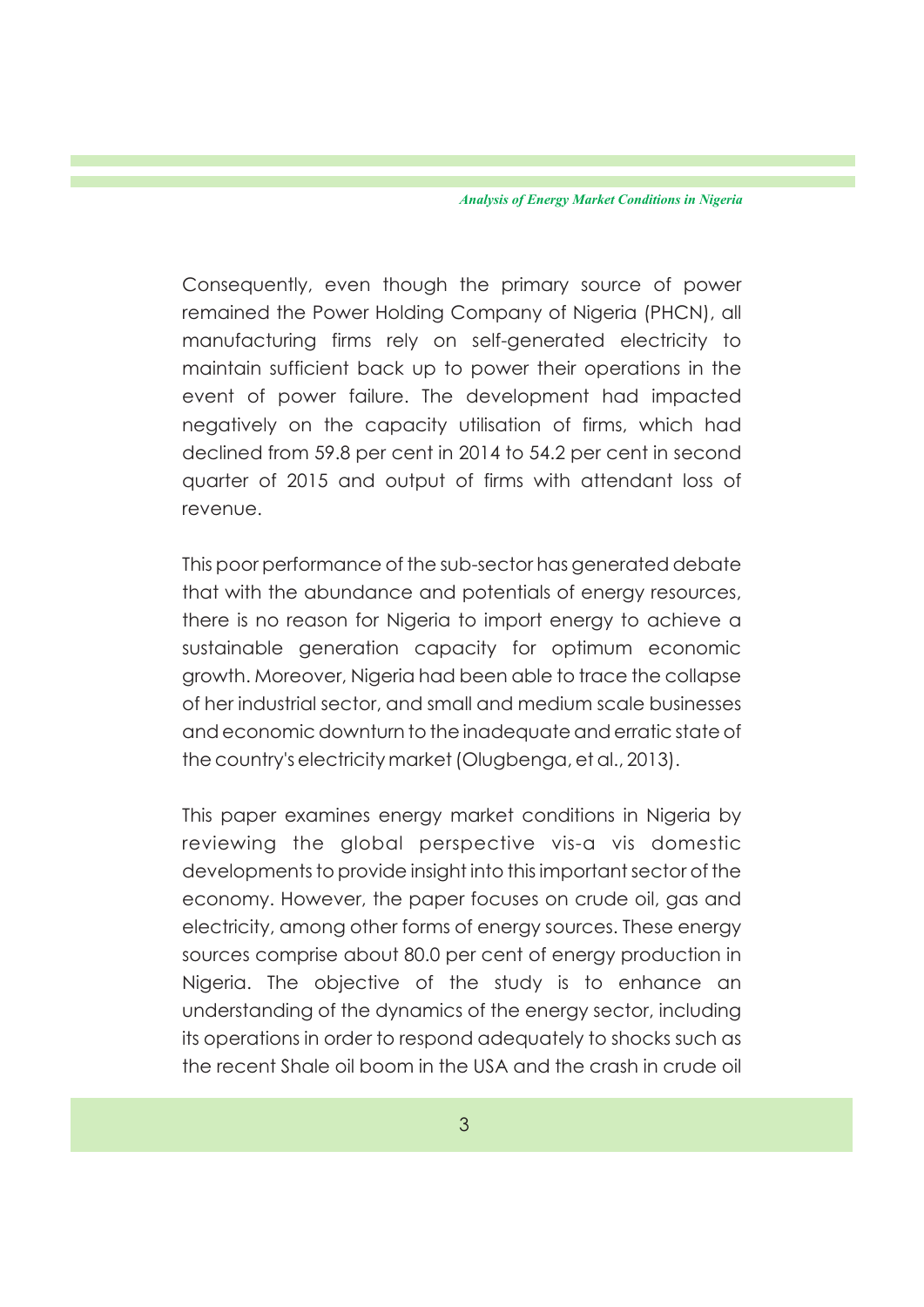prices in the international market.

The paper is organised in eight sections. Following this introduction is section 2, which examined the global energy market, highligted energy demand and supply, sources of energy and energy prices. Section 3 discussed the stylised facts on Nigerian energy sector, while Section 4 highlighted the reforms in the Nigerian energy sector. Section 5 provided the outlook on energy conditions in Nigeria, while the challenges in the Nigerian energy sector were discussed in section 6. Section 7 provided the way forward with the concluding remarks covered in Section 8.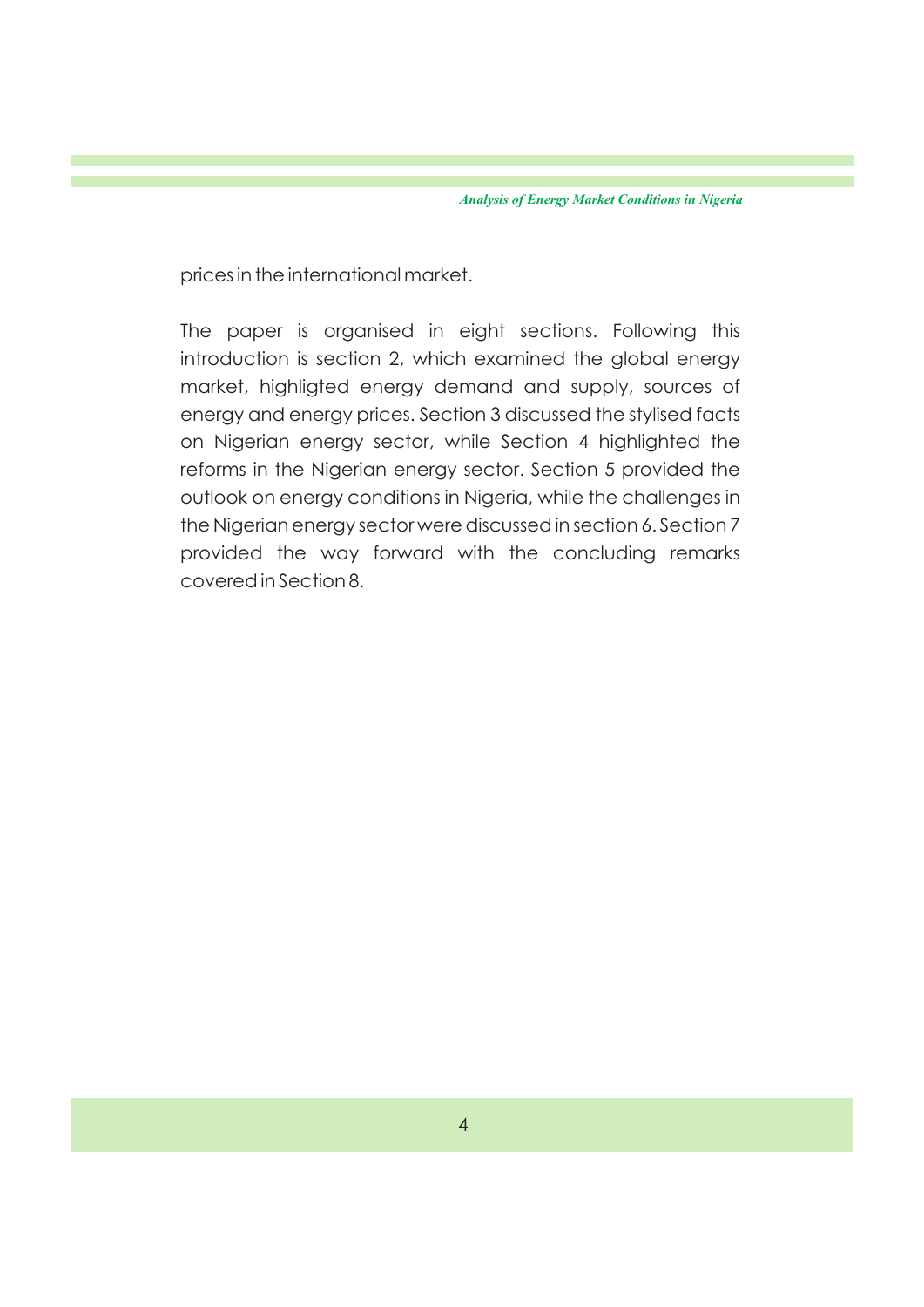#### **2.0 THE GLOBAL ENERGY MARKET**

**2.1 Energy Prices**

### **2.1.1 Crude Oil Prices**

Global oil prices have remained volatile and unpredictable, thereby attracting wide interest from policy makers, investors, financial institutions and the academia. Figure 1, showed a 15 year history of prices of selected crude oil streams, namely the UK Brent, the Bonny Light and the West Texas Intermediate at the international oil market in dollar terms for the period 2000 to May 2015.





**Source:** Reuters, May 2015.

From 2000 to 2003, global oil supply was constrained from keeping pace with the increased demand driven largely by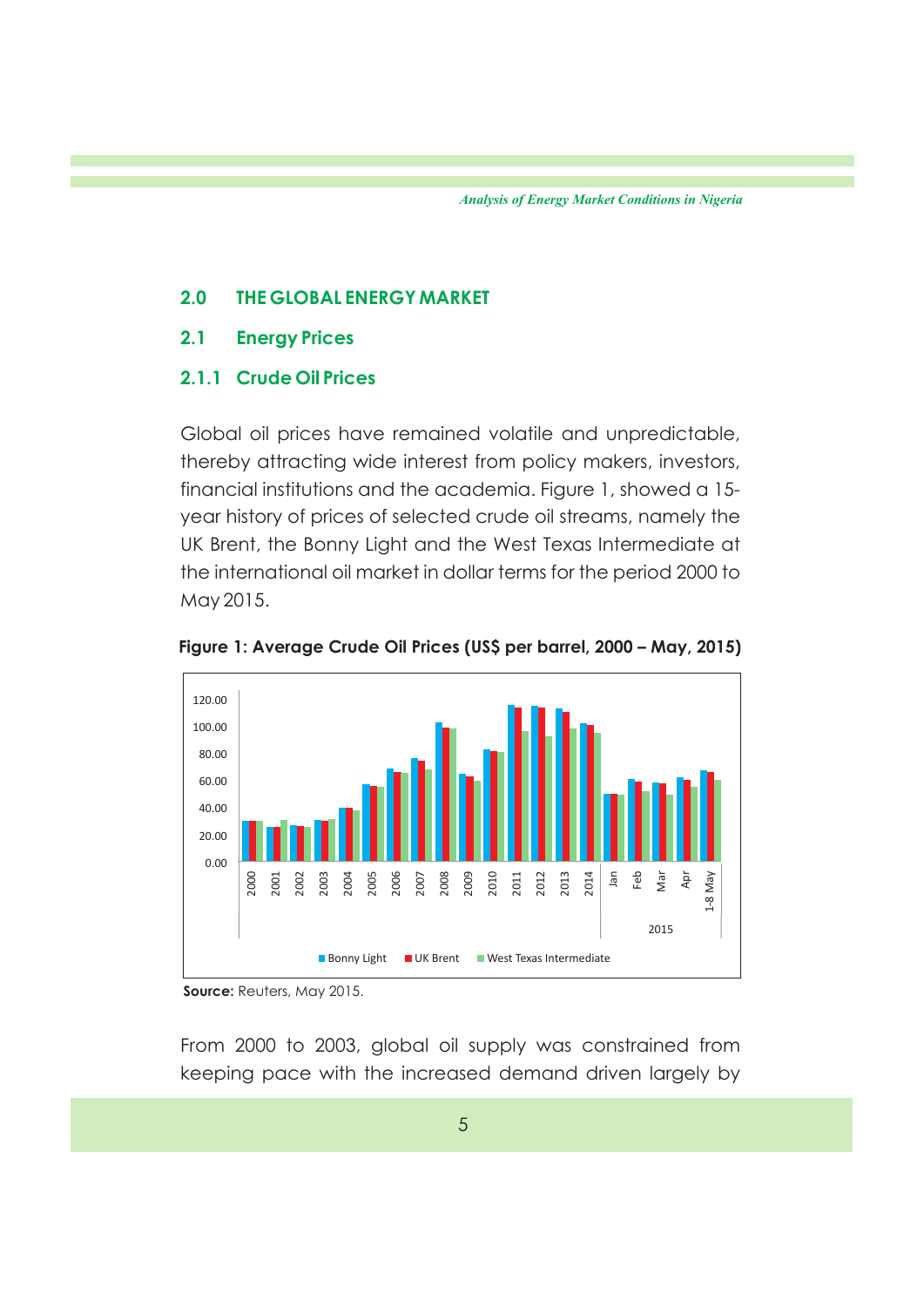global economic growth, especially in Asia, leading to the surge in prices of crude oil in the international market. Thus, the world crude oil prices rose consistently from an average of US\$38 per barrel in 2004 to over US\$97 and US\$101 per barrel for Brent and Bonny Light, in 2008 and 2011, respectively. The development was driven largely by the sustained increase in the demand for crude oil from the United States of America, China and Europe, occasioned by the continued growth in these economies. Other contributory factors included: reduced production capacity of major oil - producing nations due to reduced investment; political unrest, especially in the Middle East; and speculations about the possibility of further natural disasters such as the Hurricane Katrina, which threatened crude oil supply and put further upward pressure on prices.

At end-2008, the price of crude oil fell precipitously following the Global financial crisis, which started in the US housing and financial sectors. The development ushered in a sudden fall in crude price, not driven by oil market fundamentals. As the crisis intensified, crude oil prices fell concurrently from the prevailing US\$100 per barrel, to slightly above US\$60 per barrel in 2009. However, the fall in price was short-lived and thereafter rebounded in 2010.

As the global economy recovery commenced in 2010, oil price resumed its upward trend to about US\$80 per barrel, buoyed by the political unrest in Libya, which interrupted supply to Europe. As the crisis eased off, prices fell slightly, only to rise again, recording the highest annual level of above US\$112 per barrel in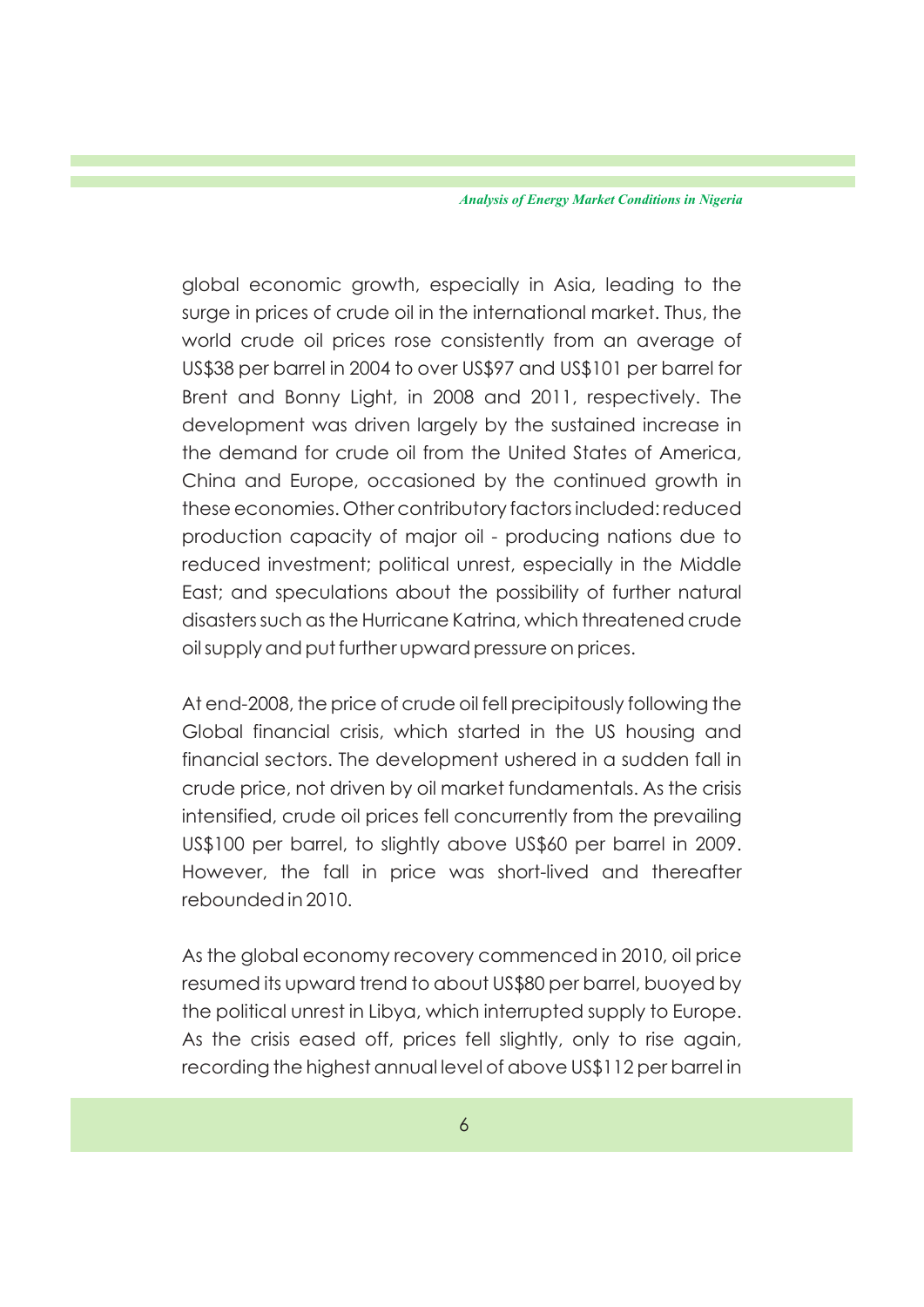#### 2012.

With rapid expansion of shale oil production in North America, which was offset by supply disruptions in the Middle East (World Bank Commodity Market Outlook, 2015), the global oil market moderated as OPEC crude basket prices rose above US\$100 per barrel. However, it declined from US\$105.87 per barrel in 2013 to US\$96.29 in 2014. Several factors accounted for this, including increasing supply from the US shale oil, new paradigm shift in the core OPEC producers and slow growth in the big Asian consuming countries. In the first half of 2015 (Figure 2), average crude oil prices remained below US\$60 per barrel. This could be attributed to the continued stance of the core OPEC members in retaining their quota in the market.

Similarly, the price movement of the OPEC basket as illustrated in Figure 2, exhibited same trend as the other crude streams. The OPEC basket price is a composite of various crude variants, which in turn are references of other crudes from 12-member countries<sup>1</sup>. The basket has a wide range of prices (US\$11) between the most expensive crudes such as the Nigerian Bonny Light and the cheapest one, the Venezuelan Merey, explaining why the average OPEC basket price is below world expensive oil crudes like the Brent, Urals, Isthmus and Dubai.

<sup>1</sup> Sahara blend (Algeria), Girassol (Angola), Oriente (Ecuardor), Iran heavy (Iran), Basra light (Iraq), Kuwait export (Kuwait), Es Sider (Libya), Bonny light (Nigeria), Qatar marine (Qatar), Arab light (Saudi Arabia), Murban (United Arab Emirate) and Merey (Venezuela).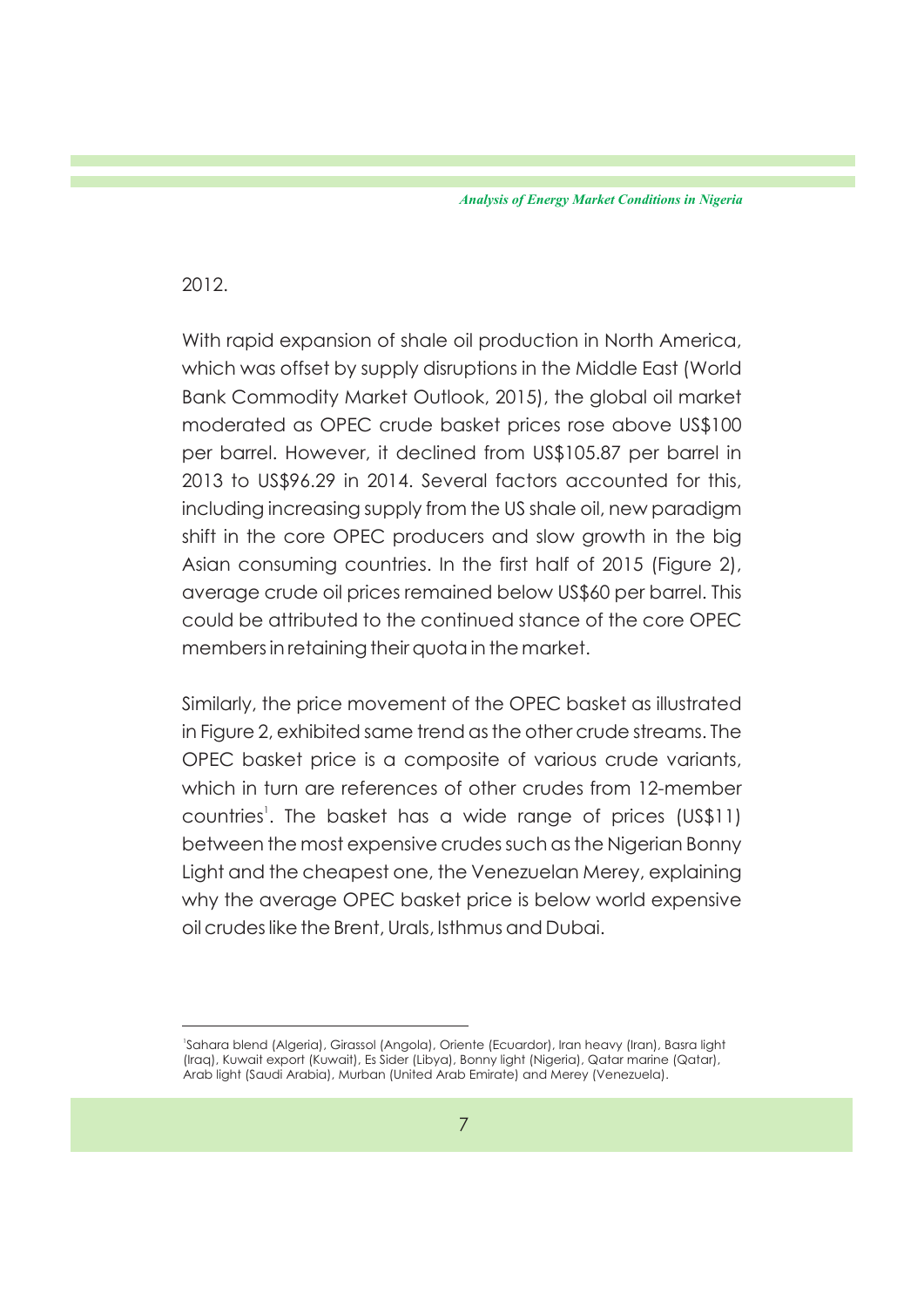0.00 20.00 40.00 60.00 80.00 100.00 120.00 1990 1992 1994 1996 1998 2000 2002 2004 2006 2008 2010 2012 2014 OPEC crudes -Basket

**Figure 2: Average Prices of OPEC Crude Basket (US\$ per barrel) (1990- 2015)**

**Source:** Reuters, August 2015

#### **2.1.2 Natural Gas Prices**

Natural gas prices are benchmarked on henry hub in the international market and traded on LNG trends. In the domestic market, the prices are set up by the Oil Producers Trade Section (OPTS), the NNPC and NGC. At the international scene, the prices ranged from US\$1.70/million British thermal unit (mBtu) in 1991 to US\$4.23/mBtu in 2000 (Figure 3). In 2003, prices rose to US\$5.63/mBtu and further to US\$8.85/mBtu in 2008. Natural gas prices were higher in these years, due to withdrawals from existing coal and nuclear capacity, which led to increased use of existing natural gas-fired plants and the development of new plants. The quest for clean energy, following the Kyoto resolution, led to an increase in the demand for gas for electricity generation amidst constrained supply. In Nigeria, the electricity transformation policy identified gas as the best fuel for electricity generation.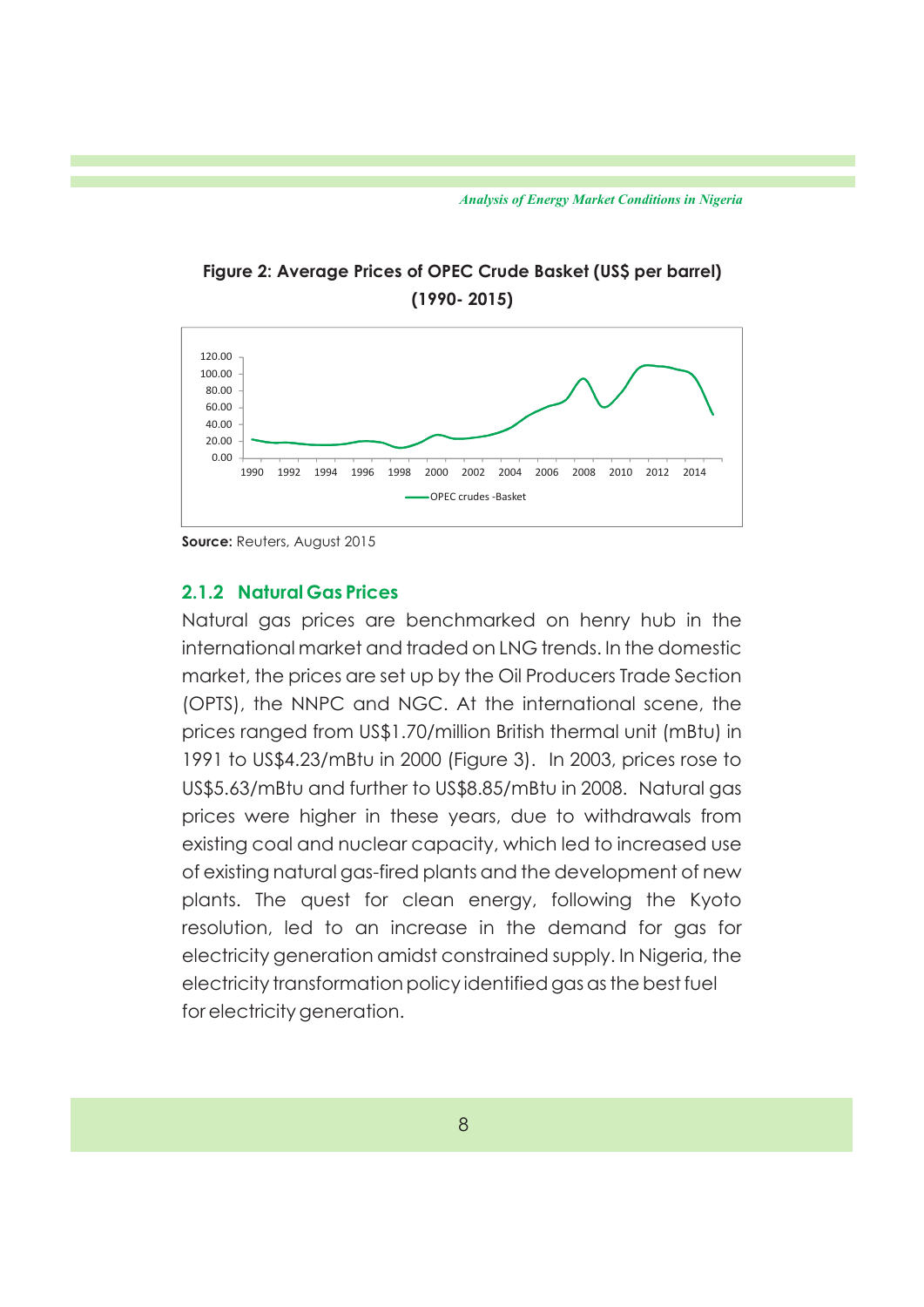

**Figure 3 : Natural Gas Prices (US\$/mBtu) (1990 - 2015)**

**Source:** Energy Information Administration

#### **2.2 Electricity Generation and Consumption**

The cost of power (electricity) generation and distribution remains a key constraining factor for cheap electricity supply to aid economic and social development. Though data from Energy Information Administration (EIA) showed improved electricity generation over the years, Nigeria, however, still lag behind South Africa, India and Brazil and other peer economies in meeting the consumption level or electricity supply in the country. The World Bank (2015) noted that Nigeria's total electricity generation improved in the last decade from 14.73 billion kilowatthours in 2000 to 27.03 billion kilowatthours in 2011, representing an increase of about 54.5 per cent (Table 1). However, this has not improved the electricity condition. The proportion of total electricity production from hydroelectric sources witnessed a decline from 38.2 per cent to 20.9 per cent in 2000 and 2011, respectively. On the other hand, the ratio of total electricity production to natural gas and oil sources improved from 60.3 and 1.5 per cent in 2000 to 63.3 and 15.8 per cent in 2011, respectively. Renewable energy source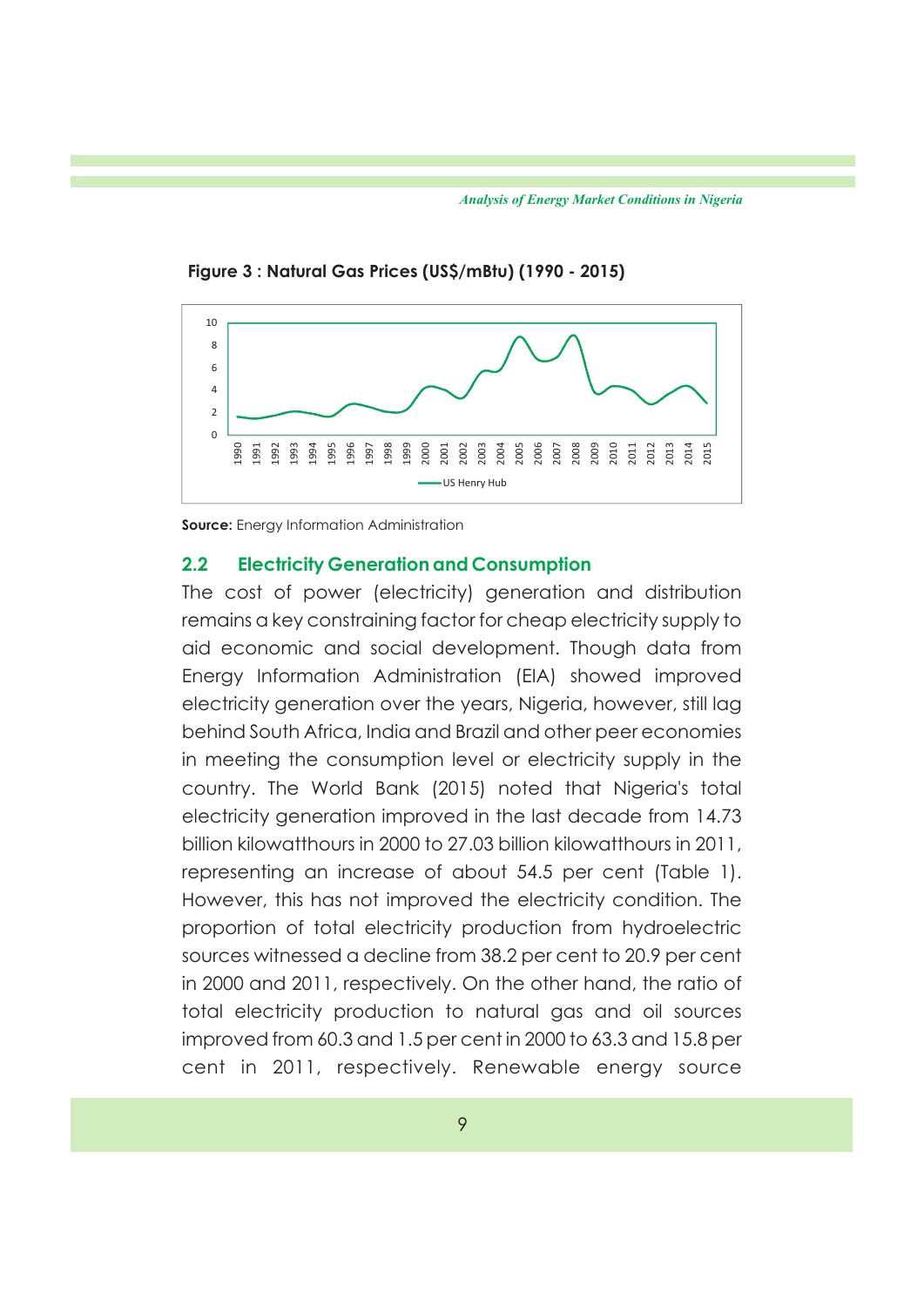contribution of 5.6 billion kilowatthours in 2000 rose to 8.1 billion kilowatthours generated in 2004, but witnessed sustained decline from 7.8 billion kilowatthours in 2005 to 7.2 billion kilowatthours in 2013.

Investment in energy by the private sector in Nigeria experienced significant increase prior to the global financial crisis, as it rose from US\$295 million in 2001 to a peak of US\$828 million in 2005 (Table 1). The impact of the crisis was deceleration in investment in the sector even though it rebound in 2013 as the private sector investment commitment increased to about US\$407.3 million.

Development indicators from the World Bank (2015) showed that total consumption of electric power increased by 8.9 per cent from 2012 to 2013. From 9.1 billion kilowatthours in 2000, the total consumption of electricity rose continuously to 18.0 billion kilowatthours in 2005, and further increased to 30.3 billion kilowatthours in 2013. Electricity power consumption per capita stood at 178.38 KWh per capita in 2013, compared with the 74.13 KWh per capita recorded in 2000, representing a significant increase of 140.6 per cent over the period of analysis. This development was attributable to huge demand for electricity requirements by households and firms during the decade. The percentage of the total rural population that had access to electricity improved from 27.9 per cent in 2000 to 34.9 per cent in 2010, as more villages were connected to the national grid. Access of the urban population to electricity, however, witnessed a decline from 84.0 per cent recorded in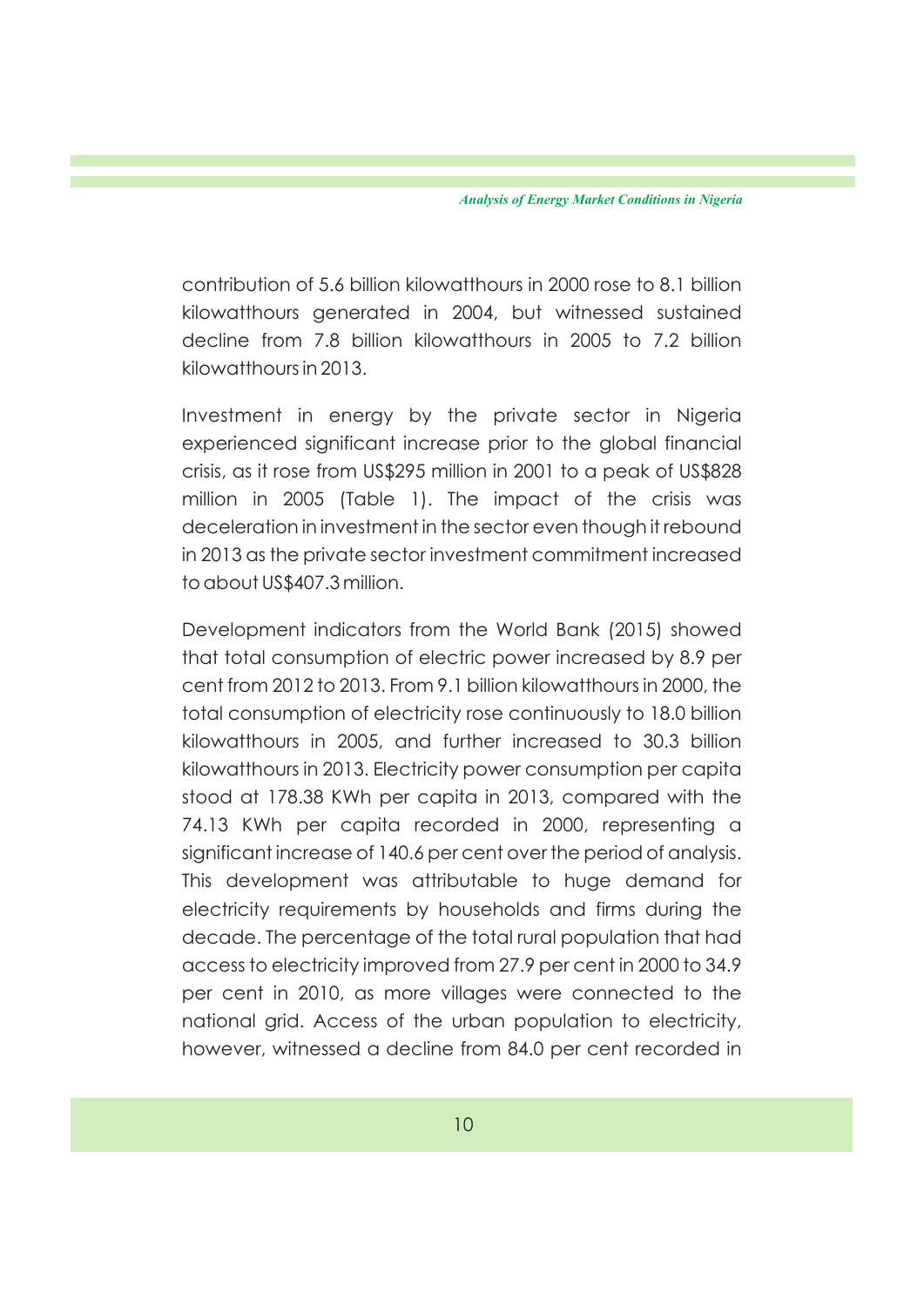2000 to 78.8 per cent in 2010. This was accounted for by the incessant disruptions in consumption due to overloading. The percentage of total electricity transmission and distribution recorded during the period declined from 5.62 billion kilowatthours or 38.2 per cent in 2000 to 2.58 kilowatthours or 9.6 per cent in 2011. The World Economic Forum's Global Competitiveness Report 2014-2015 ranked Nigeria 141 out of 148 countries in terms of the quality of electricity supply.

|  |  |  |  | Table1: Energy Indicators for Nigeria (2000 – 2013) |
|--|--|--|--|-----------------------------------------------------|
|--|--|--|--|-----------------------------------------------------|

|                                                                       | 2000                                        | 2001              | 2002                                   | 2003                | 2004       | 2005                | 2005       | 2007              | 2003       | 2009       | 2010       | 2011       | 2012*      | 2013*      |
|-----------------------------------------------------------------------|---------------------------------------------|-------------------|----------------------------------------|---------------------|------------|---------------------|------------|-------------------|------------|------------|------------|------------|------------|------------|
| Electric power consumption (kWh per capita)                           | 74.13                                       | 75.20             | 104.15                                 | 101.43              | 123.02     | 128.66              | 111.15     | 138.11            | 126.45     | 119.82     | 135.40     | 148.93     | 163.83     | 178.38     |
| Electric power consumption (kWh) (Million)                            | 9.109.00                                    |                   | 9.476.00 13.459.00 13.444.00 16.730.00 |                     |            | 17.959.00           | 15,929.00  | 20.328.00         | 19.121.00  | 18,617.00  | 21.624.00  | 24,453.00  | 27,400.67  | 30.318.67  |
| Electric power transmission and distribution losses (% of output)     | 38.15                                       | 38.72             | 37.53                                  | 33.39               | 31.08      | 23.71               | 31.07      | 11.53             | 9.42       | 5.87       | 17.22      | 9.55       | 14.56      | 16.40      |
| Electric power transmission and distribution losses (kWh) (Million)   | 5,618.00                                    | 5.987.00 8.085.00 |                                        | 6.739.00 7.545.00   |            | 5,580,00            |            | 7.181.00 2.650.00 | 1,989.00   | 1.160.00   | 4,497.00   | 2.581.00   | 4.167.00   | 4.877.50   |
| Electricity production (kWh) (Million)                                | 14.727.00 15.463.00 21.544.00               |                   |                                        | 20.183.00 24.275.00 |            | 23.539.00           | 23.110.00  | 22,978.00         | 21,110.00  | 19,777,00  | 26,121.00  | 27.034.00  | 31,567.67  | 35.196.17  |
| Electricity production from hydroelectric sources (% of total)        | 38.22                                       | 38.21             | 38.22                                  | 36.90               | 33.40      | 33.00               | 27.10      | 27.10             | 27.10      | 22.90      | 24.40      | 20.90      | 20.73      | 19.73      |
| Electricity production from hydroelectric sources (kWh) (Million)     | 5.628.00                                    |                   | 5,909.00 8,234.00                      | 7.448.00 8.108.00   |            | 7.768.00            | 6,263.00   | 6.227.00          | 5.721.00   | 4.529.00   | 6.374.00   | 5,650.00   | 6.638.67   | 7.199.17   |
| Electricity production from natural gas sources (% of total)          | 60.29                                       | 54.68             | 40.19                                  | 57.40               | 54.52      | 56.68               | 64.34      | 64.32             | 64.14      | 64.29      | 64.29      | 63.30      | 62.97      | 62.48      |
| Electricity production from natural gas sources (kWh) (Million)       | 8.879.00                                    |                   | 8.455.00 8.659.00                      | 11,586.00           | 13.234.00  | 13.343.00           | 14,868.00  | 14.779.00         | 13,541.00  | 12.715.00  | 16.794.00  | 17,113.00  | 19.938.67  | 22.137.67  |
| Electricity production from oil sources (% of total)                  | 1.49                                        | 7.11              | 21.59                                  | 5.69                | 12.08      | 10.31               | 8.56       | 8.58              | 8.75       | 12.81      | 11.31      | 15.80      | 16.29      | 17.79      |
| Electricity production from oil sources (kWh) (Million)               | 220.00                                      |                   | 1.099.00 4.651.00 1.149.00 2.933.00    |                     |            | 2.428.00            | 1,979.00   | 1.972.00          | 1,848.00   | 2.533.00   | 2.953.00   | 4.271.00   | 4.990.33   | 5.859.33   |
| Electricity production from oil, gas and coal sources (% of total)    | 61.78                                       | 61.79             | 61.78                                  | 63.10               | 66.60      | 67.00               | 72.90      | 72.90             | 72.90      | 77.10      | 75.60      | 79.10      | 79.27      | 80.27      |
| Electricity production from renewable sources (kWh) (Million)         | 5.628.00                                    | 5.909.00 8.234.00 |                                        | 7.448.00            | 8.108.00   | 7.768.00            | 6.263.00   | 6.227.00          | 5.721.00   | 4,529.00   | 6,374.00   | 5,650.00   | 6,638.67   | 7.199.17   |
| Energy imports, net (% of energy use)                                 | (122.53)                                    |                   | $(123.03)$ $(101.23)$                  | (118.49)            | (125.86)   | (119.50)            | (120.37)   | (115.95)          | (106.97    | (108.76)   | (121.28)   | (117.14)   | (124.11)   | (128.30)   |
| Energy production (kt of oil equivalent)                              | 201.602.98 211.055.86 195.974.18 216.318.83 |                   |                                        |                     | 229.819.19 | 233,791.65          | 235,809.72 | 232.537.45        | 230,206.53 | 228,077,63 | 254,779.14 | 256.927.24 | 275.444.28 | 289.869.08 |
| Energy use (kg of oil equivalent per capita)                          | 737.29                                      | 751.03            | 753.64                                 | 746.94              | 748.17     | 763.04              | 746.64     | 731.61            | 735.58     | 703.14     | 720.93     | 720.64     | 732.40     | 741.15     |
| Energy use (kg of oil equivalent) per \$1,000 GDP (constant 2011 PPP) | 259.98                                      | 260.09            | 257.90                                 | 237.59              | 182.58     | 184.75              | 171.53     | 161.58            | 157.05     | 144.26     | 140.98     | 138.13     | 134.99     | 131.92     |
| Energy use (kt of oil equivalent)                                     | 90.595.5194.633.01                          |                   | 97,388,86                              | 99,007.38           | 101.751.11 | 106.509.4607.004.78 |            | 107.683.10        | 111.224.99 | 109.255.20 | 115.137.78 | 118.324.59 | 123,308.58 | 127.843.28 |
| Investment in energy with private participation (current US\$Mn)      |                                             | 295.00            | 462.00                                 | 34.00               | na         | 828.00              | na         | 280.00            | na         | na         | na         | na         | na         | 407.30     |
| Fossil fuel energy consumption (% of total)                           | 17.74                                       | 19.32             | 19.47                                  | 18.90               | 19.07      | 20.79               | 19.31      | 17.81             | 18.47      | 15.00      | 17.16      | 17.40      | 18.91      | 20.11      |
| Fuel exports (% of merchandise exports)                               | 99.64                                       | 99.66             | 94.04                                  | 97.90               | na         | na                  | 98.24      | 93.67             | 91.74      | 90.36      | 87.13      | 89.13      | 84.04      | 87.62      |
| Fuel imports (% of merchandise imports)                               | 1.72                                        | 2.17              | 1.35                                   | 16.03               | na         | na                  | 2.87       | 1.79              | 1.61       | 1.02       | 1.40       | 9.95       | 2.38       | 20.17      |
| Oil rents (% of GDP)                                                  | 40.49                                       | 36.63             | 25.67                                  | 28.60               | 32.63      | 38.24               | 34.17      | 31.13             | 32.04      | 23.73      | 16.36      | 19.12      | 16.43      | 13.43      |
| Note: * indicate authors' projections                                 |                                             |                   |                                        |                     |            |                     |            |                   |            |            |            |            |            |            |
| Source: World Bank Development Indicators                             |                                             |                   |                                        |                     |            |                     |            |                   |            |            |            |            |            |            |

#### **2.3 Determinants of Energy Conditions**

Globally, the determinants of the energy market conditions are similar in most countries (Atallah and Bean, 2015). They include among others, changes in demand, changes in supply, natural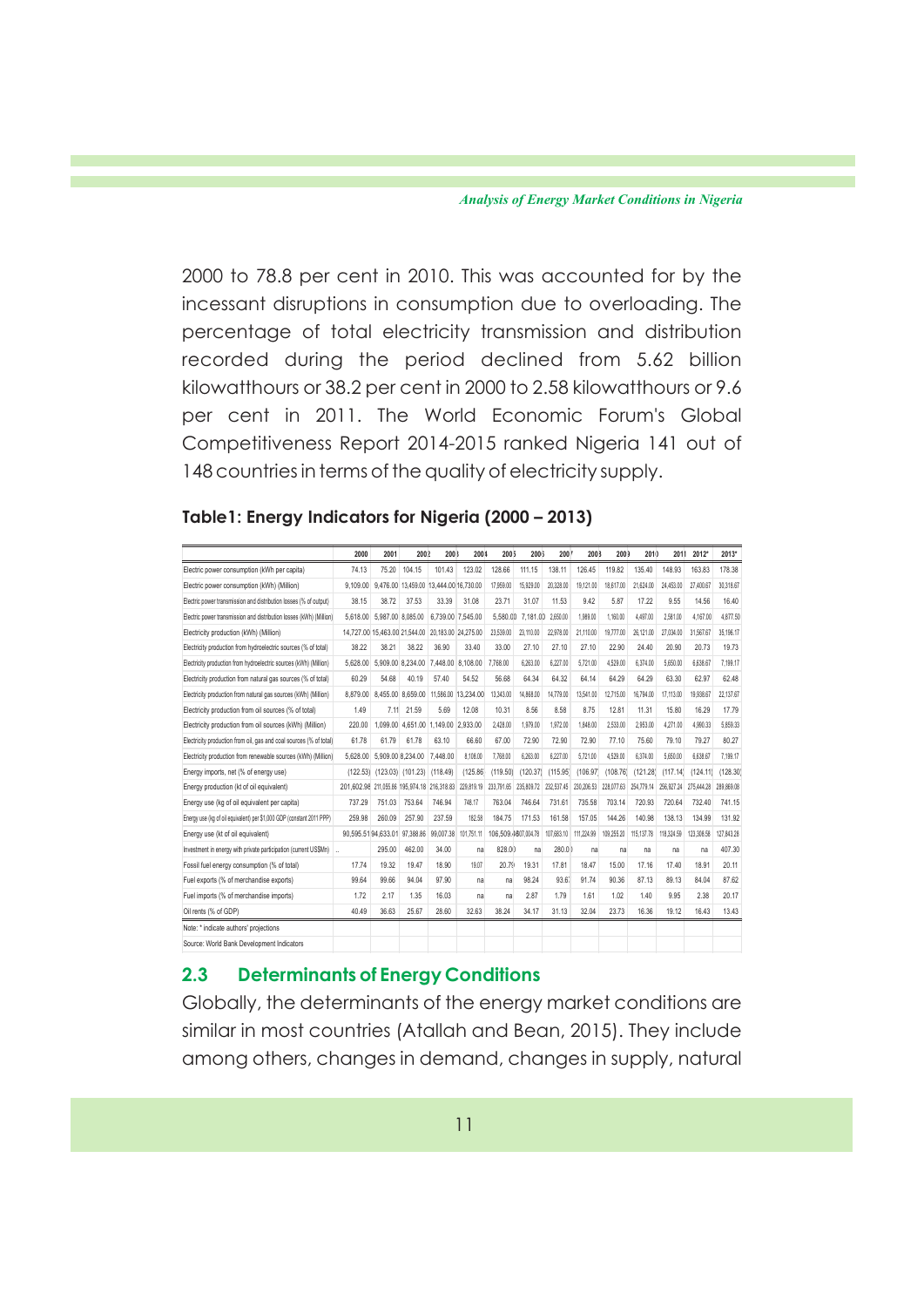gas production and consumption, changes in price and electricity pricing.

#### **2.3.1 Changes in Demand**

Population has been established as one of the key drivers of energy demand. According to the United Nations (UN) Population Division, global population is expected to increase from over 7.2 billion in 2014 to almost 9.0 billion in 2040. More than 90 per cent of the rise in population is expected to come from developing countries. India is projected to be more populous than China in 2028. Thus, global GDP is projected to increase from 3.1 per cent in 2014 to about 3.8 per cent in 2018, led by the rapidly growing economies of developing countries. As population increase over time, the provision for better standards of living drives increase in energy consumption. Therefore, in the long-run, the impact of population growth, including changing age structures will have implications for energy demand and economic growth. Thus, the energy demand, which is projected to grow significantly by about 52.0 per cent over the period 2010 through 2035, will largely be driven by population and economic growth in the non-OECD countries (Energy Information Administration, 2014).

However, since 2013, global oil demand was said to be increasing at an average of 1.0 mb/d annually and is estimated to reach 96.0 mb/d by 2019. Out of this, demand from the OECD is projected to fall from 45.9mb/d in 2013 to 45.2 mb/d in 2019. Although the demand from Russia and other Eurasia is expected to increase slowly, the largest increase in demand is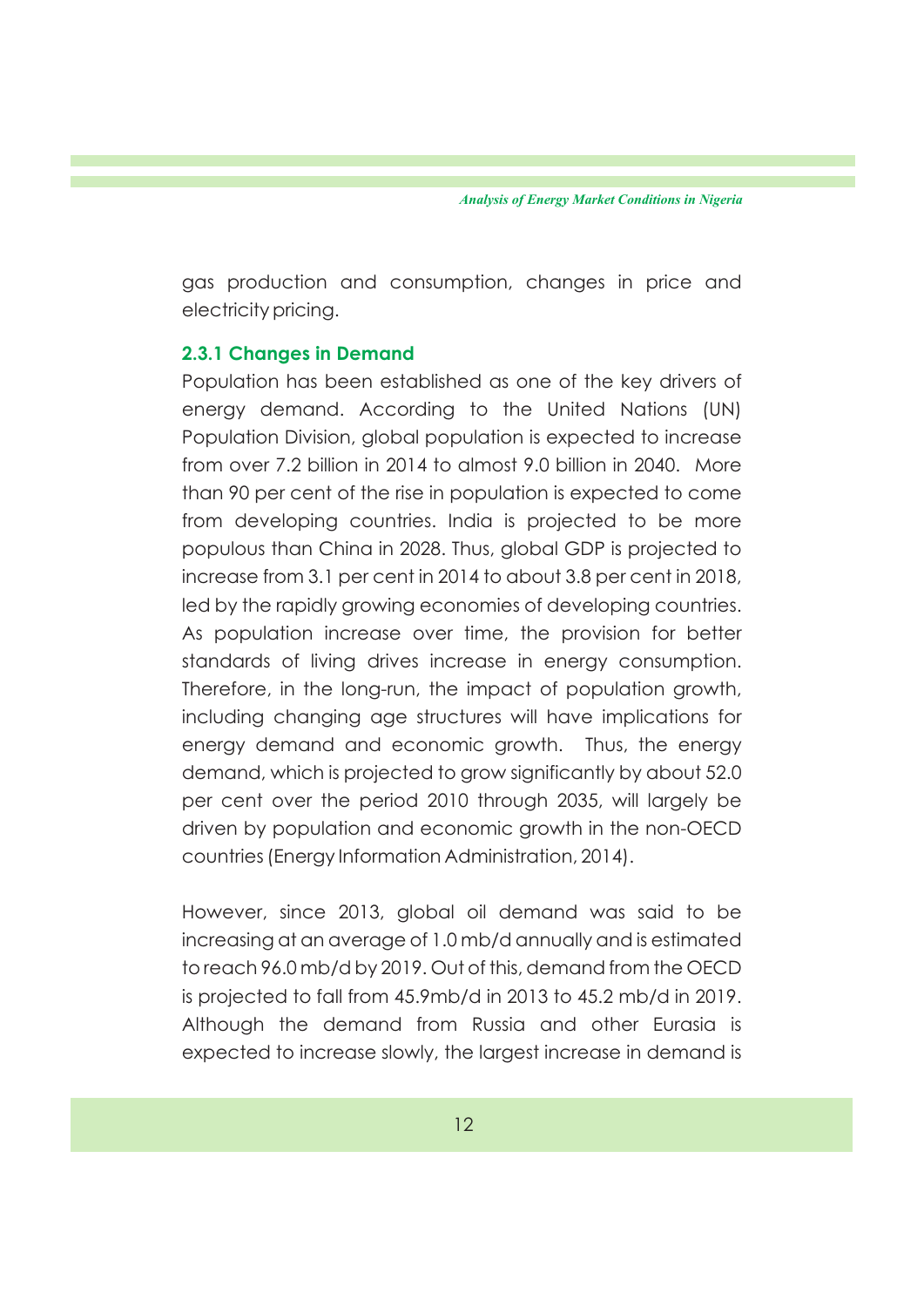expected to come from developing countries, with an annual rise of 1.1 mb/d. In other words, by 2015, the non-OECD oil demand will be greater than the OECD oil demand for the first time (OPEC 2014). This is very important for an oil resource-rich country like Nigeria and provides continuous incentive for the country to implement competitive policy regimes (Ward and Asiodu, 2013).

#### **2.3.2 Changes in Supply**

The recent surge in the domestic production of oil in the US has led to a dramatic shift in the country's demand and supply outlook. According to the EIA (2014), the US oil production increased from about 7.0 million barrels a day in 2012 to over 8.0 million in 2014 and exceeded 9.0 million barrels during January and February, 2015. Therefore, it is projected that the US will be one of the world's largest producers of oil by 2020, largely driven by the increased production of Shale oil. United States of America is likely to move from a net oil import country to a net oil export position by 2025.

Nigeria's crude oil exports averaged about 1.50 million barrels per day (mbd) in 2014 and the US has been the major importer. However, since 2010, demand for oil from the United States has dropped as the economy gradually attains self –sufficiency in oil production. The dynamics of supply and the possibility of the US competing for the same export market with cheaper oil do not

<sup>2</sup> The unconventional production differs from conventional methods whereby sands containing kerogen are crushed using in-situ or ex-situ technologies to collect the gas into a reservoir before it is drilled out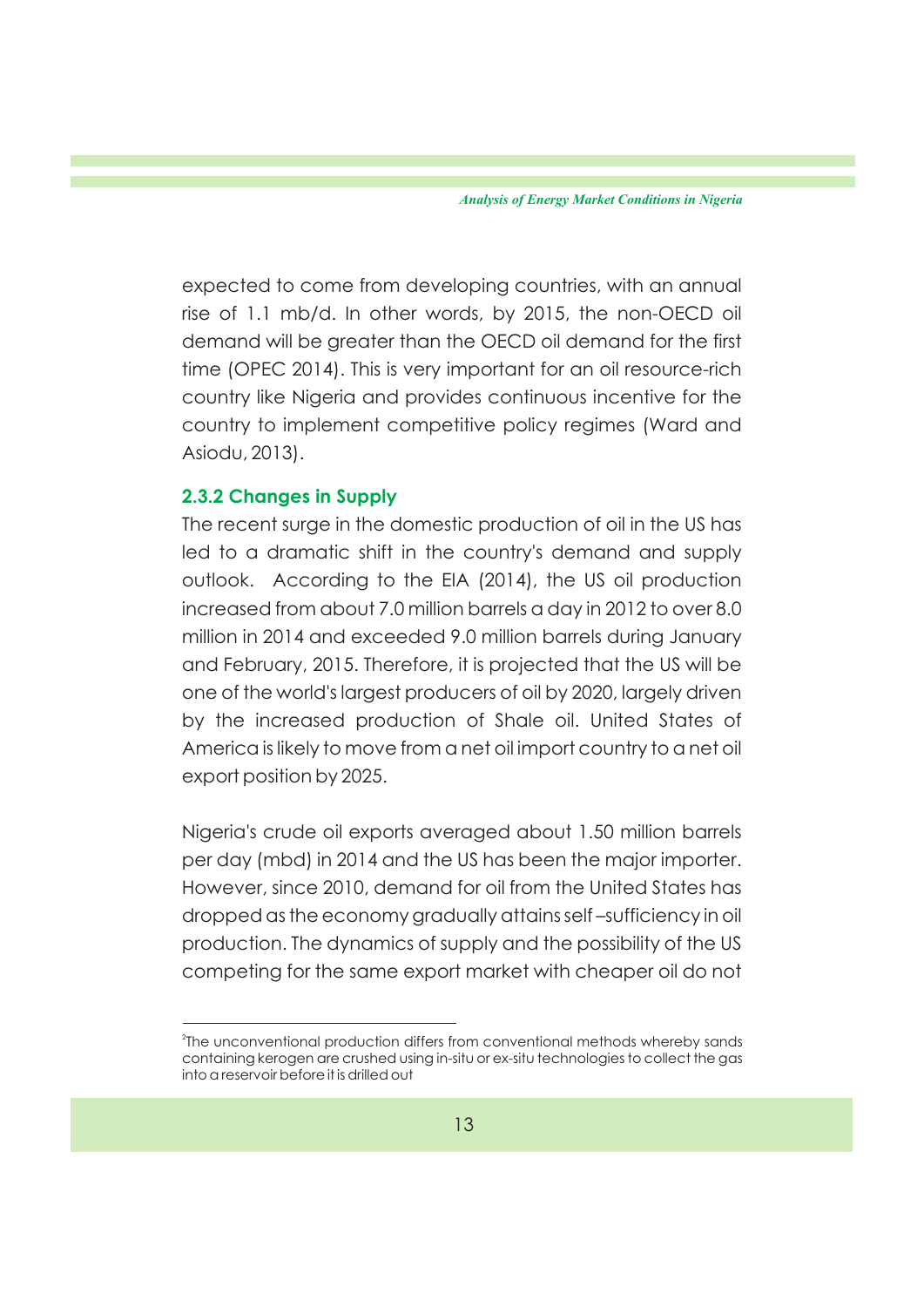necessarily indicate that the supply market is constricting, especially for Nigeria's crude. With demand remaining strong in the non-OECD countries, like China and India, it is expected that Nigeria will take advantage and seek new markets outside the US. This is very crucial given the fact that Nigeria's oil sector accounts for 80.1 per cent of Nigeria's export earnings at end-2014.

#### **2.3.3 Natural Gas Production and Consumption**

The British Petroleum (2015) report estimated that the proven conventional reserve is 606.4 tcf. This represents 40.0 per cent of world gas, while the 60.0 per cent is unconventional<sup>2</sup>. The top ten producers include Iran (18.0 per cent), Russia (17.0 per cent), Qatar (13.0 per cent), USA (5.0 per cent) and Nigeria (2.7 per cent). According to the EIA (2014), the demand for natural gas will grow faster than the other major fuels with a projected demand of 5.4 trillion cubic meters (tcm) in 2040, replacing coal as the second largest source of fuel. The non-OECD countries are expected to account for more than 70 per cent of the total consumption growth and production of natural gas over the period. However, the US unconventional gas resource has altered the global LNG market dynamics with new technology driving domestic production at relatively cheaper rates; thus supplying more LNG to Europe and the Asia Pacific. Available data showed that Nigeria exported over 28.27 million standard cubic meters (mscm) of gas in 2013, making Nigeria the  $5<sup>th</sup>$ largest exporting countries in the world. Europe is Nigeria's biggest export market and the largest exporter in the Atlantic basin. However, the risk to Nigeria lies in the potential of the US to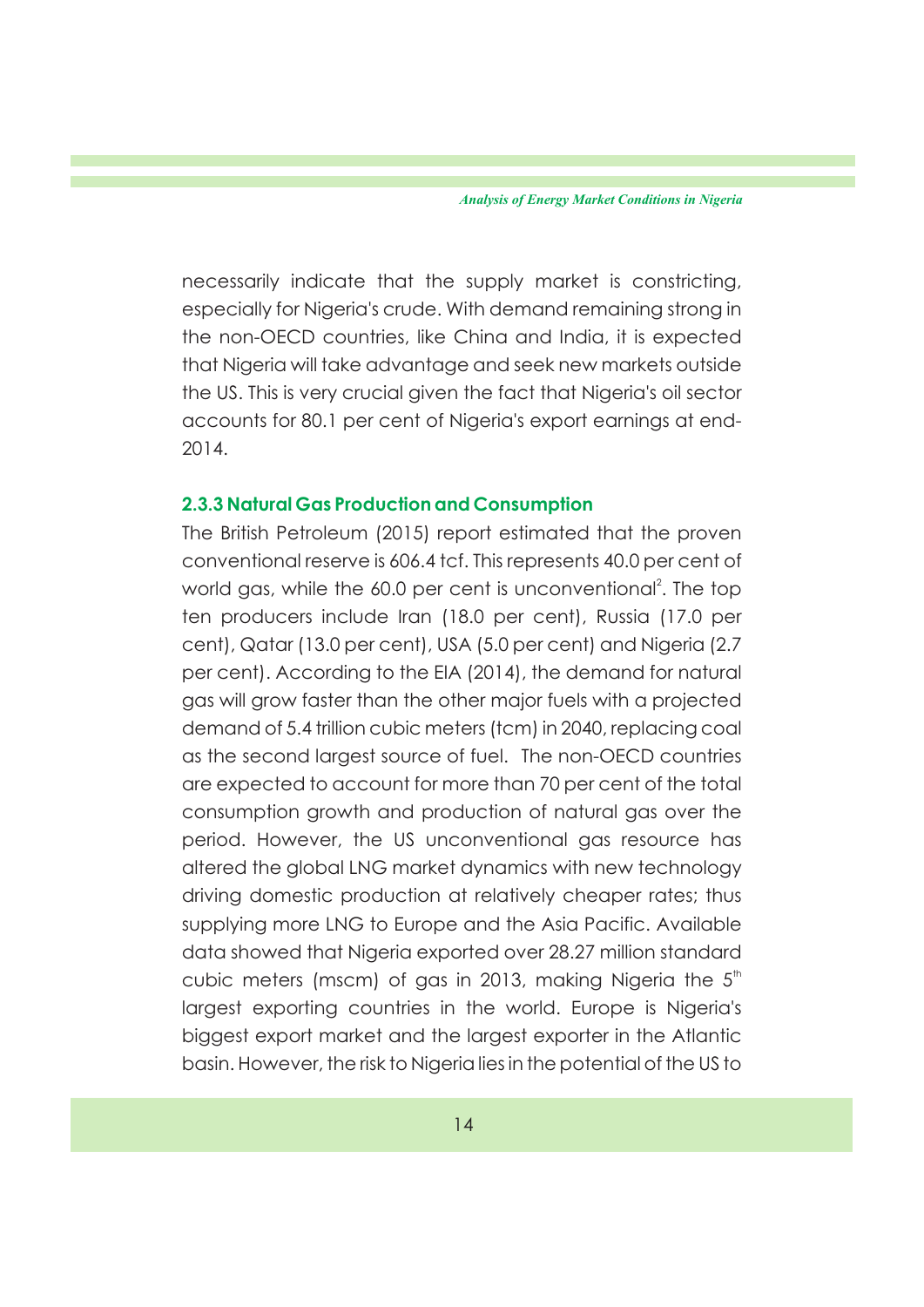export her Shale gas to the global market. With Nigeria's proven gas reserves of approximately 187 tcf (trillion cubic feet), as such Nigeria, can best be described as a gas province. Although Nigeria is blessed with abundant gas resources, not much of it has been harnessed, with the nation's primary focus being on crude oil production. The domestic gas market is generally underdeveloped with a record of high gas flaring and a significant percentage of available natural gas being exported as liquefied natural gas. The country needs to develop clear regulatory and competitive policies to open up her market and focus on being a competitive, low cost and highly reliable supplier to the global market.

#### **2.3.4 Changes in Price**

The implications for the recent fall in crude oil prices on the Nigerian economy is far reaching, especially given the fact that Nigeria is a mono-product economy that relies heavily on revenue from the sale of crude oil. In 2014, 80.1 per cent of the country's foreign exchange earnings come from the sale of crude oil and the country's annual budget is often prepared based on the estimates from crude oil prices and output projections. For instance, the highlights of the analysis of the 2015 Appropriation Bill passed recently by the National Assembly was based on the benchmark oil price of US\$53 per barrel and production level of about 2.28 mbpd. The risk, therefore, is that if oil prices fall below US\$53 per barrel, the country will experience a disruption in foreign exchange earnings and government revenue. The government will be faced with the problem of inability to meet the competing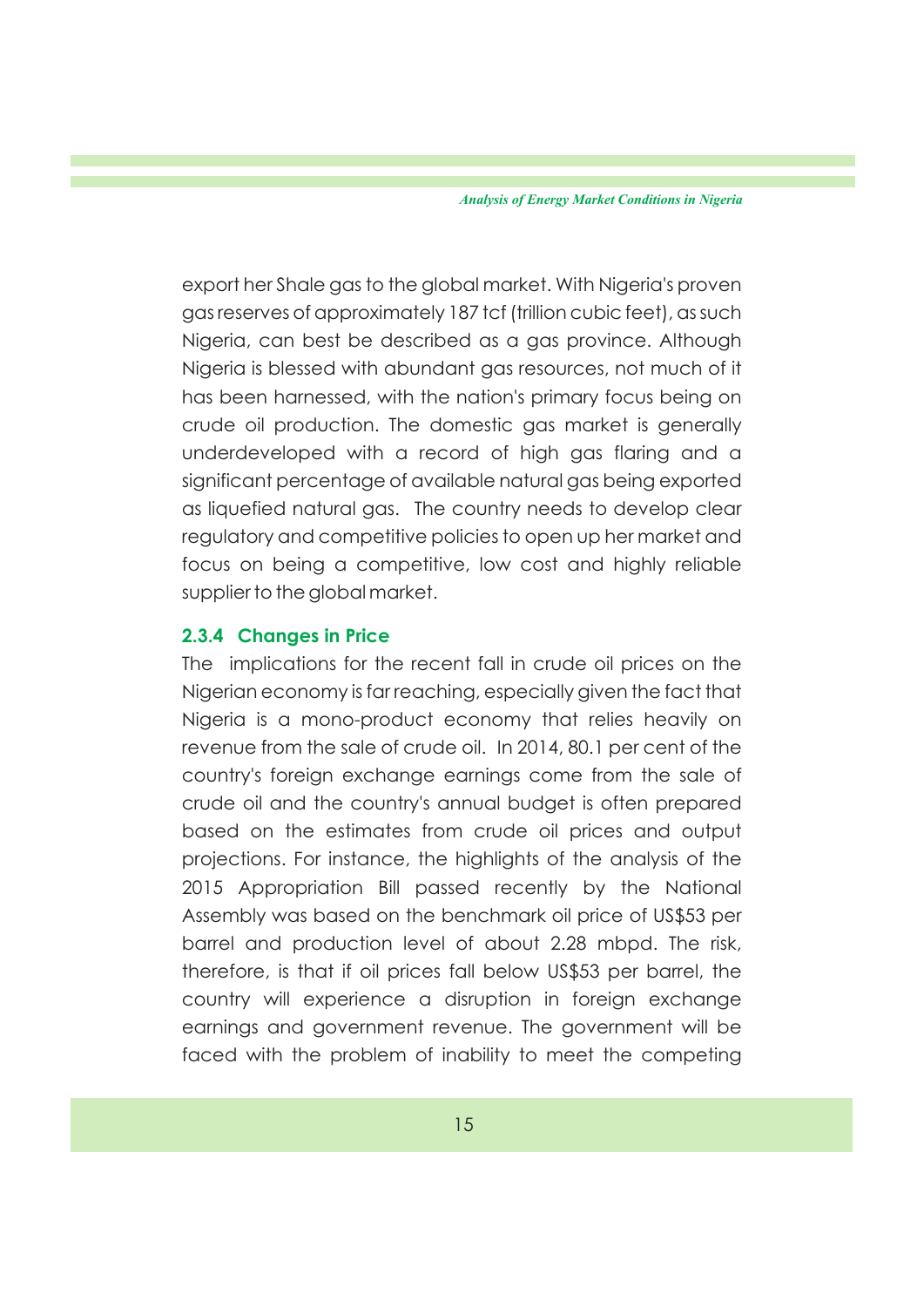demands in the economy; and hencel be forced to find other means of resources to complement the apparent short fall in available resources. Consequently, price changes for petroleum could also have a spillover effect on the market for natural gas, the source of energy most closely competitive with petroleum (IMF, 2000).

#### **2.4 Electricity Pricing**

Electricity pricing in Nigeria is divided into two. One, for generation and the other for distribution, which is regulated by the Nigerian Electricity Regulatory Commission (NERC) under the principle called Multi-Year-Tariff-Order (MYTO).

According to the NERC, the principles and assumptions on which electricity pricing is based include cost recovery, attraction for investment, security, certainty, return on investment, efficient use of the network and allocation of risks. The cost recovery is aimed at a reasonable return on capital, while the investment principle is designed to attract local and global investors. The critical principle in the MYTO is the capability of the structure to allocate risk efficiently.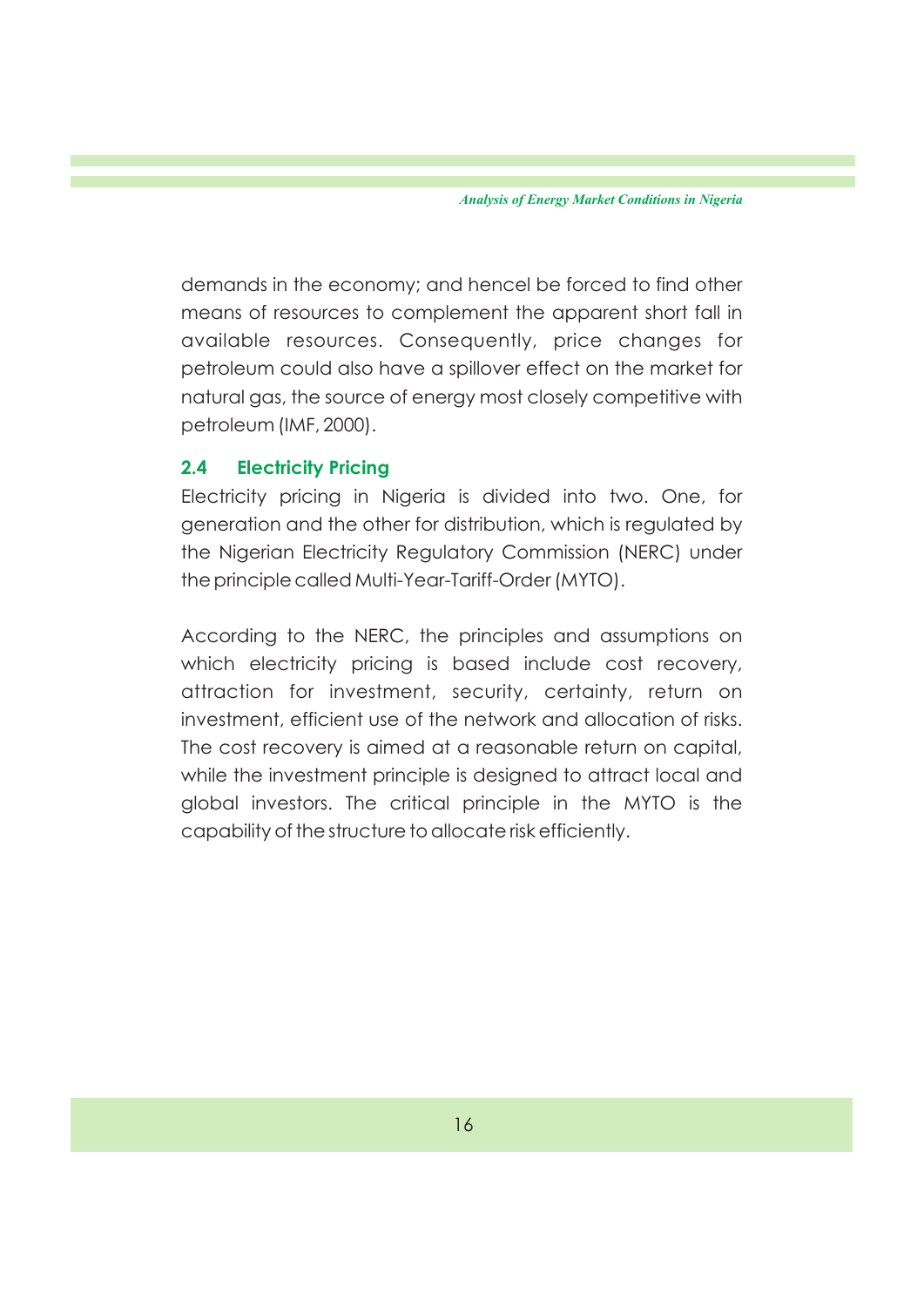#### **3.0 STYLISED FACTS ON NIGERIA ENERGY SECTOR**

#### **3.1 Endowments**

The sustained effort to generate electricity in Nigeria over the years has revealed the richness of energy resources in addition to oil and gas resources. These include: hydro; tidal wave; sun; wind; coal; gas; and some elements of uranium for nuclear power. These energy forms for electricity power generation abound in sizeable commercial quantities in the best natural form across the country to support a vibrant electricity market. Studies conducted by the NNPC, the Ministry of Mines and Steel Development, and the Nigeria Export Promotion Council showed that Nigeria is endowed with various natural energy resources. The Ministry of Mines and Steel Development in its minerals search in 2012 discovered additional quantities of coal located in Nassarawa, Kogi and Benue States, in addition to the reserves in Enugu state.

However, Nigeria is naturally endowed with oil and gas, which makes it stand out among all other Nations in the world energy market. The stock level of gas is estimated at  $196$  tcf<sup>3</sup> of proven (P1 + P2)<sup>4</sup> reserves, with significant attractive upside geological properties that have zero sulphur and rich liquids. The British Petroleum (2014) estimated Nigeria's proven conventional gas reserves at 182 tcf, making the country the seventh largest conventional gas reserves globally and the largest in Africa. The BMI (2015) reported that Nigeria has the  $9<sup>th</sup>$  largest gas reserves

 $^3$ This is the gross gas commodity in trillion cubic feet (tcb).

<sup>4</sup> P1 is proven reserves for gas associated with oil and P2 is proven reserves for nonassociated gas.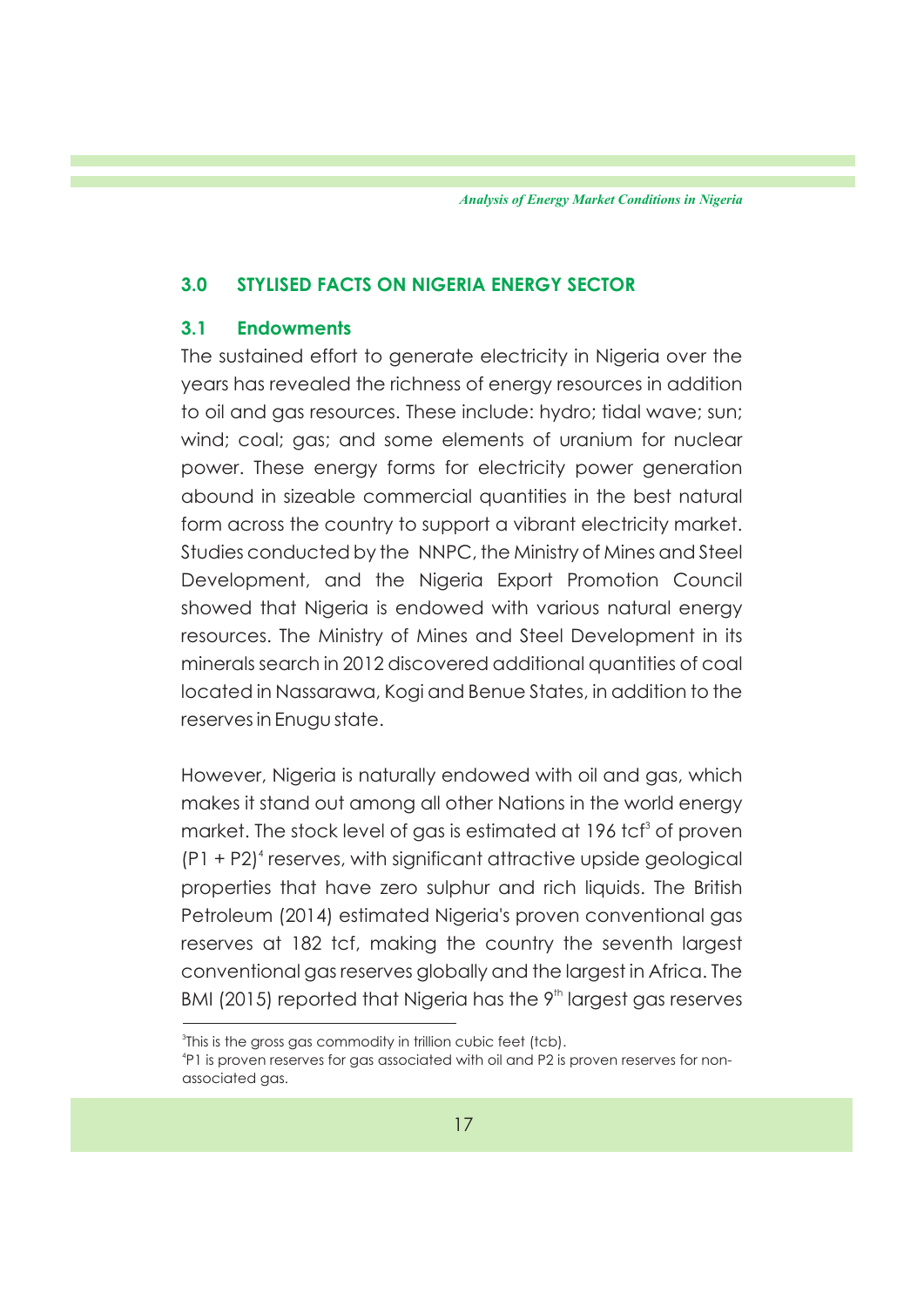in the world, while the NNPC estimated the total natural gas reserves at 165 tcf, including 75.4 tcf of non-associated gas. Geological findings by the Federal Ministry of Petroleum Resources and the NNPC in May 2008 indicated huge potentials in Nigeria's gas reserves as this could be developed to 600 tcf.

According to the Organisation of Petroleum Exporting Countries (OPEC), Nigeria's crude oil reserves is estimated at 37.1 billion barrels, but produces a daily average of about 2.0 mbpd of crude oil, making it the largest producer in Africa. With the exception of the statutory 445,000 bpd dedicated for domestic refining, the rest are exported. Referenced as the Bonny Light in the international oil market, Nigeria's crude oil consists of various grades priced according to the geological property of the crude and determined by the API Gravity, BS and W, Sulphur Content, Pour Point, RVP and its density. It is, however, graded the best crude classified as light and sweet. It enjoys high price premium, consistently above the OPEC Basket average price.

#### **3.2 Institutional Arrangements**

The operation of the oil and gas market follows a three-chained system, comprising upstream, midstream and downstream activities operated solely by the NNPC. The upstream activities include exploration, oil and gas production and joint venture activities. From 1937 to 1993, exploration for, and production of, oil and gas activities were restricted to on-shore with few offshore activities not more than 200 meters water depth. According to the NNPC, from 1993 to date, the industry witnessed substantial activities in deep water operation,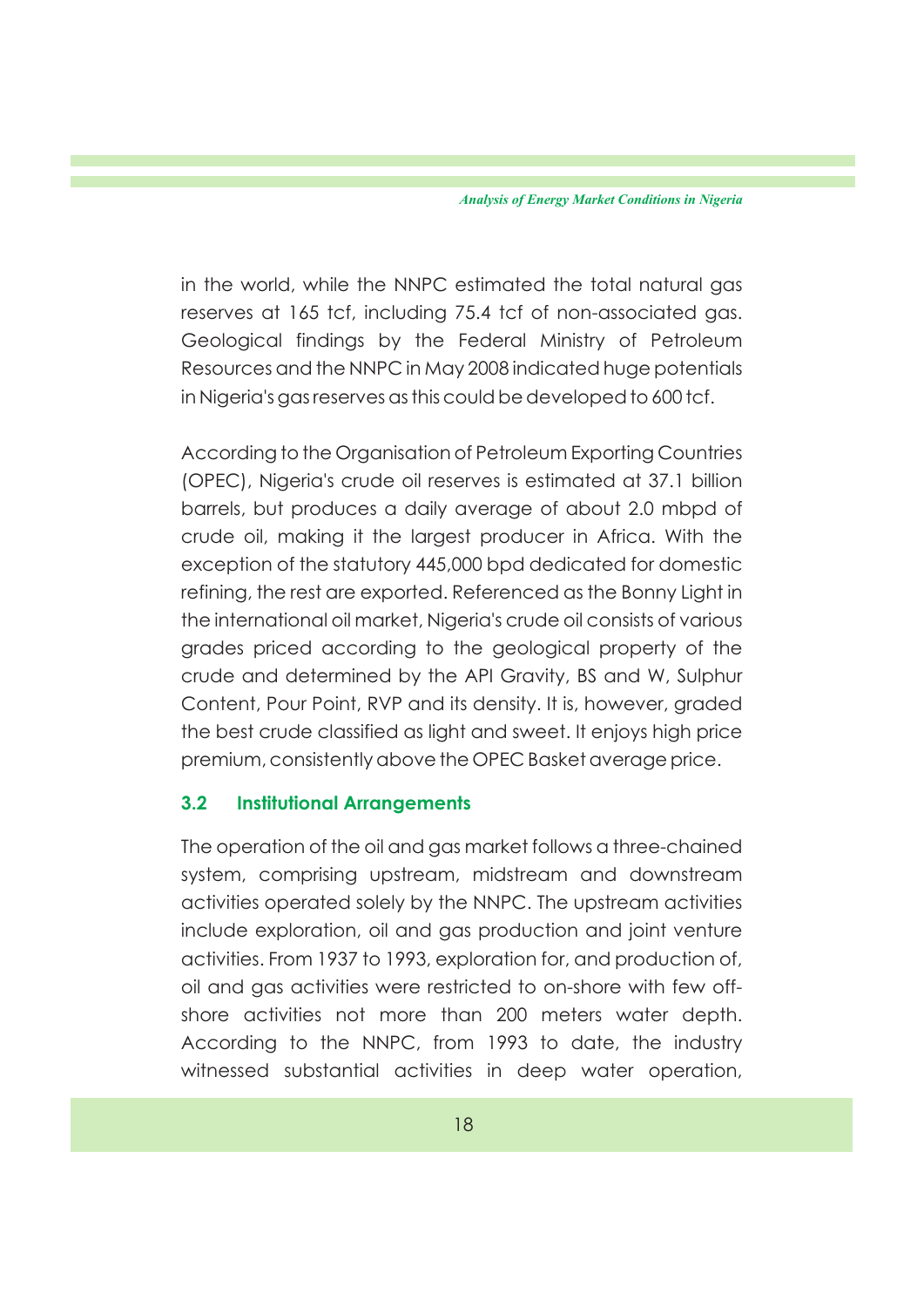exceeding 2,500 meters water depth. Since gas was not the main target, it was flared until ageing fields and environmental concerns compelled the re-injection, trapping and extraction of gas for other uses (www.nnpcgroup.com).

The Joint Venture activities are partnerships between the NNPC and major oil companies, which are necessitated by high technical and huge capital requirements of upstream activities. The NNPC is responsible for the management of oil block bidding, issuance of exploration and mining licences. Other partnerships are the Joint Operating Agreements (JOAs), the Production Sharing Contracts (PSCs) and Service Contracts. The deep water venture has been financed mainly by the International Oil Companies (IOC). In the first six years of the deep water operation, US\$864 million was committed to exploration and production activities. This increased to approximately US\$1.3 billion by end-1998 (www.nnpcgroup.com).

The mid-stream comprised various initiatives by the NNPC, including Greenfield Refinery, Renewable Energy, Gas to Power and the Nigerian Gas Master Plan. The downstream industry in Nigeria was established with four refineries, two in Port Harcourt (PHRC), and one each in Kaduna (KRPC) and Warri (WRPC). The refineries have a combined installed capacity of 445,000 bpd for the statutory dedicated domestic crude. The two refineries in Port Harcourt are located at Alesa Eleme, with a total name plate CDU capacity of 210,000 bpd. It has a jetty for product import and export located 7.5km away from the refinery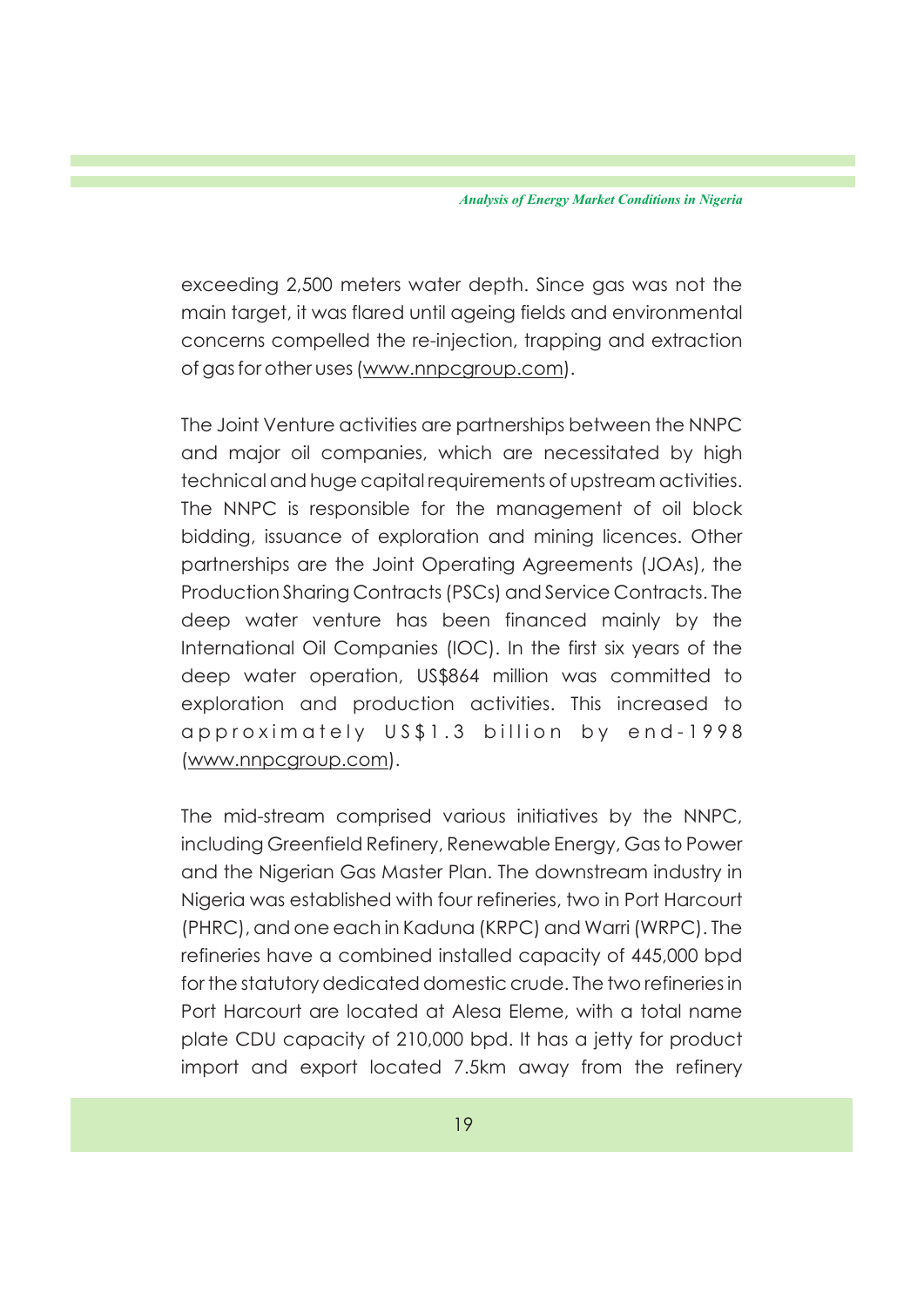complex. The KRPC and the WRPC have name plates CDU capacities of 110,000bpd and 125,000 bpd, respectively. The Pipelines and Products Marketing Company (PPMC) completes the infrastructural structure of the retail market with the Petroleum Products Pricing Regulatory Authority (PPPRA) providing the oversight function (www.nnpcgroup.com).

#### **3.3 Market Dynamics**

The trade pattern and instruments used in the Nigerian energy market define the dynamics of the market. Beginning with the gas sub-sector, there are two institutions operating in the market in uncontested fields of export and local trades. They are the Nigerian Gas Company (NGC) and the Nigerian Liquefied Natural Gas Limited (NLNG). The NGC handles domestic trade, while the NLNG is strictly for export trade. The NLNG trades on long-term contracts of about 20 years and delivers its goods by liquefied trains discharged to re-gasified plants at destined stations (NLNG Annual Report, 2013). Asia accounted for 74.0 per cent of global sales in 2013. This is a viable and sustainable market as its sustainability is not threatened by Shale gas production. The NLNG generated US\$1.4 billion profit after tax in 2013 from the sale of 280 liquefied Natural Gas cargos (NLNG Annual Report, 2013). The domestic gas market is exclusively under the ownership of the NGC, where it solely supplies its customers (gas-fired electricity companies, commercial and industrial entities). The NGC sells gas to commercial sub-sector (which is the smallest clientele) at US\$7.3 per mbtu and US\$4.30 per mbtu to industries. It is constrained to sell to its major clients (electric power companies) at US\$2.5 per mbtu, which is a major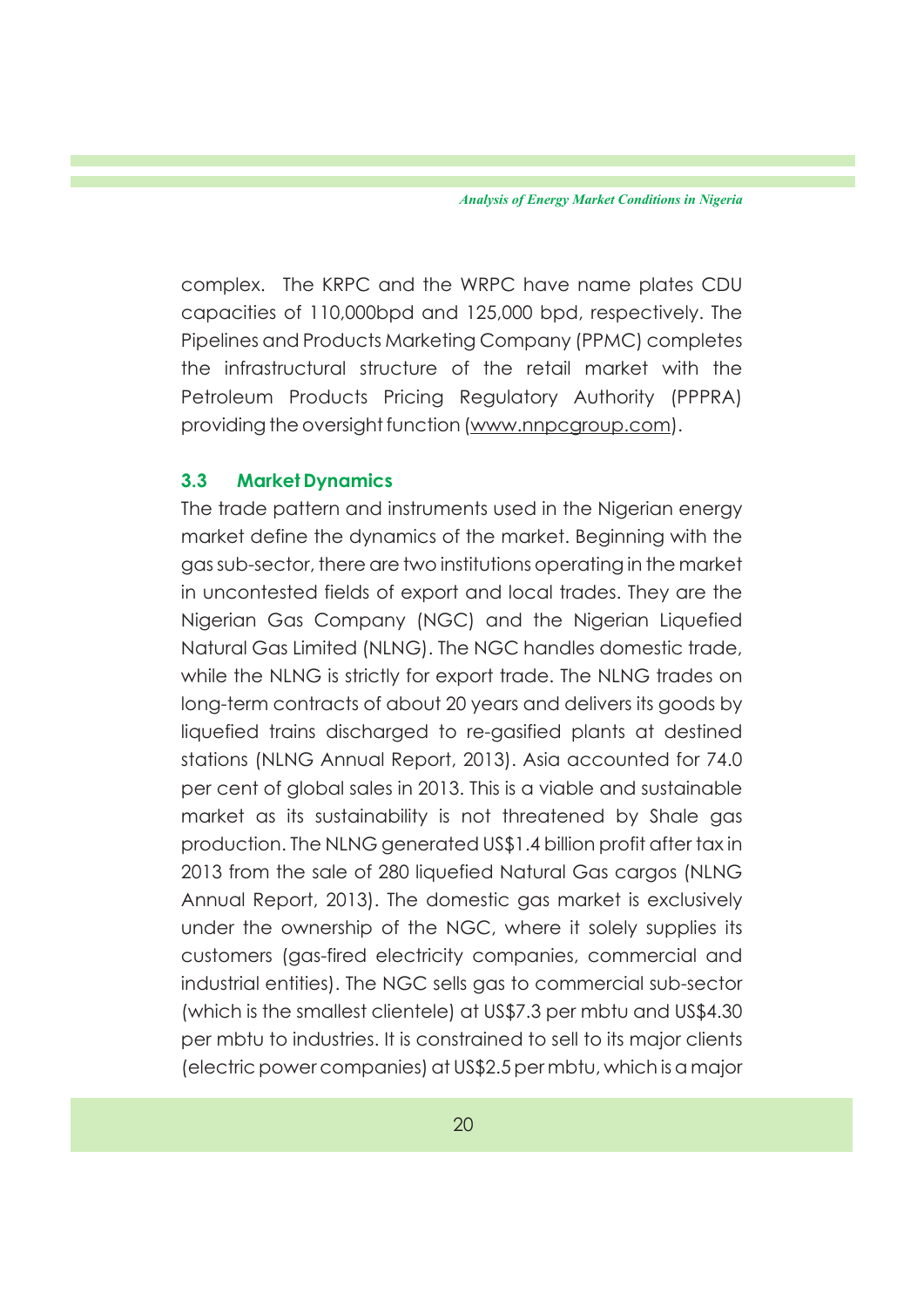obstacle to the revenue of the Company.

Oil trade commences with the lifting of crude in line with ownership structure of each well. The Federal Government is in joint venture arrangement with major oil companies and receives royalties in the form of tax. Lifting activities averaged about 40 counts monthly from the various terminals, mainly Bonga, Escravos, Agbami, Forcados, Bonny Akpo, Okoro and Erha. The evacuated crudes are sold mostly to Europe, Asia and the South America, notably Brazil. The key selling instrument is a projected NXP issuance and since no well-head is metered, production figures are mostly based on forecast in the NNPC. These make accounting for actual revenue receipts difficult.

Trade in electric power involves private entities, such as the Generation companies (Gencos) and Distribution companies (Discos) under the regulation of the Nigeria Electricity Regulatory Commission (NERC), through a Multiple-Year-Tariff-Order (MYTO) methodology. According to the NERC, the MYTO provides a 15-year tariff path (July 1, 2008 to June 30, 2023) for the Nigerian Electricity Supply Industry (NESI). The pricing principles underlying the MYTO guide the operations of the industry.

The Nigerian Electricity Regulatory Commission (NERC) found it necessary to adopt a holistic and scientific approach to correct pricing of electricity over time to ensure gradual sector development through the instrument of a cost reflective and fair tariff regime. In this approach, the interest of consumers and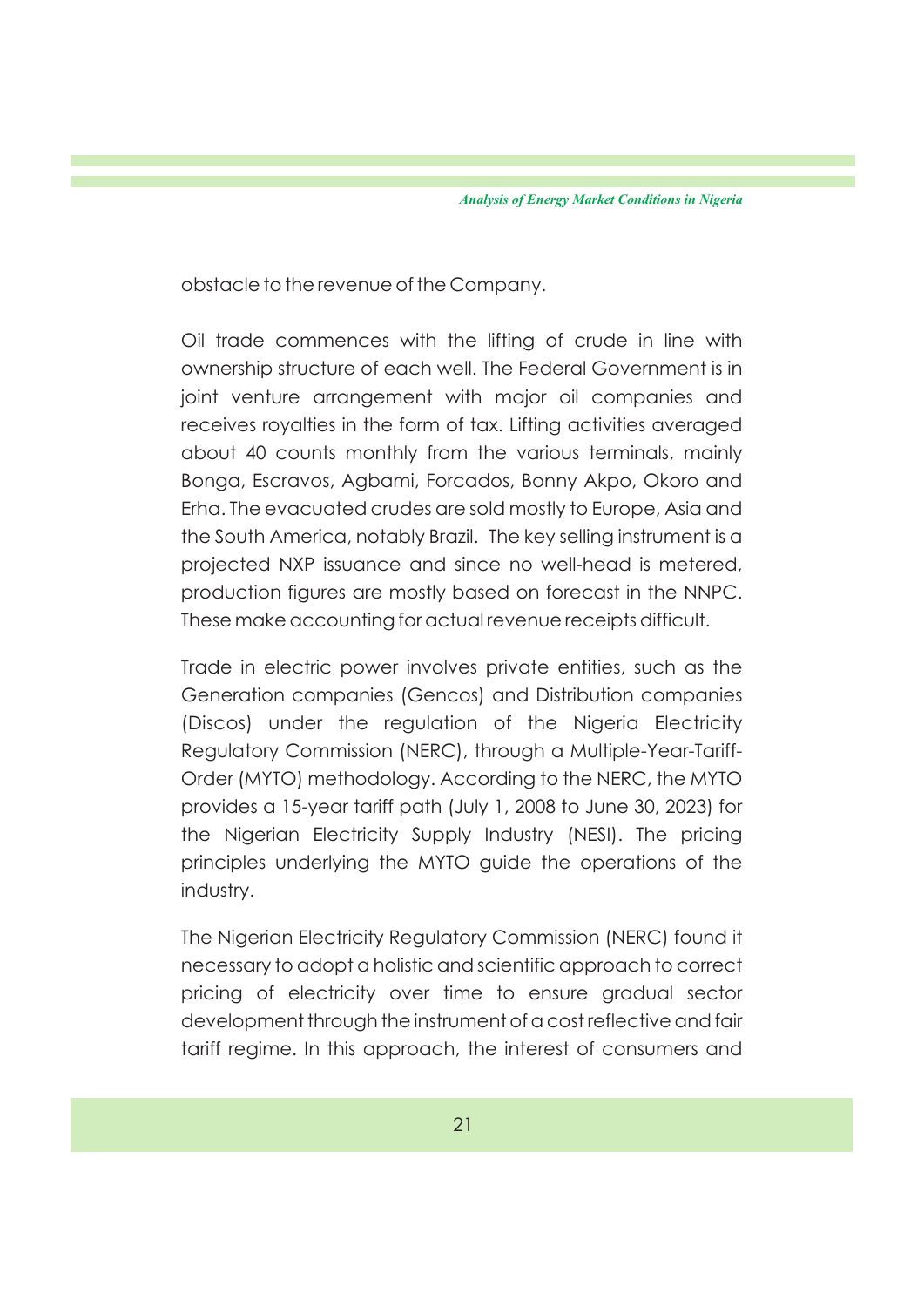investors are considered in order to address the problem of electricity supply and proper pricing of power in Nigeria. The approach involves the introduction of the Multi-Year-Tariff-Order (MYTO) methodology by the NERC. The MYTO is the new tariff order which calculates electricity prices based on revenue requirements of the whole industry. This approach is aimed at ensuring the necessary support for operating and capital expenditures of the various sub-sector i.e. generation, transmission and distribution. It is expected to aid the pricing of electricity in the most reasonable and equitable manner (NERC, 2008).

The MYTO was based on an industry wide determination of current and future costs. The charges included: the wholesale price of generated electricity sold to national grid; transmission charges; retail tariff schedules; the transmission system operator; the PHCN Headquarters charge; the regulatory charge; and the payment and level of tariff equalisation payments between distributors in order to continue to maintain a national uniform tariff. The tariff schedules will be reviewed each year and changes made to the regulated charges, if there are material variations greater than plus or minus 5.0 per cent (in magnitude) in the rate of inflation, exchange rate and cost of gas (NERC, 2008).

#### **3.4 Contribution to the Economy**

The contributions of the energy sector to any economy are in three ways: domestic consumption to power economic activities; source of external and internal revenues and an instrument of political negotiation at the world level. Energy is so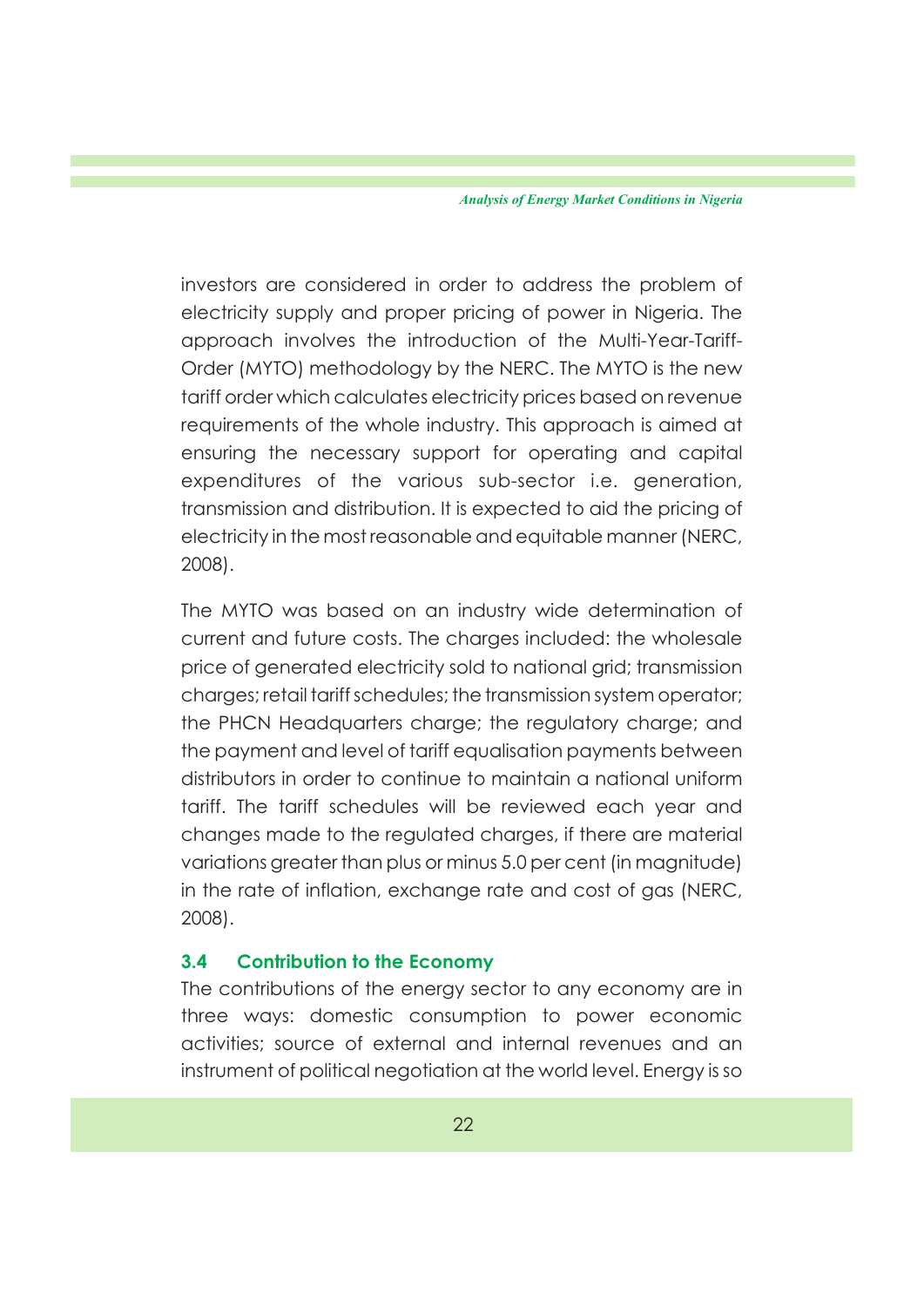vital to the economy that it has been termed the oxygen of the economy. In assessing the contribution of energy to economic activities of the nation, the use of GDP becomes essential. To capture the entire essence of energy in an economy, the IEA compiles energy baskets<sup>5</sup> of countries of common interest, to which Nigeria is a member.

The 2012 IEA energy commodity basket of Nigeria (Table 2) summarised the country's energy transaction, revealing the dominant role of oil and gas in Nigeria's export earnings and heavy reliance on unclean energy, comprising biomass, animal dung and waste to fuel its economy. The country produced 176.0 million tonnes of energy (measured on calorific value only), of which 73.5 per cent comprised crude oil, while gas made up about 5.8 per cent. Of total production, 148 million tonnes was exported, leaving only 23 million tonnes for domestic consumption.

|             | Coal                     | Crude Oil | Oil      | Gas    | Hydro | <b>Biomas</b>            | Elect | Balances <sup>1</sup> |
|-------------|--------------------------|-----------|----------|--------|-------|--------------------------|-------|-----------------------|
|             |                          |           | Products |        |       |                          |       |                       |
| Production  | 30                       | 129,409   |          | 33,645 | 487   | 108,142                  | 2469  | 274.182               |
| Imports     | $\overline{\phantom{0}}$ | -         | 8440     | -      | -     | $\overline{\phantom{a}}$ |       | 8440                  |
| Export      | $\overline{\phantom{0}}$ | 126,413   | 755      | 21.032 | -     | -                        | 309   | 148,509               |
| Domestic    | -                        | 2.996     | 7.685    | 12.613 | -     | 108,142                  | 2.164 | 133,600               |
| Consumption |                          |           |          |        |       |                          |       |                       |

**Source:** International Energy Agency, 2015

#### **3.4.1 Powering the Nation**

On net calorific value, Nigeria's economy is fueled by unclean

<sup>5</sup> The commodity basket is a statistical compilation of all energy productions, uses, imports, exports and transmissions for a particular year.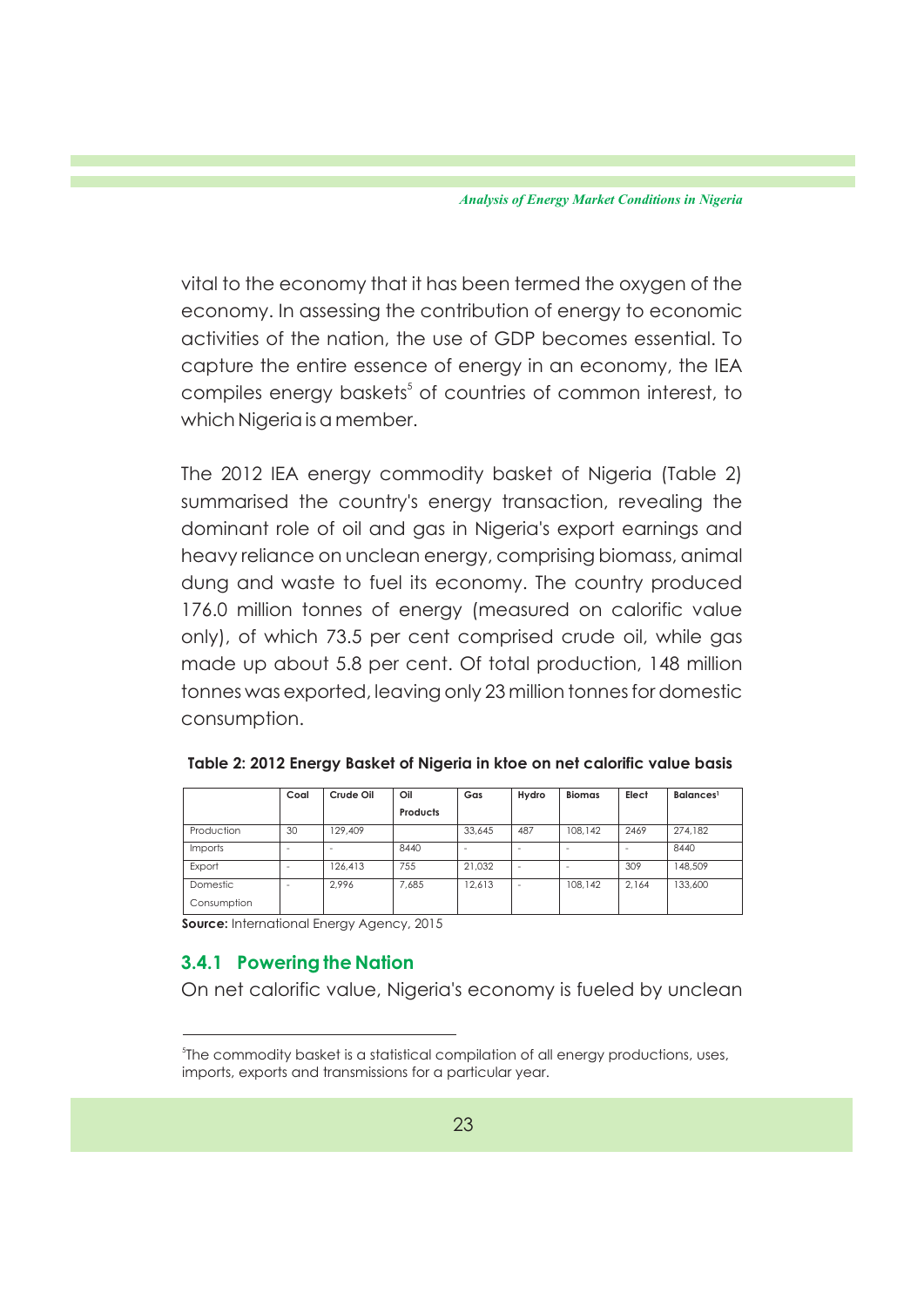and traditional energy, comprising 80.9 per cent of the total consumption. Cleaner and modern energy like gas and electricity comprised only a paltry amount of 11.1 per cent. This deficiency is confirmed by the huge gap between demand for and supply of electricity and gas in the domestic market. Per capita electricity supply in Nigeria ranked among the poorest in the world, amounting to 155 KWh, compared with 384 KWh for Ghana, 4,410 KWh for South Africa and 15,904 KWh for Qatar (World Energy Survey, 2014). With a population estimated at 170 million, this provides a huge domestic market opportunity for gas and electricity consumption.

#### **3.4.2 Source of Revenue**

Table 2 above showed that a major part of domestic energy produced was exported based on the traditional policy of maximising revenue from natural endowments, rather than using same to achieve domestic energy sufficiency only. The oil and gas energy sub-sector alone generates substantial revenue in form of petroleum profit tax, royalties, export earnings from sale of equity shares, tax incomes from corporate activities, salaries, investment income and gains from corporate social responsibilities.

From the graph below, it can be gleaned that from 1999 through 2008 to 2014, oil revenue contributed more to the total revenue profile of the Federation, with the difference being accounted for by the non-oil revenue. In spite of the drop in

<sup>6</sup> Balances are total products of each energy item captured in the selected accounting year on activity basis such as production all through consumption activities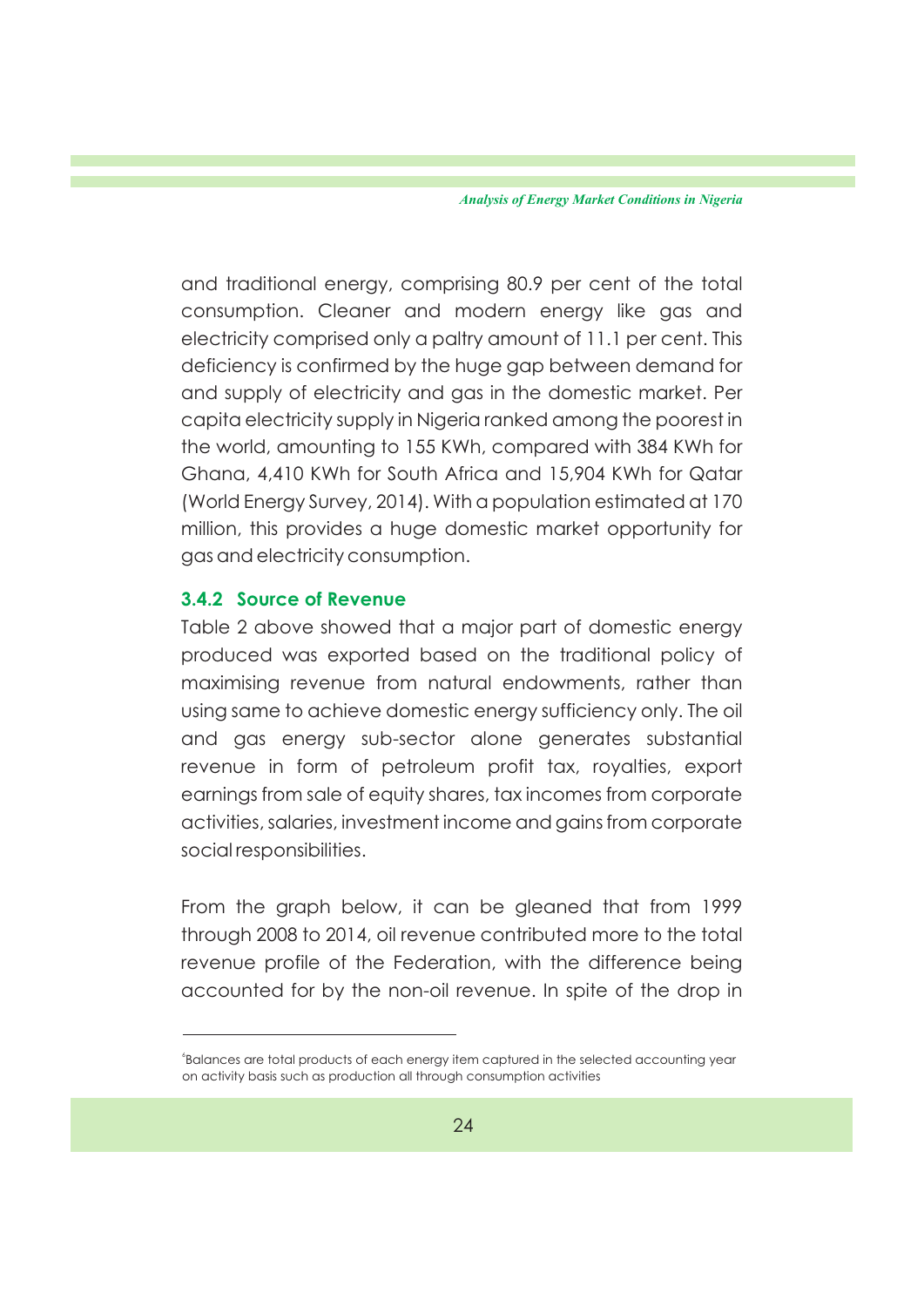total revenue in 2007, 2009 and 2013, respectively, the share of oil revenue was still larger. The plot depicts clearly that Nigeria relies significantly on oil exports.



**Figure 4: Oil Revenue Compared with Total Revenue (1999 to 2014)**

**Source: Central Bank of Nigeria**

#### **3.4.3 Political Relevance**

Given the size of its oil and gas endowment in terms of proven reserves and market position in the world oil and gas markets, Nigeria attracts world recognition. Nigeria is considered important by world energy agencies, fund's managers and large corporate investors on account of its oil and gas reserves. This is evidenced through the influence oil production has in the forecast of world crude prices, particularly during disruptions and anticipated reduced production.

Nigeria's bilateral relationship with the United States (US) had been cordial and positive, as the US had remained its major importer of its crude – Bonny Light compared to other sub-Saharan African countries. In addition, its comparatively small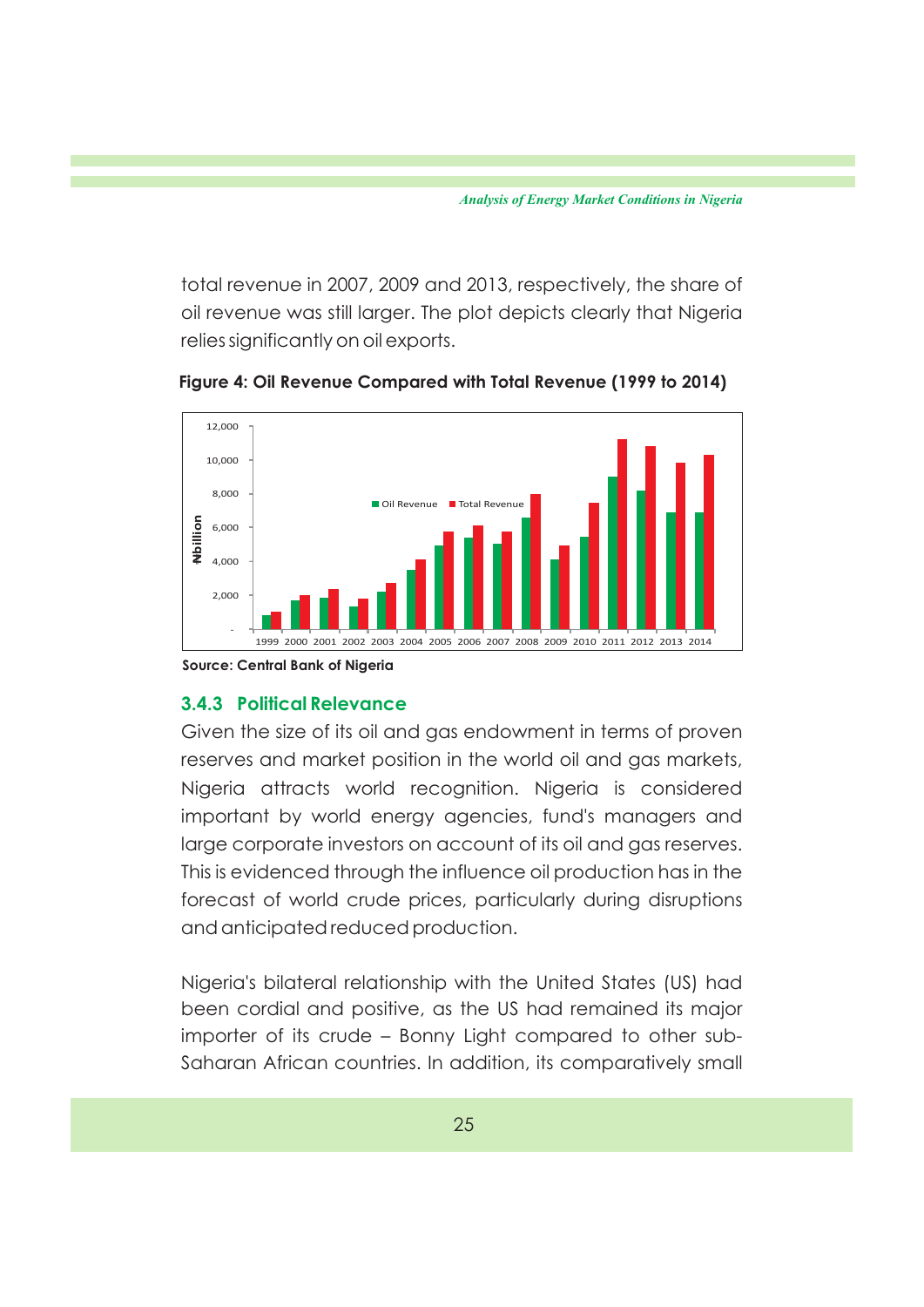share in the OPEC basket notwithstandin, the geological property of Nigeria's crude helps to shore-up the OPEC reference basket price, which enhances Nigeria influence as a member of the cartel.

#### **3.5 Negative Impacts**

A major negative impact is the huge spending of foreign exchange on electricity generation through replacement of spare parts and the refurbishment of other components without estimable results. Data available from the Office of the Account General of the Federation (OAGF) between 1999 and 2007 showed that the government spent US\$3.6 billion to increase electric power supply to the nation. Table 3 below shows the breakdown of spending for each year and the ruling exchange rate at the different time periods.

| Year  | N (Billion) | US\$ (Million) | <b>Average Exchange Rate</b><br>(N per US\$) |
|-------|-------------|----------------|----------------------------------------------|
| 1999  | 6.7         | 72.28          | 92.6934                                      |
| 2000  | 49.8        | 487.73         | 102.1052                                     |
| 2001  | 70.9        | 633.36         | 111.9433                                     |
| 2002  | 44.2        | 394.84         | 111.9433                                     |
| 2003  | 5.2         | 43.00          | 120.9702                                     |
| 2004  | 54.5        | 421.32         | 129.3565                                     |
| 2005  | 70.3        | 531.97         | 132.1500                                     |
| 2006  | 72.4        | 562.77         | 128.6500                                     |
| 2007  | 61.1        | 485.58         | 125.8300                                     |
| Total | 435.1       | 3,632.83       |                                              |

#### **Table 3: FGN Capital Releases to the Power Sector**

Source: Office of the Accountant General of the Federation, Nigeria.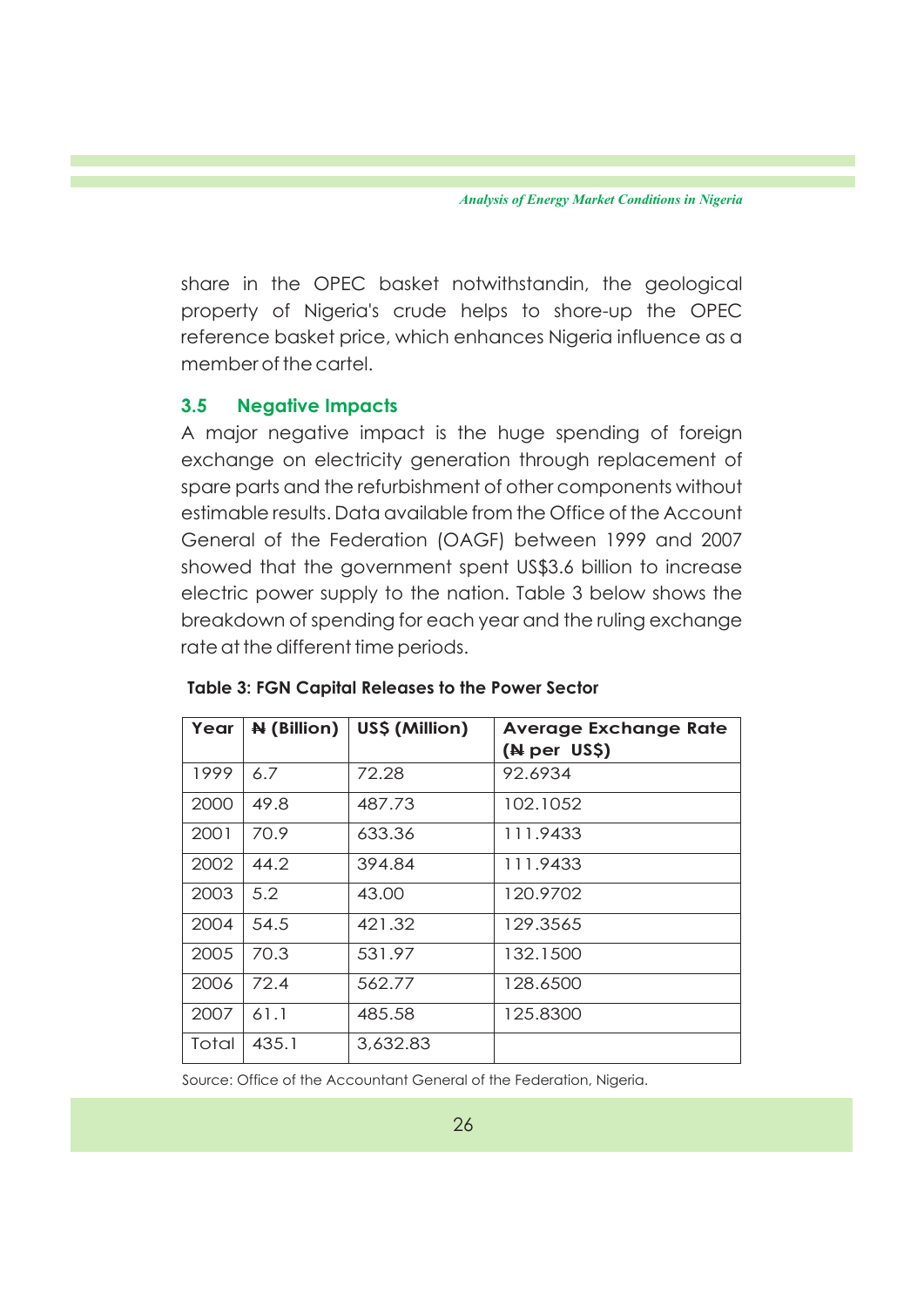Additional spendings were made subsequently up to 2014, to execute the Presidential Power Sector Reform Agenda and other newly formed initiatives. However, the data from 2008 to date was not available.

Despite these spending, the inadequate electric power supply situation remained almost unchanged. The graph below shows that following the commencement of the spending, electric power supply became worst trending downward from 1999 to 2001. It however rose sharply from 1,700MW in 2001 to 2,700MW in 2006. The increase was however, short-lived as the supply declined to 2,255MW in 2009. It later increased continuously to a peak of 3,300MW in 2013 as shown in Figure 5.



#### **Figure 5: Electricity Generation (MW)**

The second negative impact is the issue of subsidy. In Nigeria, subsidy was initially applied to electricity, then extended to all petroleum products and later streamlined to the electricity

**Source:** PHCN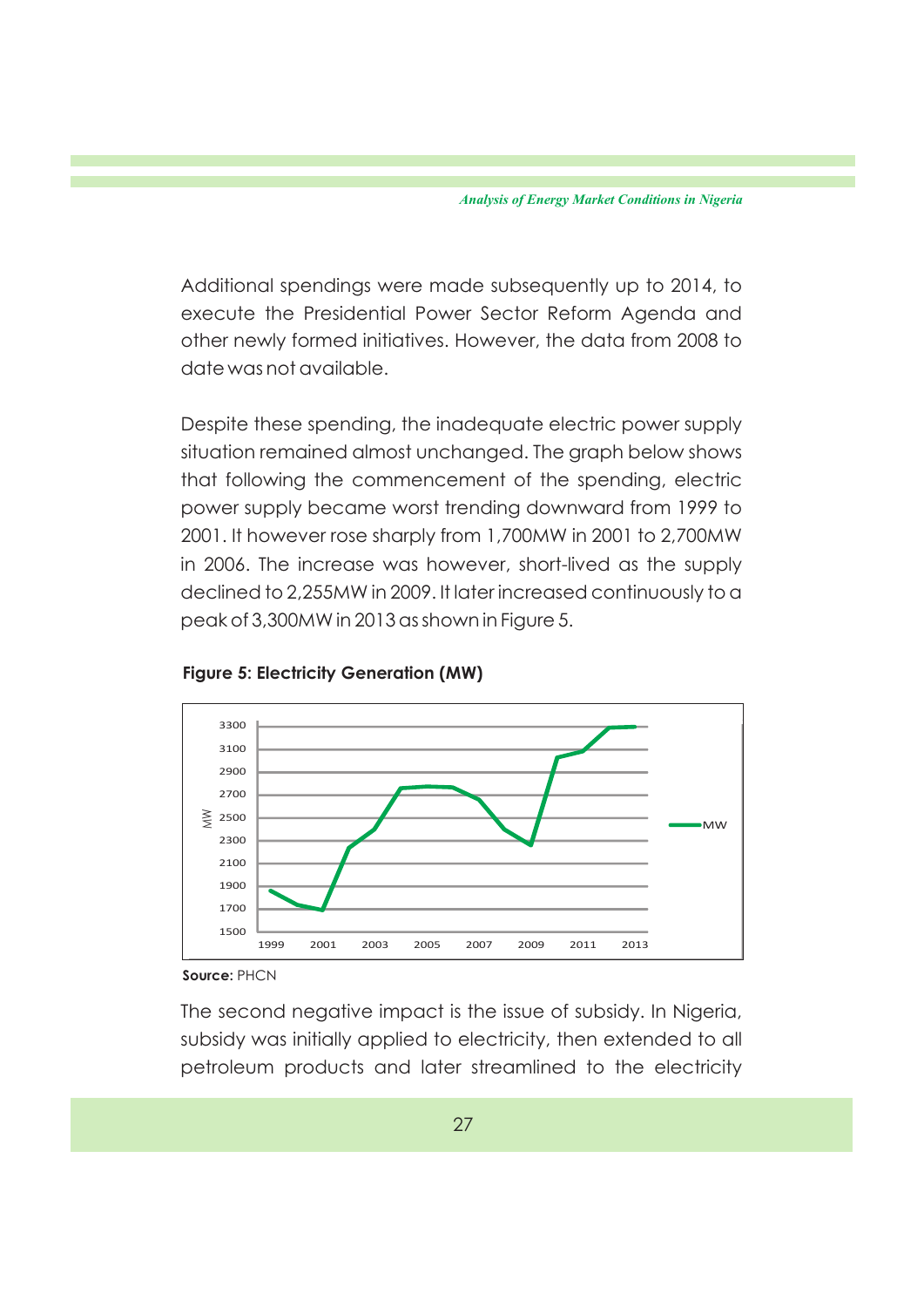supply, premium motor spirit (PMS) and household kerosene (HHK). However, the subsidies on diesel and aviation fuel were removed. The consequences were the deregulated prices of these energy sources. With respect to electricity, certain classes of consumers, such as premises exclusively used for residence (house, flat or multistoried house R1 Life-Line); residential premises used for manufacturing activities (welding and ironmongery, D1 Single and 3-phase, D2 LV Maximum Demand and D3 HV maximum Demand (11/33 KV)); and special customers (agriculture and agro-allied industries, water boards, religious houses, government and teaching hospitals, government research institutes and educational establishments), enjoy different rates of subsidy. However, since electricity constitutes only 1.62 per cent of the total consumption of the Nigerian energy basket, the subsidy does not hurt to large extent government revenue and external reserves substantially.

The challenges of subsidy are localised in the petroleum products subsector, notably PMS and HHK, where huge revenue is drained through subsidy payout on imports of PMS and HHK. Data from PPPRA indicated a yearly retail cost of PMS per litre of N91.39, N111.70, N145.99, N153.52, N147.76 and N126.89 for 2009, 2010, 2011, 2012, 2013 and 2014, respectively. This cost indicates clearly a differential with regulated pump price for PMS that has to be sustained by subsidy. To derive the amount of subsidy paid, the pump price is deducted from the total landing cost computed by the PPPRA multiplied by the total PMS consumption. The estimated subsidy paid and other related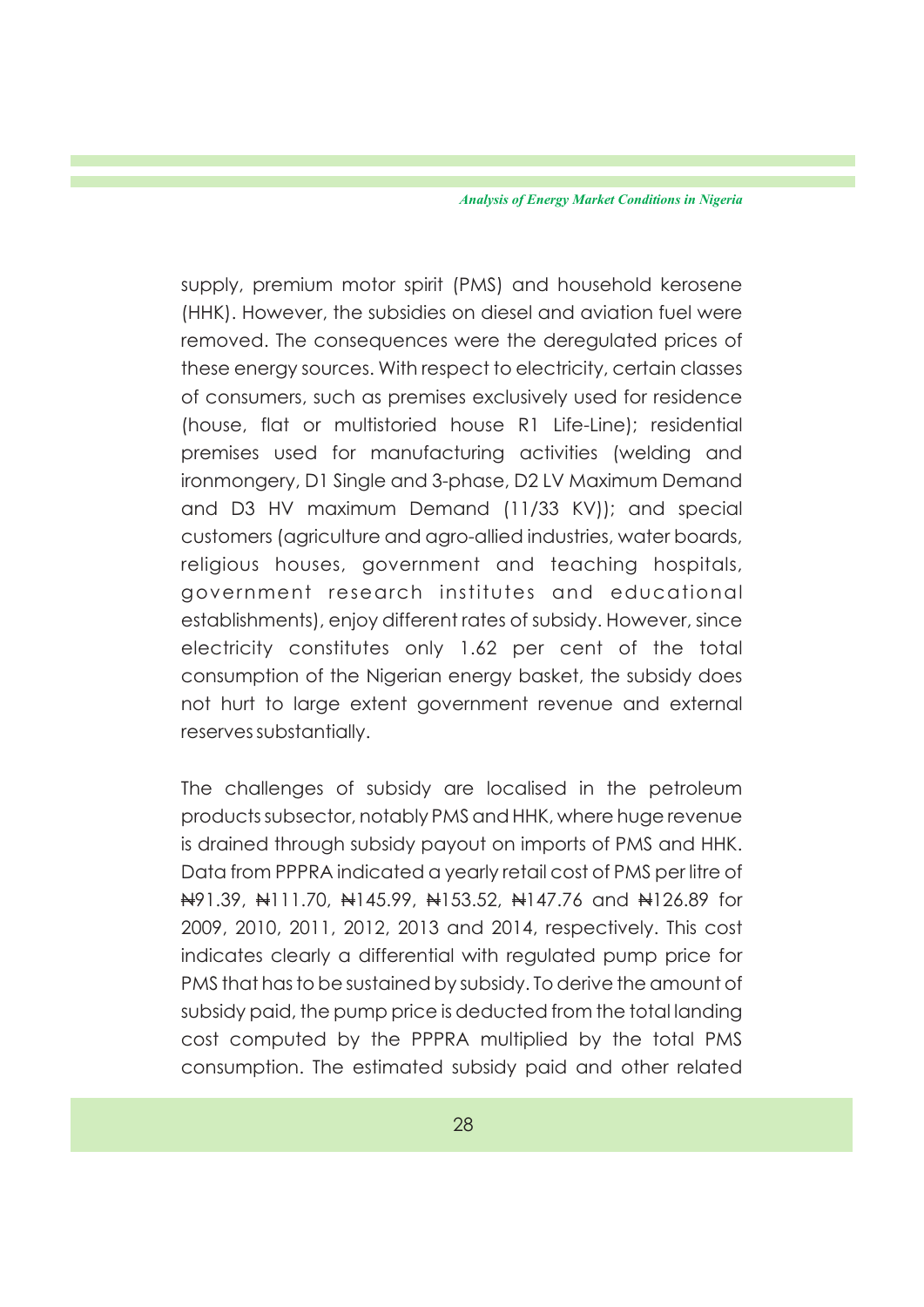statistics are as indicated in Table 4.

| Year | <b>Total PMS</b> | <b>Total Cost</b> | <b>Pump Price</b> | <b>Subsidy Rate</b> | Subsidy   |
|------|------------------|-------------------|-------------------|---------------------|-----------|
|      | Consumption      | (Neer litre)      | (N per litre)     | (N per litre)       | Paid (N   |
|      | (Billion Litres) |                   |                   |                     | 'Billion) |
| 2009 | 13.2             | 91.39             | 65                | 26.39               | 348.4     |
| 2010 | 14.4             | 111.7             | 65                | 46.7                | 670.7     |
| 2011 | 17.0             | 145.99            | 65                | 80.99               | 1,379.4   |
| 2012 | 14.1             | 153.52            | 97                | 56.52               | 797.4     |
| 2013 | 14.7             | 147.76            | 97                | 50.76               | 748.7     |
| 2014 | 14.4             | 126.89            | 87                | 39.89               | 574.4     |

**Table 4: Derived Subsidy Payment**

**Sources:** Authors computation based on data from Petroleum Products and Price Regulation Agency (PPPRA).

Table 4 showed that total subsidy paid by the Federation Account during this five-year period was N3.94 trillion, excluding payments for interest rate and foreign exchange differentials (Table 4). Meanwhile, the NEITI 2013 Audit Report stated that PMS subsidy payment from 2009 to 2011 was N2.95 trillion. This suggests intuitively that the PMS subsidy in Nigeria consumes a huge proportion of the nation's revenue.

In addition, PMS imports also claimed substantial foreign exchange, thus, contributing to the depletion of foreign exchange reserves, putting pressure on exchange rate and depreciating the naira in the foreign exchange market. Using the Central Bank of Nigeria's window, the pressure of petroleum products import on Nigeria's scarce foreign exchange earnings, can be gleaned as presented in Table 5. This was derived by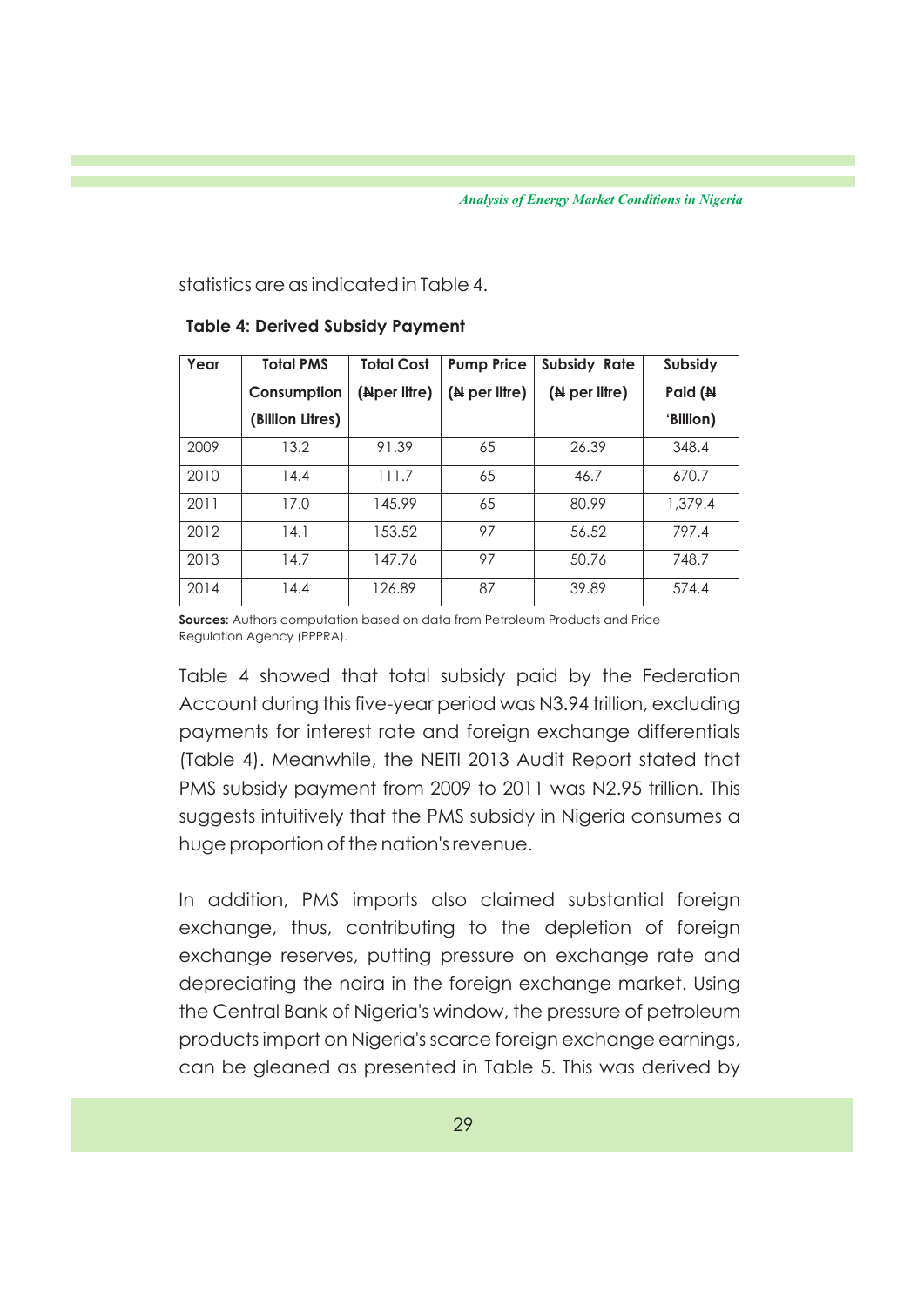multiplying the prevailing exchange rate by the total cost of imports, which included the cost of cargo import and other charges paid in US dollar.

| Year | <b>Total PMS</b><br>Consumed<br>(litres) | Landing<br>Cost | Amount in    | <b>Exchange</b><br>Rate | <b>Total FX inl</b><br>(US <sup>5</sup> ' Mn) | <b>Total CBN</b><br><b>WDAS</b><br>(US\$'Mn) |
|------|------------------------------------------|-----------------|--------------|-------------------------|-----------------------------------------------|----------------------------------------------|
| 2009 | 13,203,538,881                           | 76.84           | 1.014.559.93 | 149.69                  | 6.778                                         | 27,531                                       |
| 2010 | 14,361,191,832                           | 96.58           | 1,387,003.91 | 150.48                  | 9.217                                         | 30,172                                       |
| 2011 | 17,031,429,794                           | 129.05          | 2,197,906.01 | 158.21                  | 13,892                                        | 35,698                                       |
| 2012 | 14,108,831,138                           | 135.92          | 1,917,672.33 | 157.32                  | 12,190                                        | 24,627                                       |
| 2013 | 14,749,415,923                           | 130.49          | 1,924,651.28 | 157.27                  | 12,238                                        | 30,836                                       |
| 2014 | 14,429,123,530                           | 133.21          | 1,921,161.81 | 157.30                  | 12.214                                        | 27,732                                       |

**Table 5: Fuel Import Foreign Exchange Consumption**

**Source: Central Bank of Nigeria** 

Table 5 showed that PMS imports had at one time (2011) consumed up to US\$13.89 billion, increasing from US\$6.78 billion in 2009. Figure 6 also showed that PMS import, which was 25.0 per cent in 2009, grew to 49.0 per cent in 2012, before declining to 40.0 per cent in 2013. Most of these wastes could have been saved if supplies were domesticated.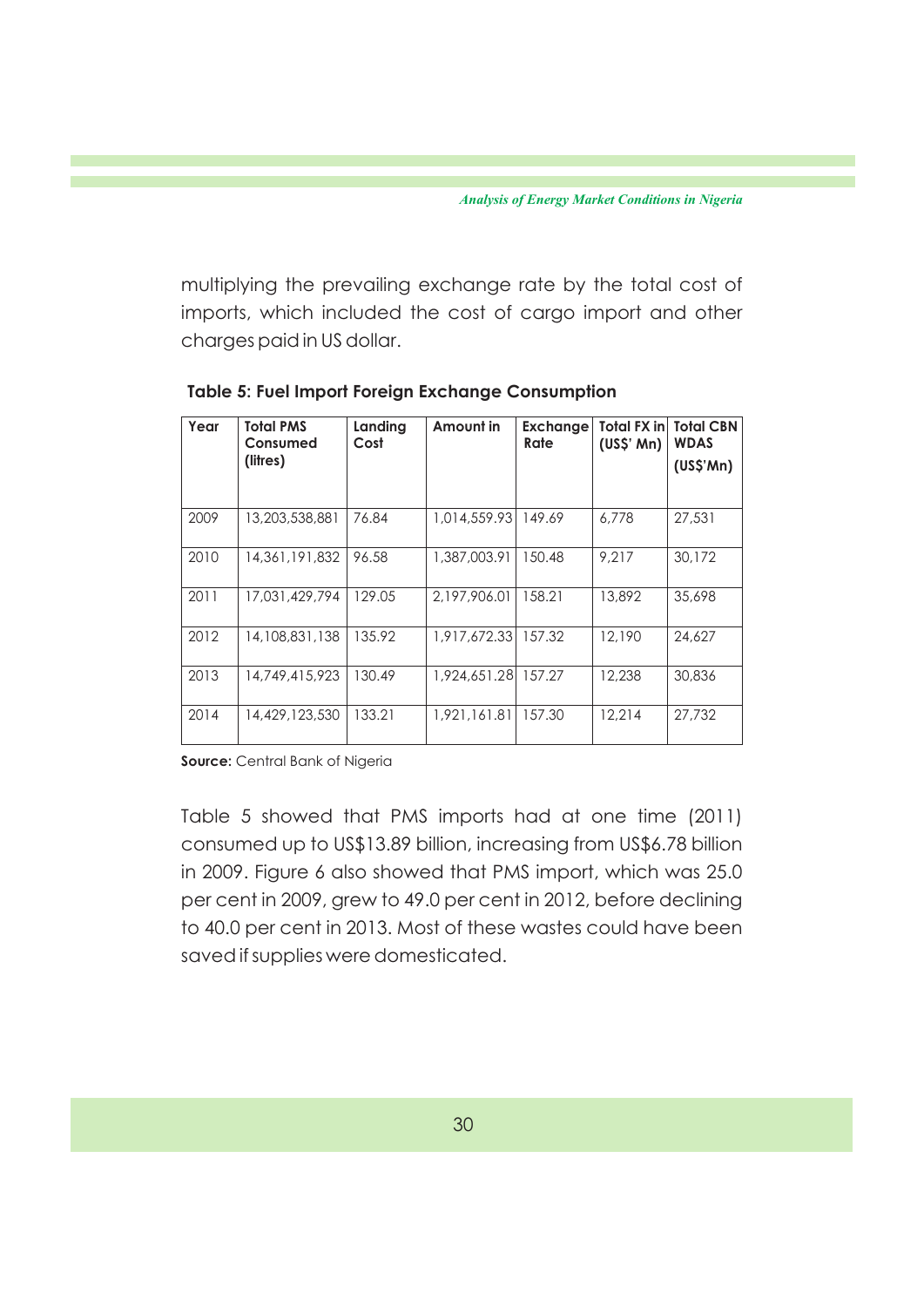

**Figure 6: PMS FX Demand Vs WDAS Total Supply in US\$**

**Source:** Central Bank of Nigeria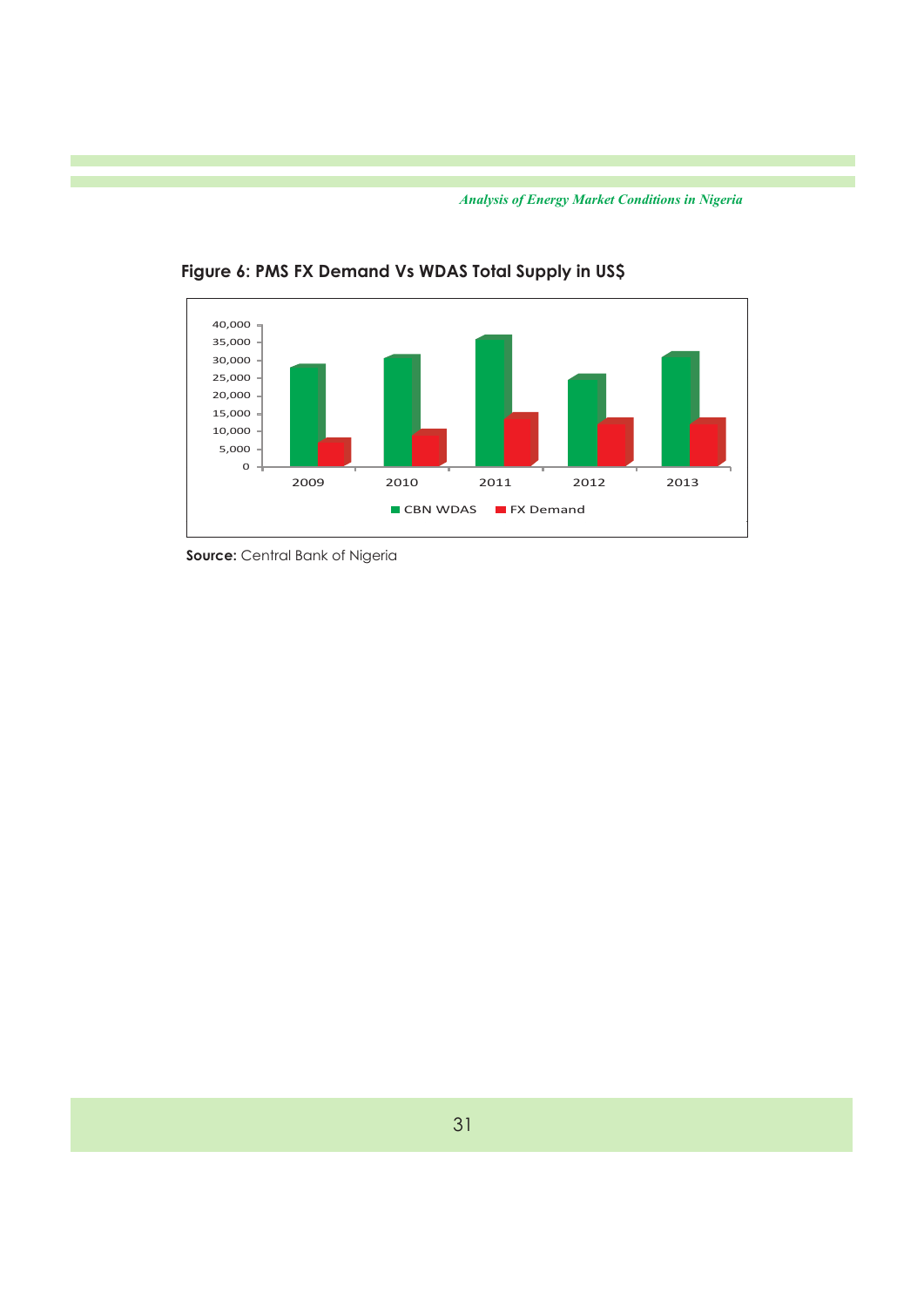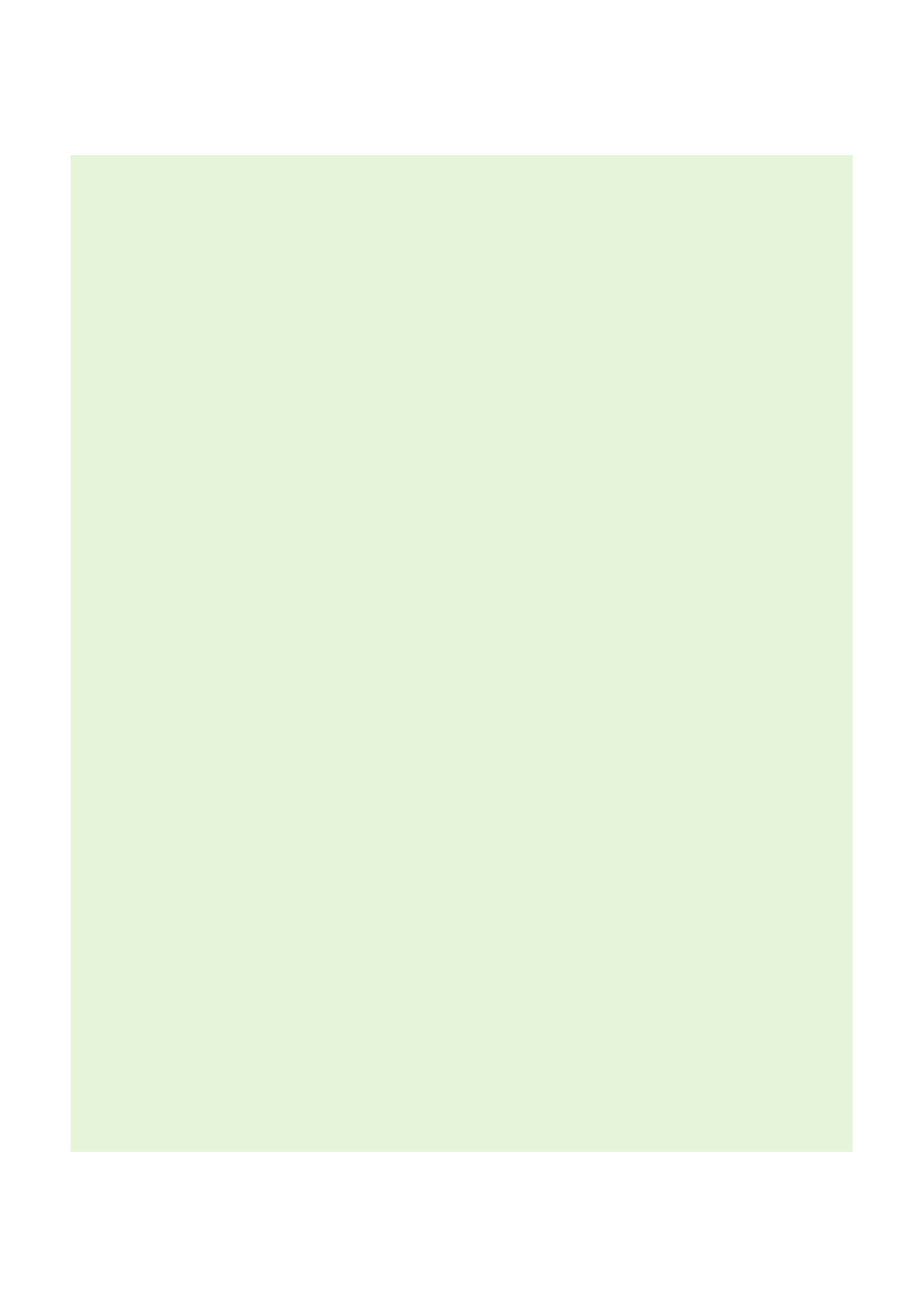### **4.0 REFORMS IN THE ENERGY SECTOR**

# **4.1 Policies, Programmes and Interventions in the Energy Sector**

The energy market in Nigeria had enjoyed concerted government efforts and visible presence in the form of policies/programmes/interventions simply stated here as government efforts along the value-chain of the industry from upstream down to retail. Some of these efforts were structural changes, regulatory reforms, capacity expansion and institutional restructuring, all aimed at increasing energy supply.

### **4.1.1. Oil**

The industry reforms brought into existence the Nigeria National Petroleum Corporation (NNPC) in 1975, the Petroleum Products Pricing Regulatory Authority (PPPRA) in the early 2000s, the Nigerian Local Content Development Initiative and Greenfield Refinery Projects, no other significant reform measures have been noticed. These initiatives as good as they were, have not been able to address fundamental issues in the industry. Consequently, the industry continued to witness environmental challenges, including poor fiscal structure. This led to the significant divestments by major oil producers in the sub-sector, culminating in the introduction of the Petroleum Industry Bill (PIB) in 2008. The proposed PIB is an Executive Bill that seeks for an Act to provide for the establishment of a legal, fiscal and regulatory framework to address the environmental and other related matters in the oil sub-sector.

If the Bill had been passed into law, expert opinion holds that, it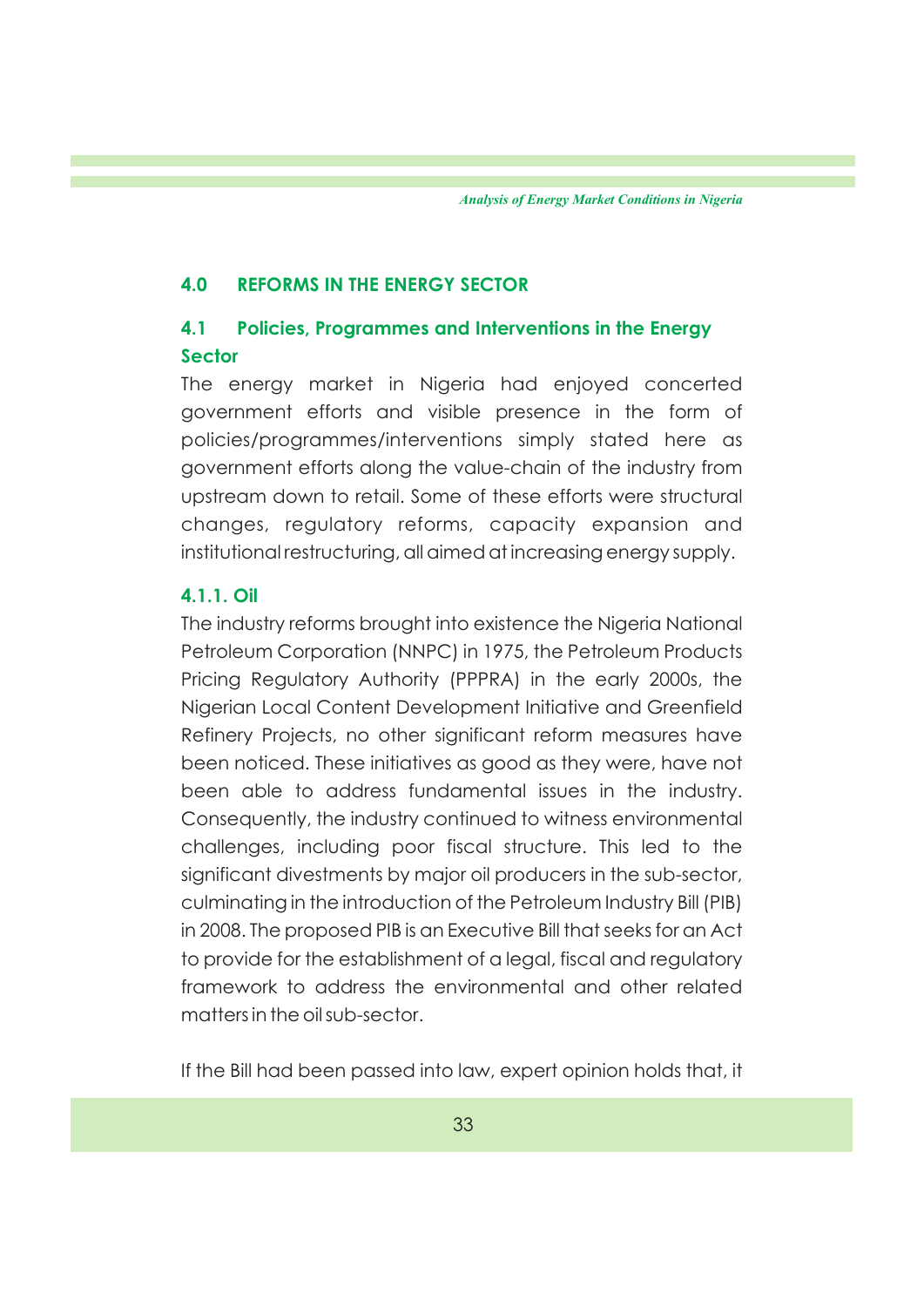would have brought about positive developments, which include: arresting the increasing divestments; attracting new investments; incorporating the fundamental principles of the Nigerian Extractive Industry Transparency Initiative (NEITI) Act; addressing environmental and community issues; opening up the industry for privatisation; establishing sustainable fiscal regime for the Nigerian fiscal system; and leading to full optimisation of the benefits of the oil industry.

### **4.1.2. Gas**

The Gas sub-sector is recognised as a key asset capable of transforming the Nigerian economy through vital sub-sectors, such as electricity, petro-chemicals, cement, iron and residential. The sub-sector, therefore, had attracted special attention from Government in Nigeria. Among the efforts is the Gas Master Plan, aimed at providing a framework that would ensure the realisation of maximum value from the country's gas resources. It is intended to leverage on the multiplier effect of gas in the domestic economy and optimise the nation's share of the high value export market. Specifically, the Plan was targeted at addressing impediments to the development of the domestic gas sector, engender the monetisation of gas, reduce gas flaring and guarantee long-term gas security for Nigeria. The plan is also expected to facilitate timely and cost- effective gas production to meet global and domestic demands. The plan was hinged on three critical elements, namely Gas pricing policy (the policy); domestic gas supply regulations (the regulation); and gas infrastructure blueprint (the blueprint). Other efforts include: the Gas-to-Power; Gas Processing Facility;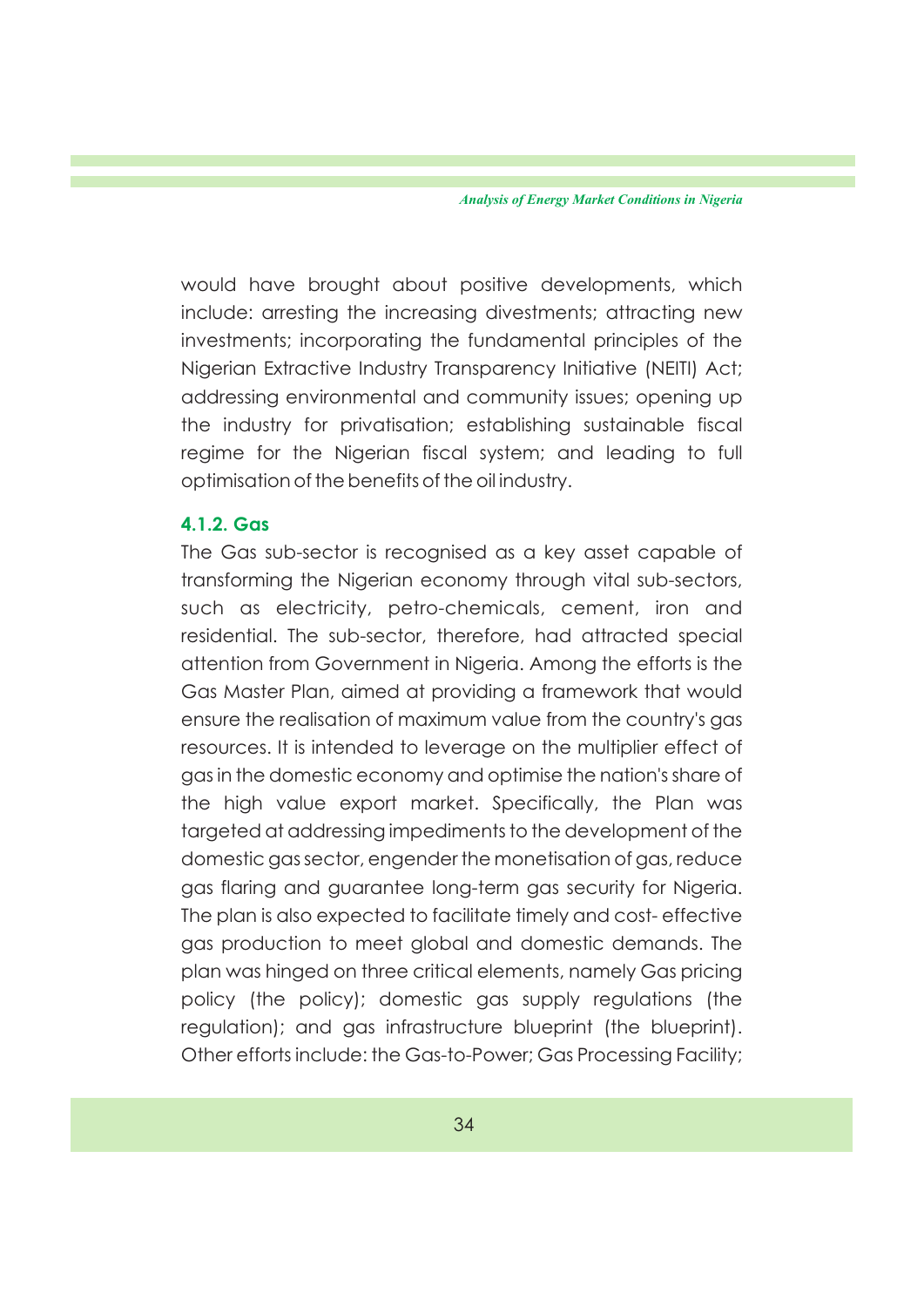the Nigeria LNG Company Limited; and the Nigeria Gas Company.

The gas sub-sector is an area where government effort has produced significant results. Earnings from gas exports stood at US\$ 9.6 billion in the last 10 years, while domestic supply increased by about 1,827.0 per cent in the same period. In terms of policy, there are roadmaps towards strategic goals of achieving targeted supply to power, industry and commercial sub-sectors in the right mix.

### **4.1.3 Electricity**

Growth in the electricity sub-sector had been hindered by monopolistic market structure, poor regulatory framework, wide investment gap, decayed and inadequate infrastructure, poor pricing and revenue leakages, including management deficiency.

Prior to the enactment of the Electricity Power Sector Reform Act (EPSRA) in 2005, government efforts in this sub-sector were investment of US\$ 3.6 billion in the Independent Power Projects (IPP) from 1999 to 2007. The enactment of the EPSRA resulted to a successful privatisation of the industry, establishment of a wellstructured regulatory commission, introduction of a functional market organ (Nigeria Bulk Electricity Trader), the Transmission Company of Nigeria (TCN) and an effective investment vehicle (the Multi-Year Tariff Order).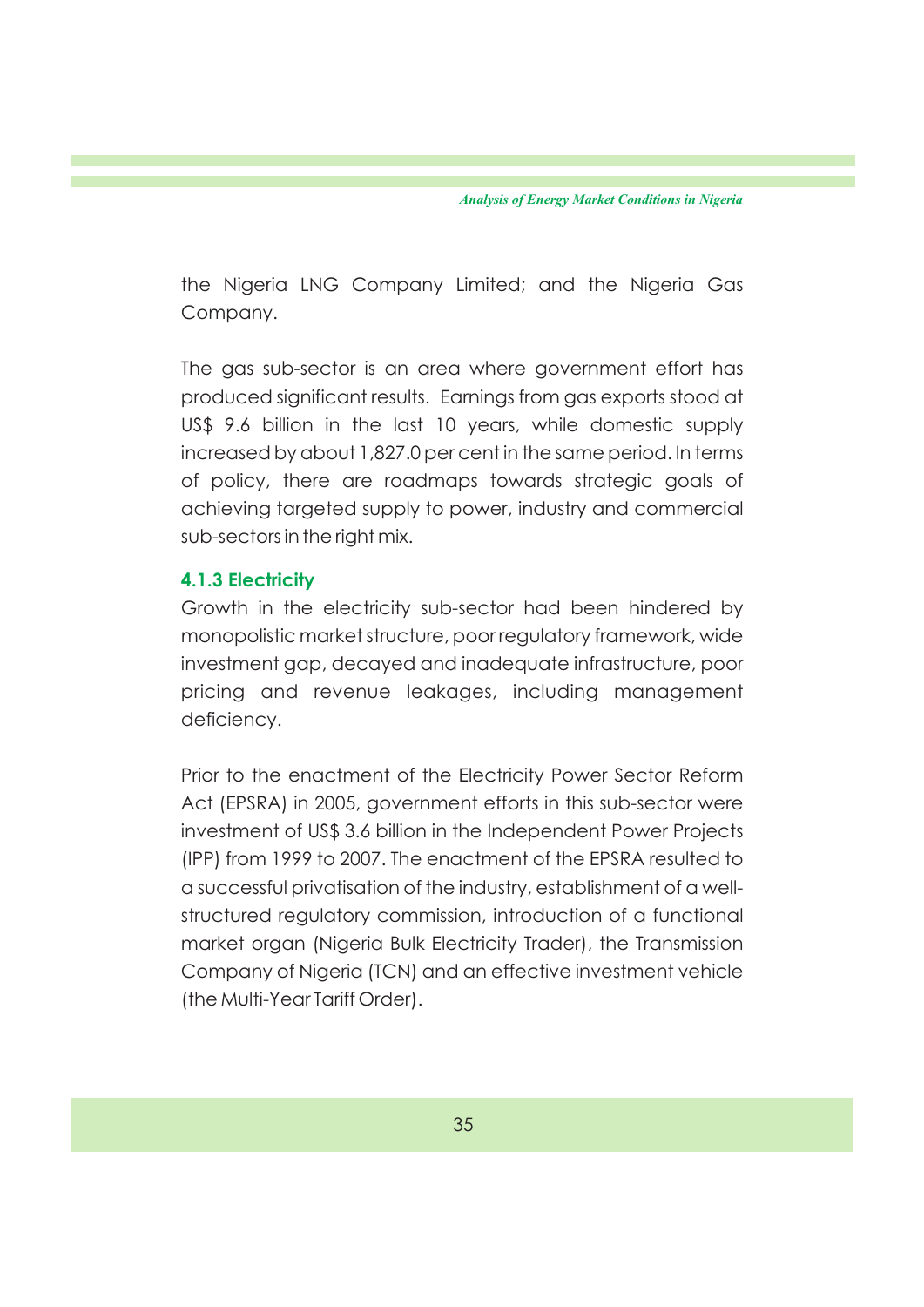

**Figure 7: Domestic Electric Power Generation from 1999 - 2013**

### **4.2 Gas to Power Initiatives**

The crux of the new power sector reforms of the government is the focus on least cost and efficient sources of power generation and to encourage foreign investment. Given Nigeria's abundant gas reserves and the growing need for a reduction in gas flaring, the gas-to-power initiative embedded in the gas master plan is aimed at increasing the supply of natural gas to the gas plants in the country.

With over 75 per cent of Nigeria's power generation based on natural gas, there is need to guarantee the availability and reliability of domestic gas supply as a critical step in realising the goal of un-interrupted electricity supply to consumers. To forestall the threat of finance, the World Bank signed a Partial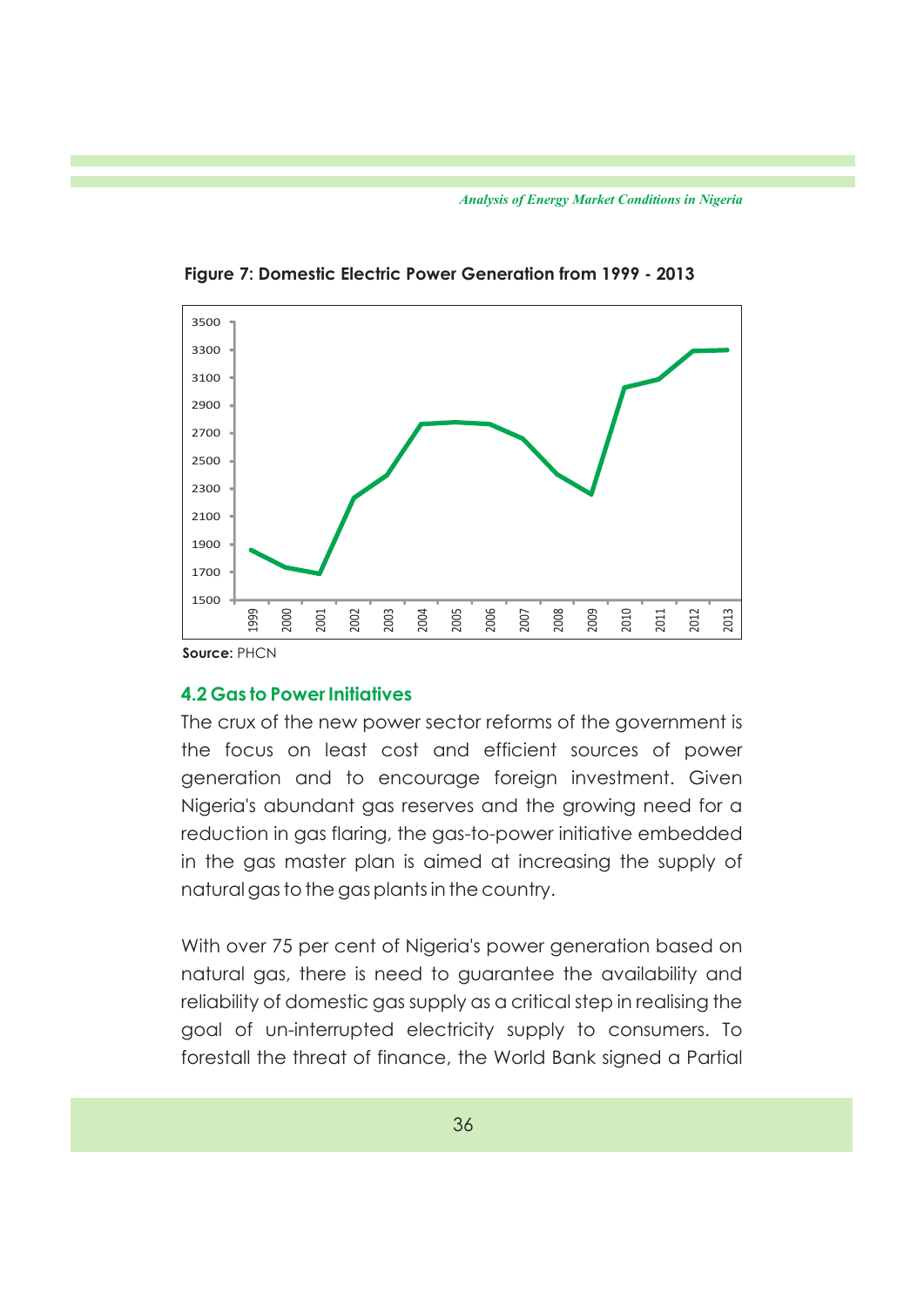Risk Guarantee (PRG) worth about \$145 million, with a consortium of the PHCN, the Egbin Power Station, Chevron and The Deutshe Bank in April 2013. This guarantee will backstop government's payment obligations to a private investor/financier, ensuring that the investor gets paid by the World Bank upon a payment default by the Nigerian government. This milestone agreement is in a bid to support and enhance the county's generating capacity as well as improving the gas and power sector. About 3bcf/d of gas is targeted at the Power Sector with existing PHCN plants being cardinal base load consumers of the gas.



**Figure 8: Gas Allocated to Power Sector Profile (2010 -2016)**

There are presently about 22 existing gas turbines/gas fired power plants and 15 are under construction, to meet domestic electricity needs. Some of the existing gas turbines include: The Niger Delta PHCN plants; the Egbin; theAfam VI; and Geregu I

Source: **Nigerian Gas Company**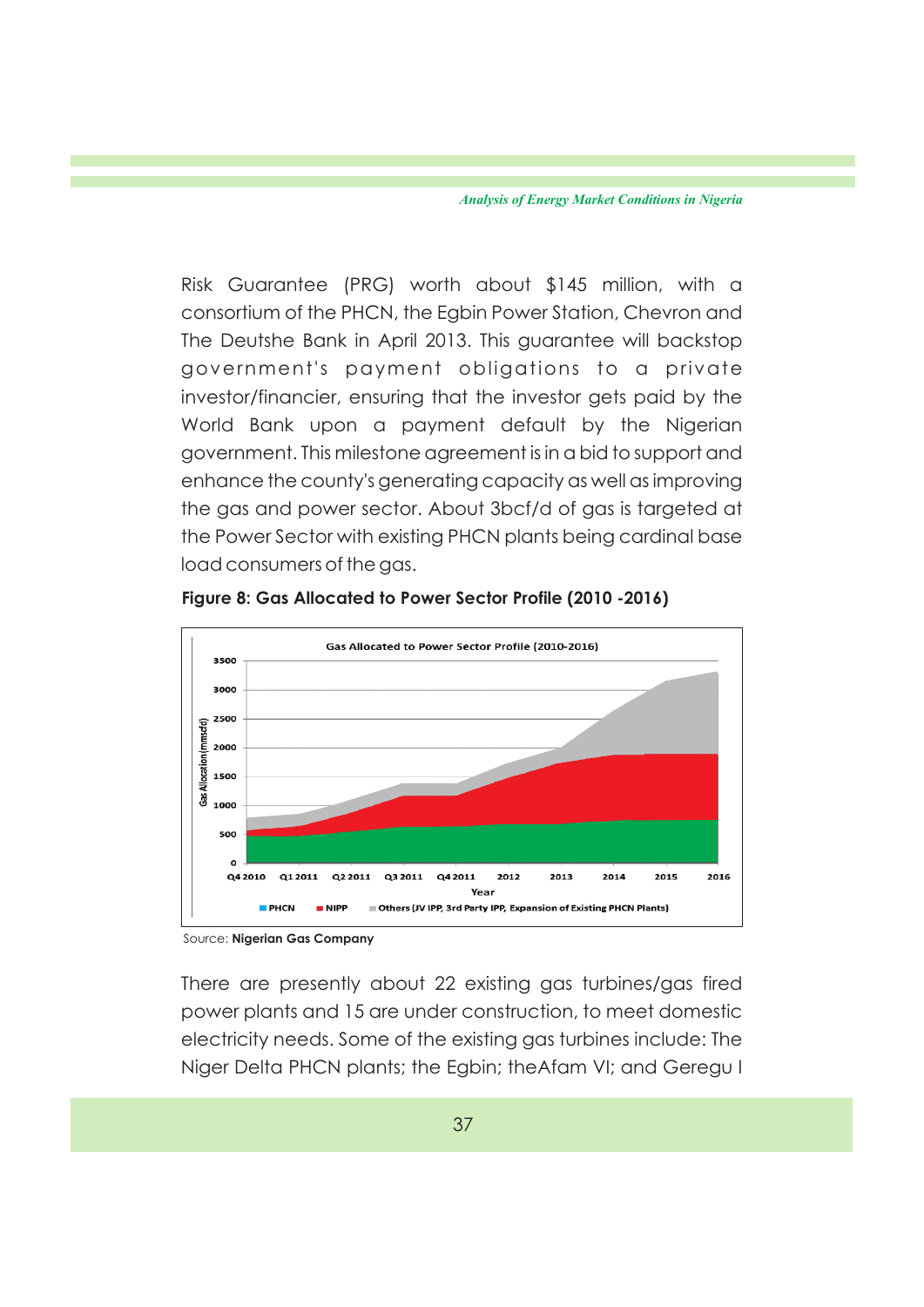and II plants, among others. Regionally, there are three key gas projects, the West African Gas Pipeline (WAGP) project, which will supply gas to neighboring West African countries; the Trans-Sahara pipeline project, which seeks to transport gas to Europe via Algeria; and the proposed gas network for the supply of gas to the Equatorial Guinea.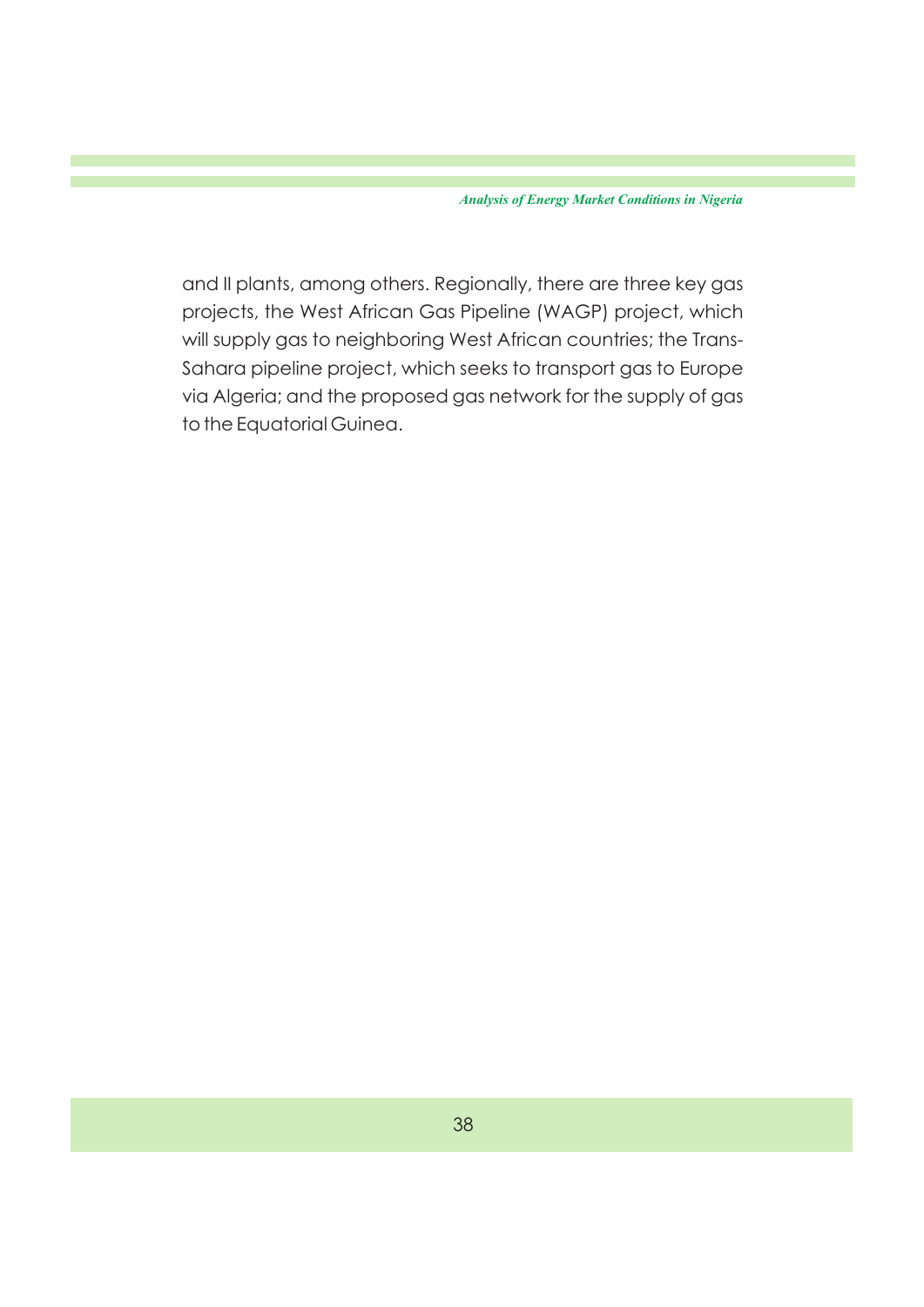### **5.0 OUTLOOK ON ENERGY CONDITIONS IN NIGERIA**

The OPEC, projected that world energy demand would rise by 52.0 per cent over the 2010 and 2035 period (El-Badri, 2013). Renewable energy sources, such as solar, wind, small hydro and geo-thermal energy are projected to grow by more than 7.0 per cent per annum, accounting for less than 3.0 per cent of the global energy requirements by 2035. While the share of biomass is expected to stagnate around 9.0 per cent, the contribution of nuclear energy is anticipated to remain a little below 6.0 per cent over the same period. Fossil fuels are expected to dominate the market with the contribution projected to shrink from 82.0 to 80.0 per cent during the same period. For most of the period, oil is likely to continue to account for the major share in energy demand, with the overall share projected to decline from 33.0 per cent in 2010 to 27.0 per cent in 2035. The share of coal is expected to hover around 27.0 per cent, while the contribution of natural gas is expected to increase to 26.0 from 22.0 per cent during the sample period. The global refinery demand for crude is projected to slide from 78.0 mb/d in the first quarter of 2015 to 77.3 mb/d in the second quarter of 2015 and further projected to decline to … by 2035(IEA, 2015).

The projections in Table 6 indicate that the increase in world oil demand would linger around 93.6 million barrels per day for 2015 and is expected to …(IEA, 2015). Developing countries are expected to drive the global increase, with the Asia-Pacific and the Americas accounting for the largest share. The growth is expected to be driven, largely, by the transport sector, particularly road transportation in the non-OECD countries with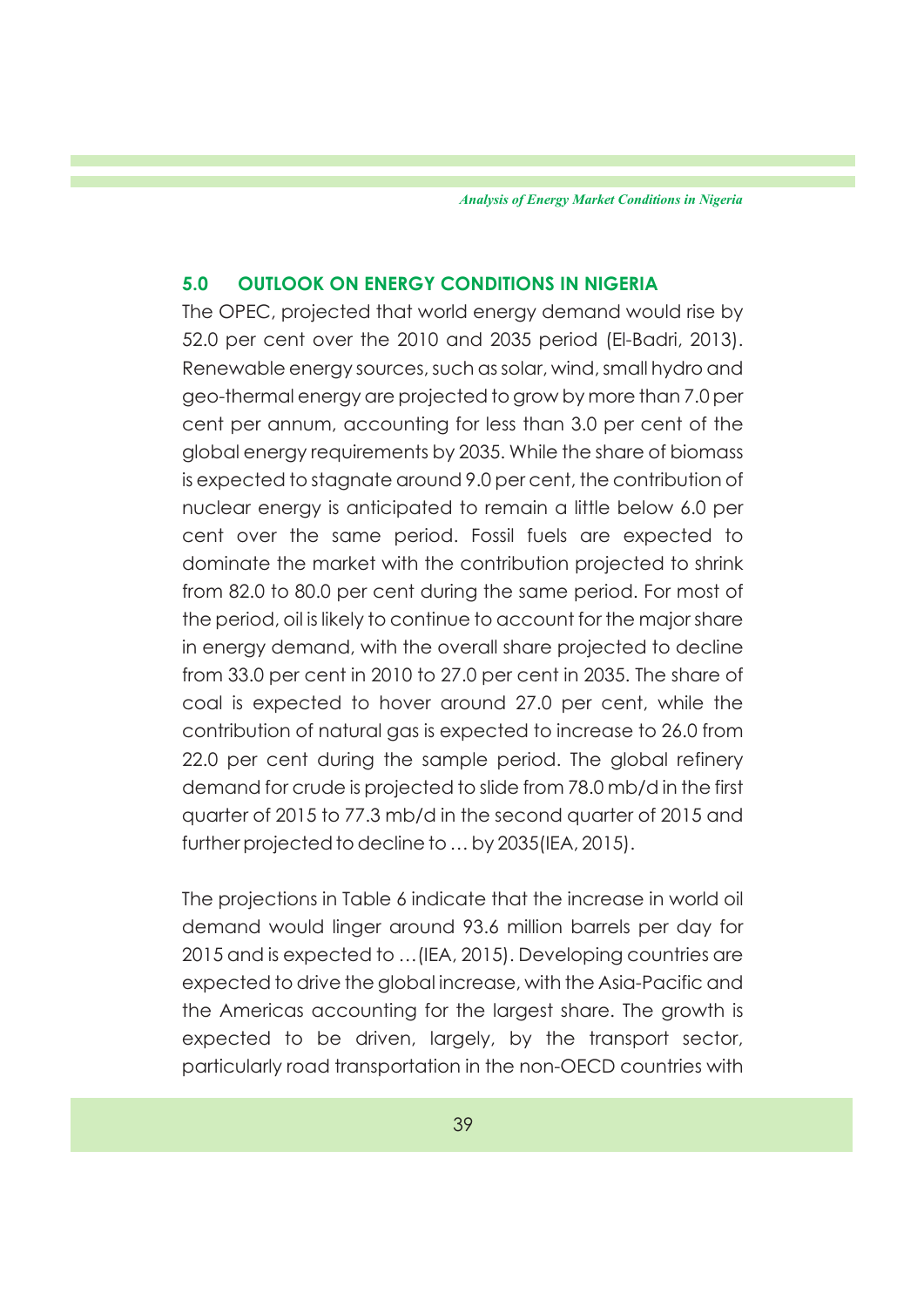potentials to expand the downstream sector.

|                      | 2013 | 2014 | 2015 | 2015 | 2015           | 2015 | 2015 | 2016  |
|----------------------|------|------|------|------|----------------|------|------|-------|
|                      |      |      | Q1   | Q2   | Q <sub>3</sub> | Q4   |      | $Q1*$ |
| <b>Africa</b>        | 3.8  | 3.9  | 4.1  | 4.1  | 4.0            | 4.1  | 4.1  | 4.2   |
| Americas             | 30.7 | 30.8 | 30.7 | 30.7 | 31.4           | 31.6 | 31.1 | 31.1  |
| Asia-Pacific         | 30.3 | 30.7 | 31.7 | 30.8 | 30.7           | 32.0 | 31.3 | 32.5  |
| <b>Europe</b>        | 14.3 | 14.1 | 14.0 | 14.1 | 14.4           | 14.1 | 14.1 | 14.0  |
| <b>FSU</b>           | 4.8  | 4.9  | 4.6  | 4.6  | 4.8            | 4.7  | 4.7  | 4.5   |
| Middle East          | 7.9  | 8.1  | 7.9  | 8.4  | 8.8            | 8.1  | 8.3  | 8.1   |
| World                | 91.9 | 92.5 | 93.0 | 92.7 | 94.1           | 94.7 | 93.6 | 94.4  |
| Annual Chg. (%)      | 1.4  | 0.7  | 1.4  | 1.2  | 1.1            | 1.0  | 1.2  | 1.5   |
| <b>Annual Change</b> | 1.3  | 0.7  | 1.3  | 1.1  | 1.0            | 0.9  | 1.1  | 1.4   |
| (mb/d)               |      |      |      |      |                |      |      |       |
| <b>Changes from</b>  | 0.02 | 0.00 | 0.31 | 0.08 | $-0.03$        | 0.00 | 0.09 | na    |
| last OMR (mb/d)      |      |      |      |      |                |      |      |       |

#### **Table 6: Global Oil Demand (2013 – 2016) (million barrels per day)**

**Note:** 

**\***Authors projections; na means not applicable,

**Source:** Adopted from Oil Market Report (OMR) by International Energy Agency (IEA), April 15, 2015. Available at https://www.iea.org/oilmarketreport/omrpublic/

The demand by the OECD countries is projected to shrink in 2015 due to the slow growth in economic activities and the shutdown in refinery associated with the efficiency losses (IEA, 2015). Consequently, the weaker demand conditions will contribute to lower export revenues and worsening macroeconomic conditions in many non-OECD countries like Brazil, Argentina, Iraq and Nigeria.

The global crude oil demand for 2016 is projected to increase by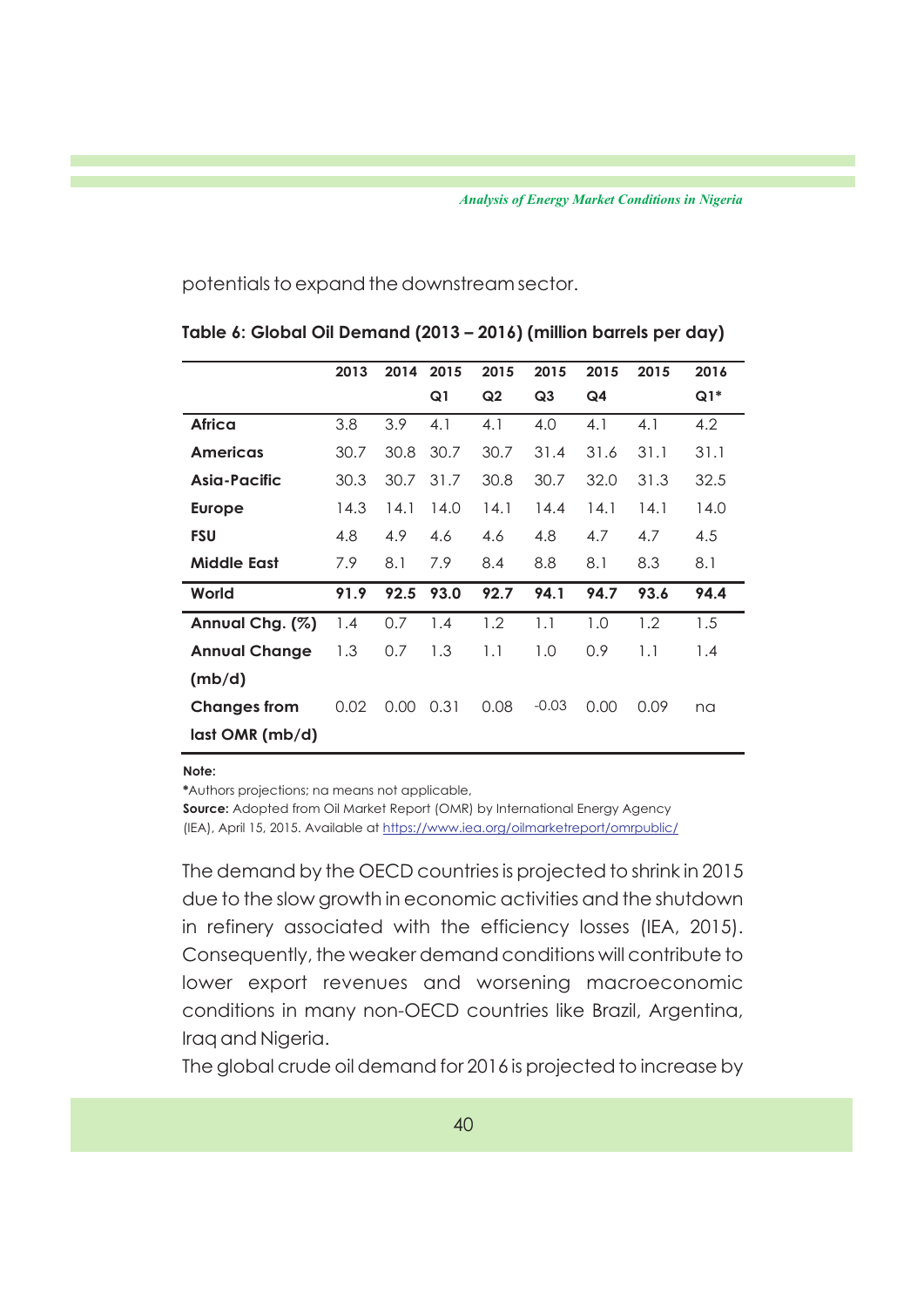1.4 million barrels per day (mb/d) over the level in 2015 to 95.0 million barrels per day, owing largely to gradual improvements in global economic activities. The projected increase is higher than the growth of 1.1 mb/d projected for 2015. This is expected to have major implications on the prospects for expansion of the economy as revenue earnings improve.

### **5.1 Global Oil Supply**

Higher oil supplies from the Middle East OPEC members and the continued build-up in the Shale oil production in the US will continue to lead to higher global oil supply and lower oil prices in the international market. Consequently, the global oil supply is estimated to rise by 1.0 mb/d month-on-month in March 2015 to 95.2 mb/d with the highest monthly increase recorded within the OPEC production in 4 years. Similarly, OPEC crude oil production is estimated to increase by 890 kb/d to 31.02 mb/d in March 2015 due to higher supplies from Saudi Arabia, Iraq and Libya.

Oil production by the non-OPEC countries is projected to increase by about 100 kb/d to 57.7 mb/d in March 2015, with the US leading and Russia contributing strongly to the year-on-year non-OPEC supply increase estimated at a rise of 1.8 mb/d. A downward adjustment of about 160 kb/d is, however, projected for North America for the second half of 2015 as against the slightly more negative outlook forecast for the US and Canada in March 2015. The slide in the forecasts reflected the bigger slowdown in the US LTO growth and unfavorable outlook for the Canadian output of non-oil sands (IEA, 2015).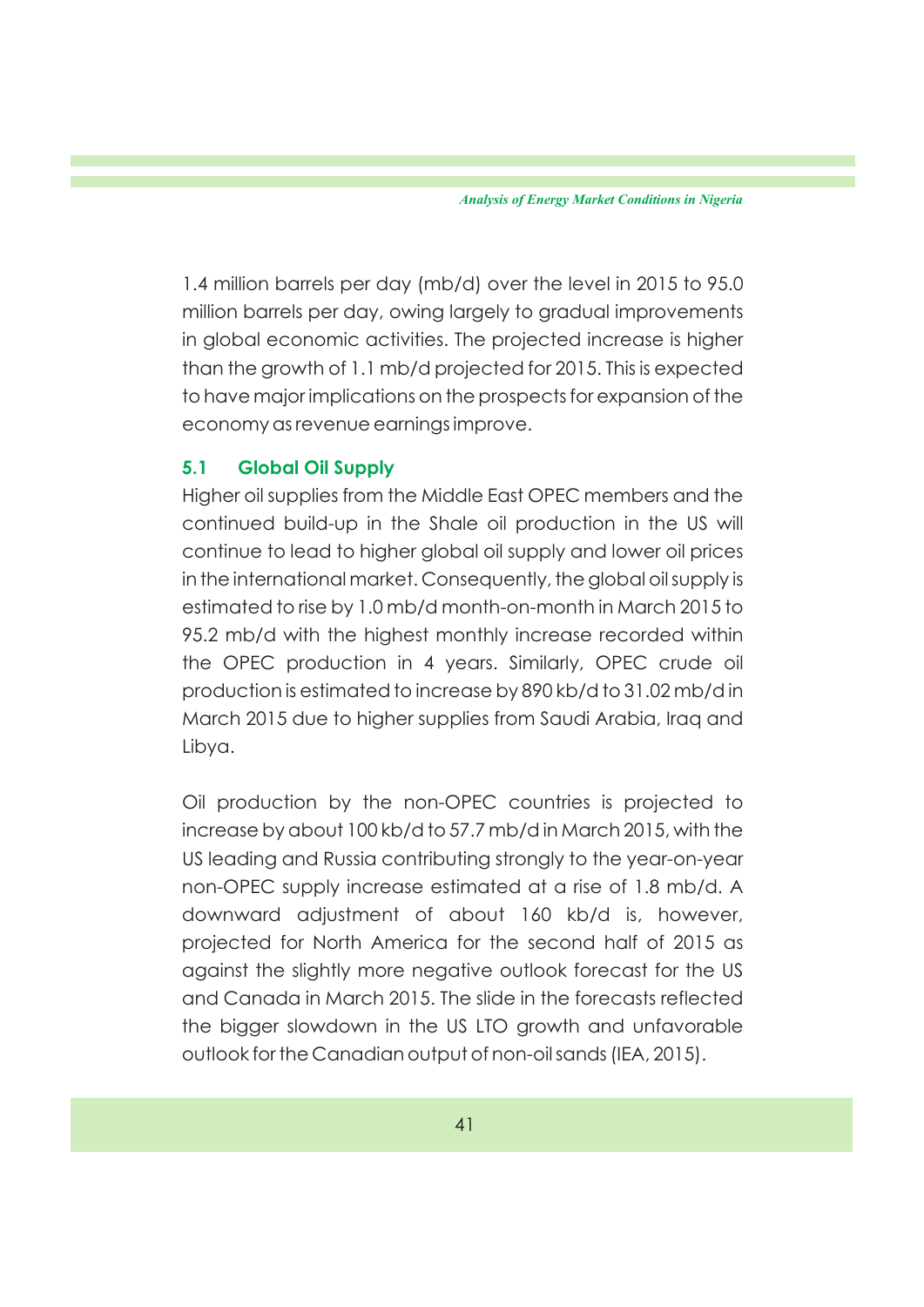The oil market outlook reveals more than sufficient supply to meet the existing demand, with prices that create balance between producers and consumers of the product. However, the downside risks in 2016 still remain in view of the uncertainties prevailing in the industry, particularly the Iran-US Nuclear concluded deal.

|                    | 2014 | 2015  | 2015           | 2015  | 2015  | 2015  | 2016  |
|--------------------|------|-------|----------------|-------|-------|-------|-------|
|                    |      | Q1    | Q <sub>2</sub> | Q3    | Q4    |       | Q1    |
| OPEC <sup>*</sup>  | 36.6 | 37.0  | 38.1           | 38.1  | 39.0  | 38.55 | 39.5  |
| <b>OECD</b>        | 22.8 | 23.8  | 23.6           | 22.9  | 23.5  | 23.5  | 23.9  |
| Non-OECD           | 29.8 | 29.8  | 30.4           | 30.2  | 29.9  | 30.1  | 29.9  |
| <b>Others</b>      | 4.4  | 4.0   | 4.5            | 4.8   | 4.5   | 4.4   | 4.1   |
|                    |      |       |                |       |       |       |       |
| <b>Total World</b> | 93.7 | 95.31 | 96.52          | 97.24 | 97.46 | 95.55 | 96.68 |
| <b>Supply</b>      |      |       |                |       |       |       |       |

#### **Table 7: World Oil Production (million barrels per day)**

\*Includes condensates reported by the OPEC countries, oil from non-conventional sources, e.g. Venezuelan Orimulsion (but not Orinoco extra-heavy oil). **Sources:** Extracted from Oil Market Report by International Energy Agency (IEA), April 15, 2015. Available at https://www.iea.org/oilmarketreport/omrpublic/

### **5.2 Global Natural Gas Demand and Supply**

### **5.2.1 Global Natural Gas Demand**

The global demand for natural gas was noted to have grown from 450.0 Mscf to 1,827.0 Mscf in the period 2000 - 2010 (IEA, 2012). The growth is projected to expand to 40 Bcf/d by end-2015 and over 50 Bcf/d by 2025. The significant expansion in the projected global demand for natural gas was attributed to the growing desire in many countries to adopt cleaner energy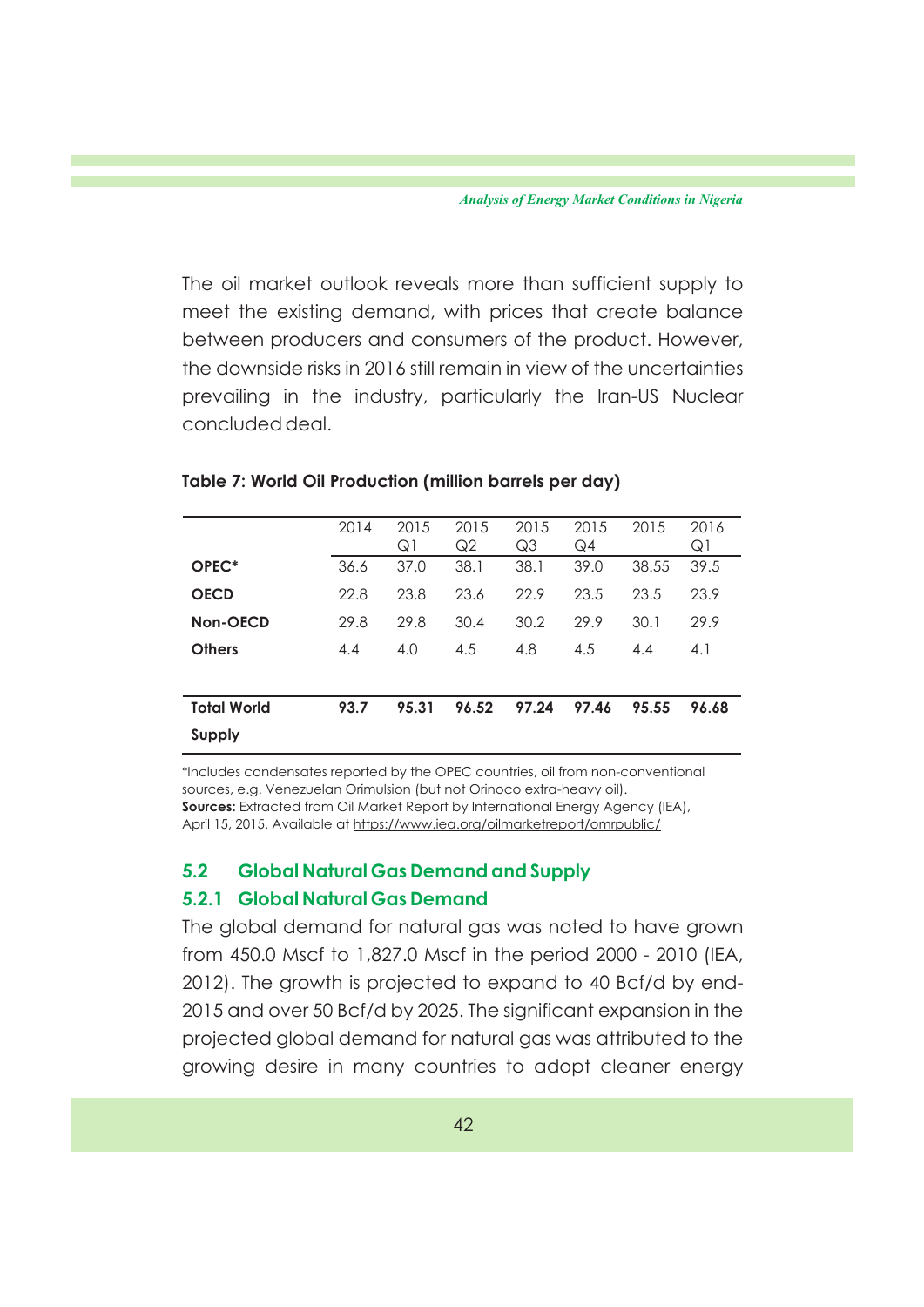sources in their quest for rapid economic growth towards lessening the impact of rising oil-based energy costs. The preference for natural gas as a source of energy is basically on account of its low carbon emissions, which is 43.0 per cent less than coal and 30.0 per cent lower than oil per every unit of energy supplied. The emerging economies of Asia, particularly China and India, including the Middle East and the South America, are ranked among the fastest growing gas markets in the world.

The growing desire for gas in the international market is also driven by its cost-effectiveness among clean energy sources. The number of countries importing gas increased from 17 in 2007 to 25 in 2015, mostly from Asia, the Middle East, South America, Europe, the Central America and the North America. Many developing countries such as Colombia, Bangladesh, El Salvador, Panama, Costa Rica, Lebanon, Croatia and Poland are planning to build gas import terminals towards significant involvement in international gas trade.

### **5.2.2 Global Natural Gas Supply**

Global gas production received a boost in the early 2000s following the Kyoto Agreement to transit from coal-fired electricity generating plants to cleaner energy to reduce carbon emission. With the innovations in drilling technologies in the US and the resultant massive production of unconventional low costs gas from the Shale gas fields, the global outlook for natural gas supply improved considerably within the last decade.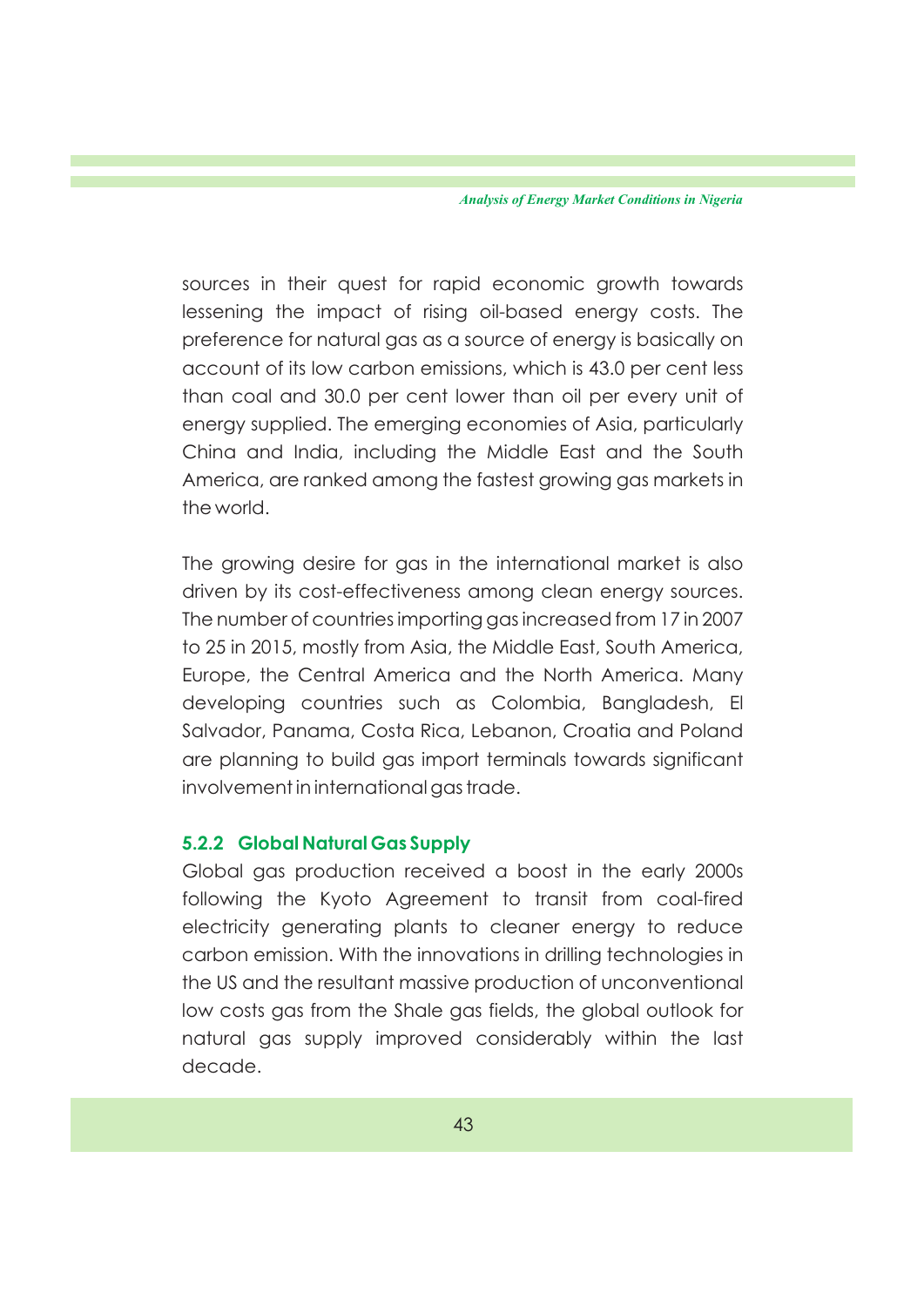### **5.3 Global Electricity Production/Consumption**

There is no uniformity in the global electricity market as regional markets differed in structure, depth and regulations. According to Mirchi, et al., (2012), North America has the highest per capita electricity production, amounting to14, 167 kWh/cap. This was more than double the production ratio of the Western Europe (6,646 kWh/cap) and thrice the production of the Central Europe (4,411kWh/cap). It is also more than four times the production ratio of East and the South-East Asia (3,400 kWh/cap); eight times the ratio of North Africa (1,771 kWh/cap) and thirty times the production ratio of the Sub-Saharan Africa (490 kWh/cap).

Among the developing regions, East and South-East Asia recorded the most rapid increase in annual per capita electricity generation with an average of 6.6 per cent, followed by North Africa with an annual average of 4.7 per cent. South Asia and the Middle-East have annual averages of 4.5 and 3.8 per cent, respectively. The sub-Saharan Africa ranks among the lowest in annual per capita increase in electricity production, owing to its high demographic growth and low investment in electricity production.

# **5.4 Impact of the Global Developments on Nigeria's Energy Market**

The energy landscape of Nigeria remains uncertain with low oil price, increasing divestment in the oil and gas industry, unresolved host community issues and poor regulatory framework. The implication is a decline in investment, which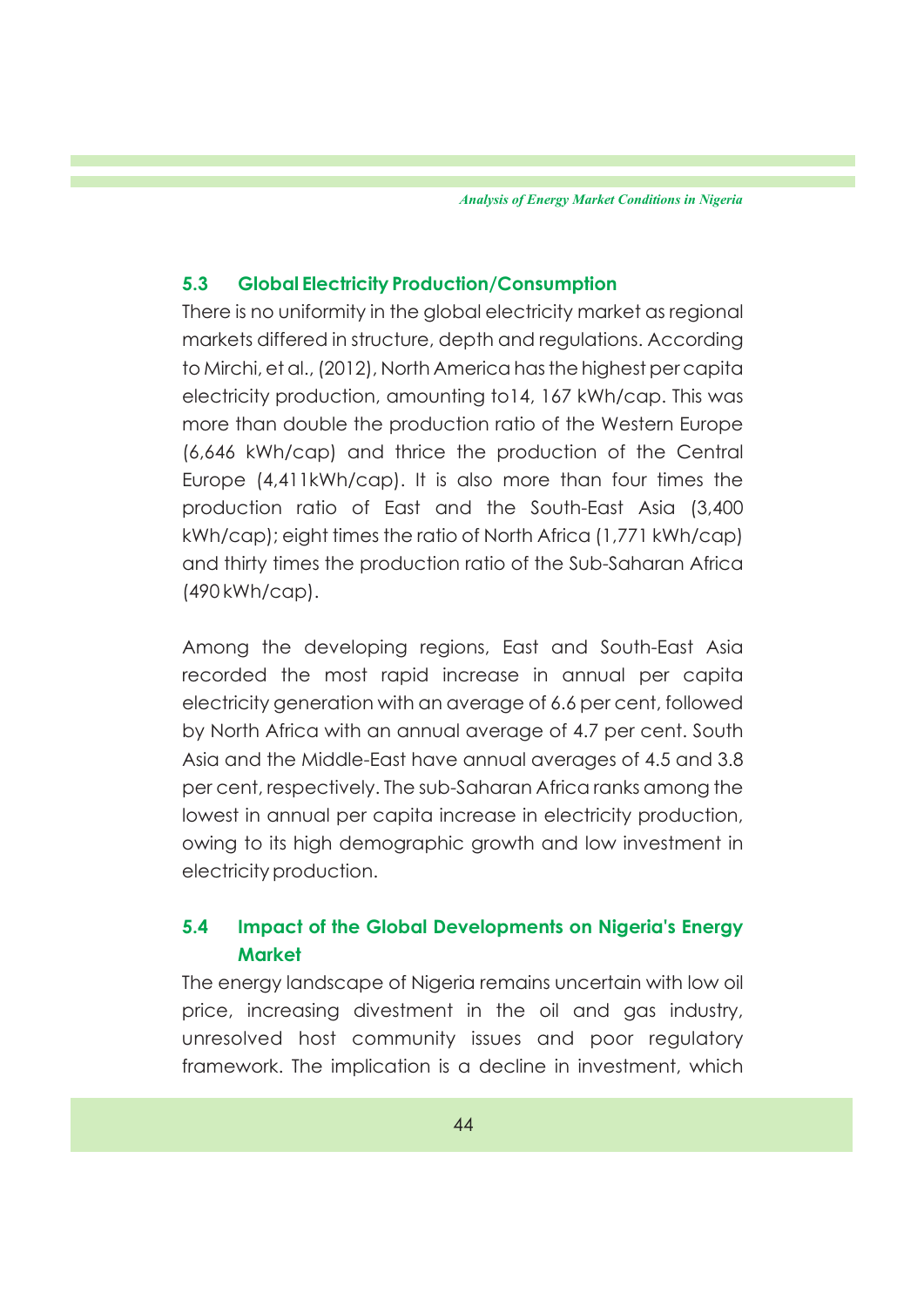heightens energy insecurity and the eventual slide in the sector's operational activities. A cursory analysis of the energy conditions in Nigeria revealed that the country had not optimised its huge energy potentials significantly.

The IMF (2014), in its October WEO, projected a boost for global output growth for 2015 and 2016 at 3.5 and 3.7 per cent, respectively, as a result of the lower oil prices. This growth trajectory implies increased demand for crude oil in the energyintensive economies of the US and other trading partners of Nigeria. The increased economic activities are expected to ultimately drive aggregate demand to which oil prices may respond positively in the medium to long-term. The consequence of the price recovery would lead to the likely rebuilding of foreign reserves, and ultimately increase in investors' confidence. This has the tendency to stimulate domestic consumption and thus promote economic growth.

The lifting of sanctions on Iran by the US coupled with the OPEC's resolve to maintain current production level would culminate in increased supply that would keep oil prices at the current low levels in the short-term. The weak oil prices, apart from stimulating growth, will improve the purchasing power and private demand for crude oil-importing economies. Consequently, total energy consumption is expected to experience a boost that would translate into increased longterm growth and energy demand to be driven, largely, by labour force, income and population growth.

The rising cost of exploring alternative energy is another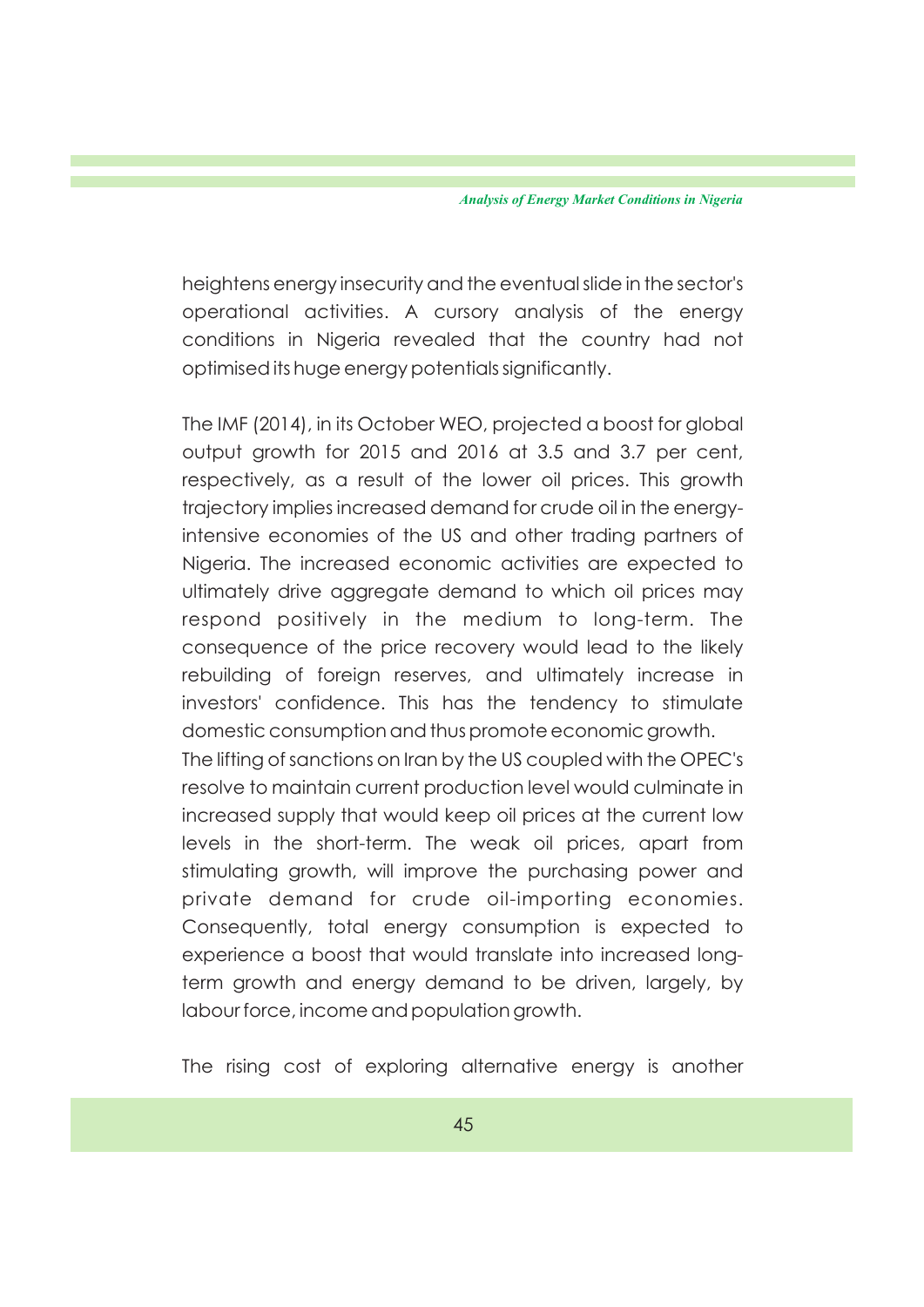indicator of possible improvement in oil price. Though the price of the Bonny Light had witnessed a decline from about US\$107.98 per barrel in July 2014 to US\$63.01 per barrel by end-December 2014 and further to US\$59.5 per barrel by April 15, 2015, the trend is expected to revert as a result of the high cost of developing alternative sources of energy. The cheap oil price serves as a disincentive for huge investments in alternative energy exploration.

The appreciation of the US dollar by about 6.0 per cent in real terms is also expected to reduce the US exports, but increase in export in oil-exporting economies. Currency appreciation makes domestic products costly, compared with imported goods. The appreciation makes Nigeria's oil cheap, inducing oilimporters to increase their demand. It is expected that the lower oil prices will culminate in lower energy subsidies, in the face of lower production cost, and improved government revenue as subsidy revenue is efficiently utilised in providing economic and social infrastructure.

### **5.5 Global Drive for Renewable Energy**

For Nigeria to meet its growing energy demand, the country needs to shift its focus from fossil based energy to renewable sources. This is because fossil fuels are not only non-renewable, but are also more expensive, with adverse environmental impacts. However, renewable energy resources such as wind, biomass, geo-thermal, tidal and solar energy can be replenished on continuous basis. The global wind and solar power capacity built in 2014 stood at about 100 gigawatts (GW) compared to the 74GW built in 2013 (EcoWatch, 2015). China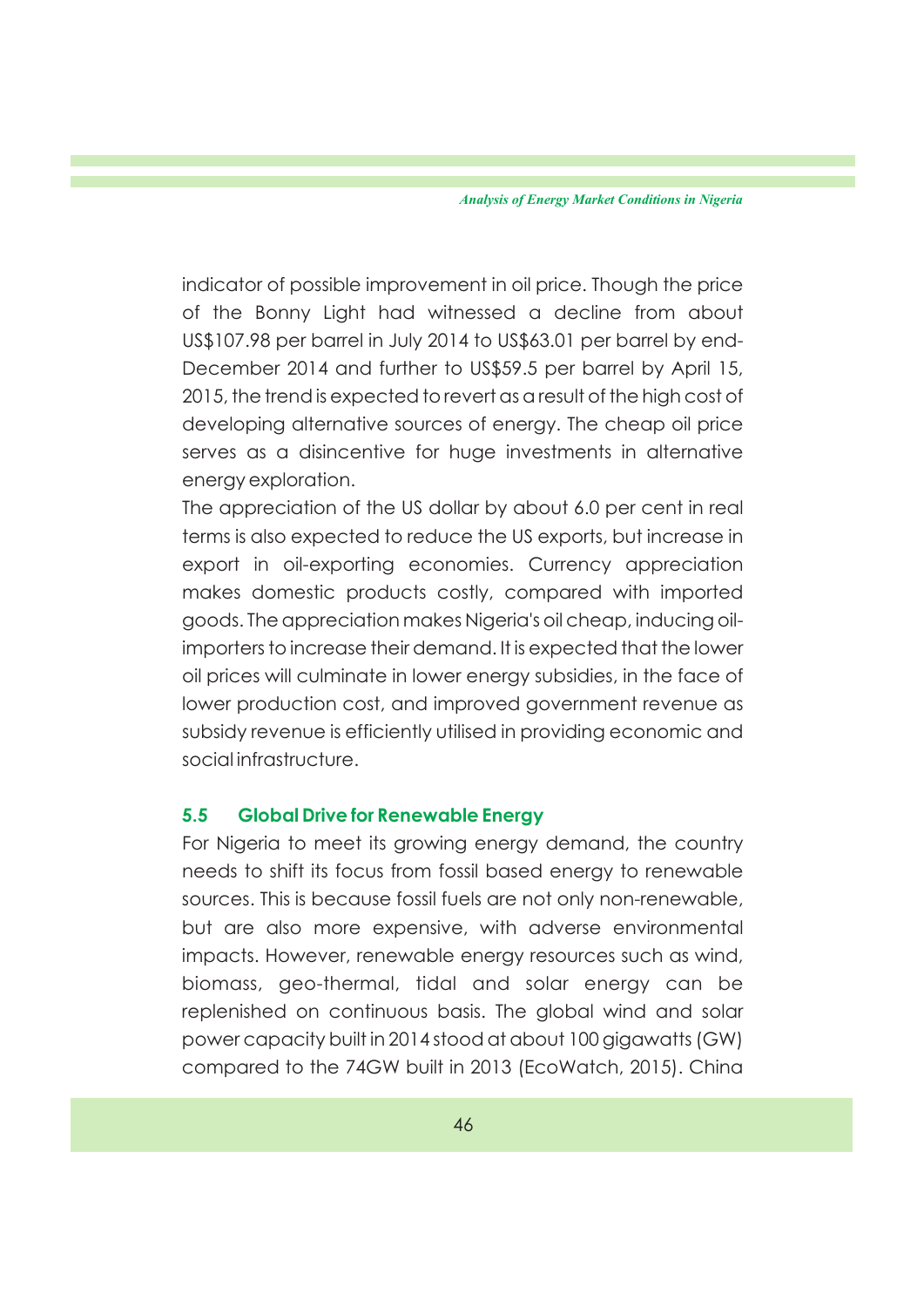emerged as the leading investor in renewal energy followed by the United States. In 2014, wind production accounted for 39.1 per cent of Denmark's overall electricity generation from the clean energy sources, thus breaking a new global record. This excellent performance is an indication that the country will meet its aspiration of generating 50 per cent of its power from renewal sources in 2020.

Wind power generation in the United Kingdom improved by 15 per cent to 28.1 terawatt-hours (TWh) in 2014 from 24.5 TWh in 2013. Wind energy generation is sufficient to meet the energy needs of over 6.7 million households. Standalone turbines and grid-connected wind farms together supplied 9.3 percent of the electricity demand in 2014 compared to 7.8 per cent in 2013. Renewable energy accounted for about 26 percent of clean power generation, emerging as the highest contributor to electricity supply in Germany in 2014. More than 100 percent of Scottish households have their energy needs met in six months of the year via wind power (EcoWatch, 2015).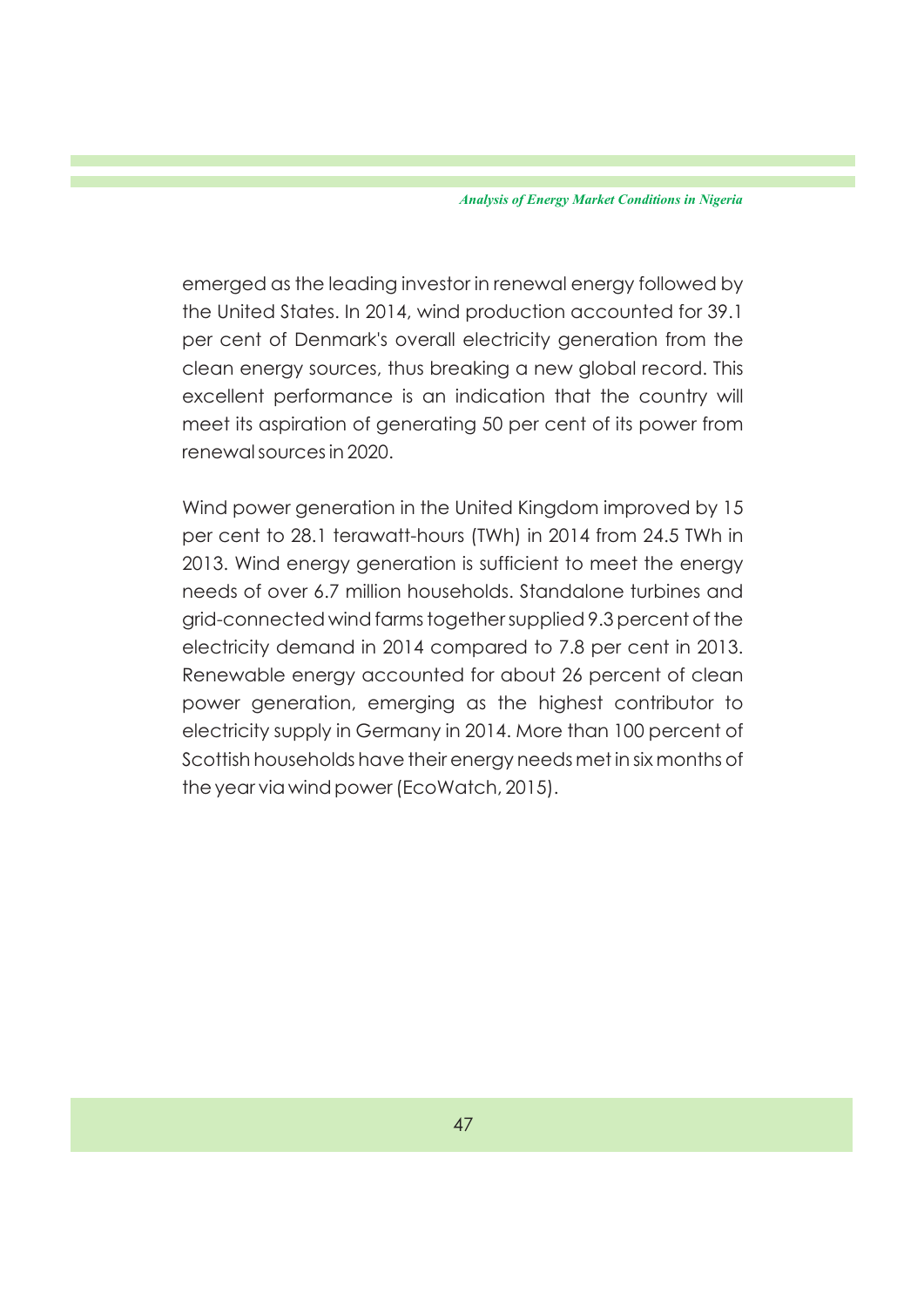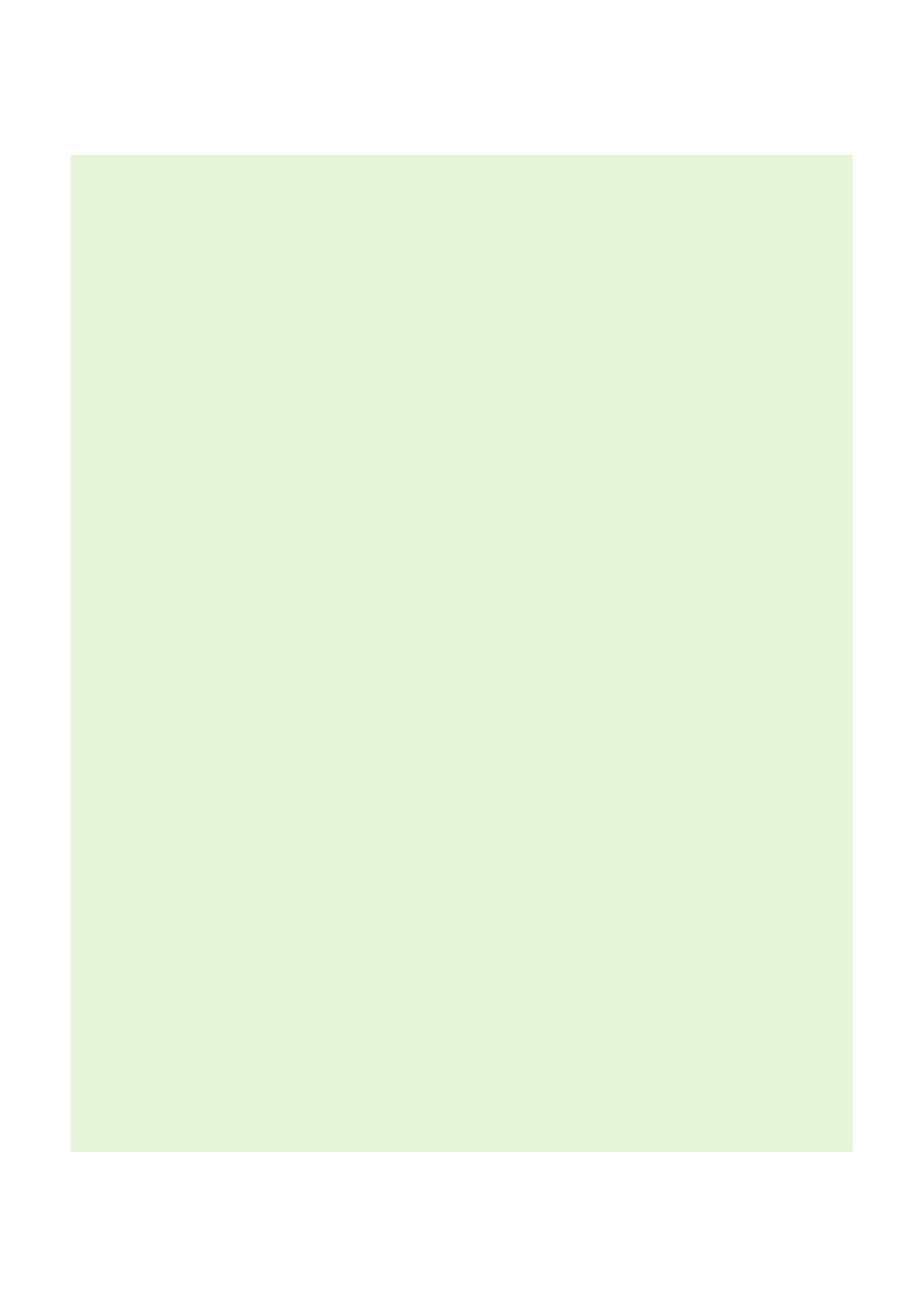# **6.0 CHALLENGES IN THE NIGERIAN ENERGY SECTOR**

### **6.1 Challenges in the Upstream Oil/Gas Sector**

### **6.1.1 Production Challenges (Upstream)**

Government underfunding of crude oil production has been identified as one fundamental challenge in the upstream sector. The NNPC has consistently not been able to meet its funding obligations to the Joint Venture operations. However, the government has adopted other funding arrangements, such as the Production Sharing Contract (PSC) and the Modified Carried Agreement (MCA) with the Multinational Oil Companies (MOCs) to provide long-lasting benefits.

### **6.1.2 Challenges in the Downstream Sector/ Oil Subsidy**

Oil subsidies portend huge negative implications in three major ways, namely the macroeconomic, environmental and social Implications:

Macroeconomic Implications: Oil subsidies hamper economic growth, reduce public finance and create macroeconomic imbalances in the economy. To the extent that this price subsidy reduces the attractiveness of the industry to private investors, promotes inefficient technology, inadequate finance for upgrades and maintenance of infrastructure, and eventual severe energy shortages, which greatly disrupt economic activities.

Subsidies crowd out more worthwhile public spending on public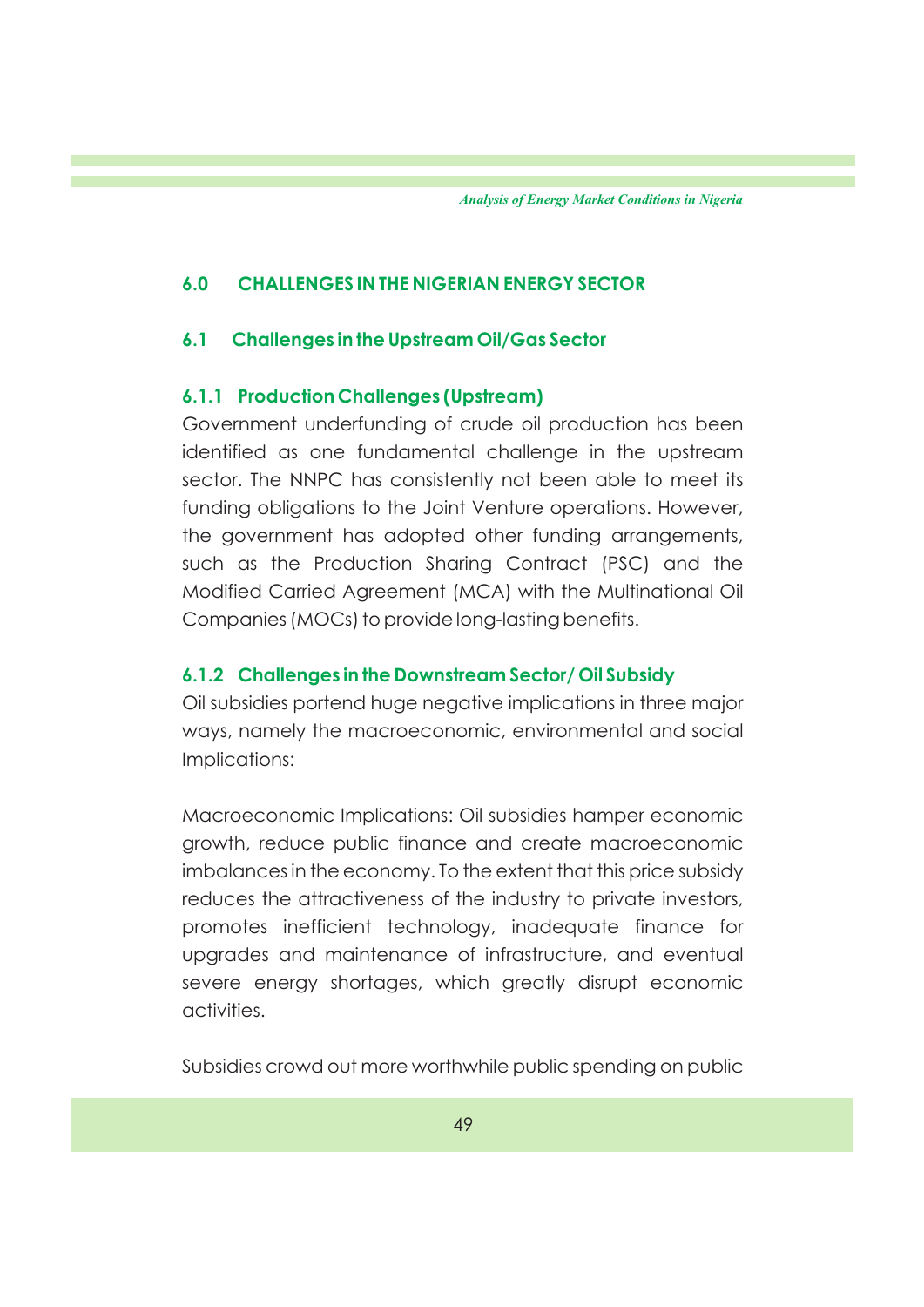infrastructure in the transport, education, health, and other critical sectors. The higher domestic petroleum products prices are in neighboring countries, especially in the case of Nigeria, illegal trade, the risk of cross-border and regional smuggling are encouraged. This increases the risk of more budgetary spending in subsidies for products.

Subsidies have an adverse impact on fiscal revenue and public debt. Subsidies gulp government revenue, affect the value of the subsidising currency and create exchange rate crisis, resulting in the worsening of the balance of payments position through the arising current account deficit.

Environmental implications of subsidies include the creation of an incentive for over-consumption of petroleum products, which promote global warming and air pollution. Other negative externalities of subsidies are in the form of traffic congestion, higher rates of accidents and road damage since vehicular traffic is increased as a result of reduced and affordable PMS price, as evidenced by an IMF study on Iran (IMF, 2012).

The main social implication of petroleum subsidies is its reinforcement of inequality in the society as the targeted segment of the population hardly benefit from the programme. Studies indicate clearly that petroleum subsidies benefit the rich who own many cars and consume more of the products than the poor who don't necessarily consume these products.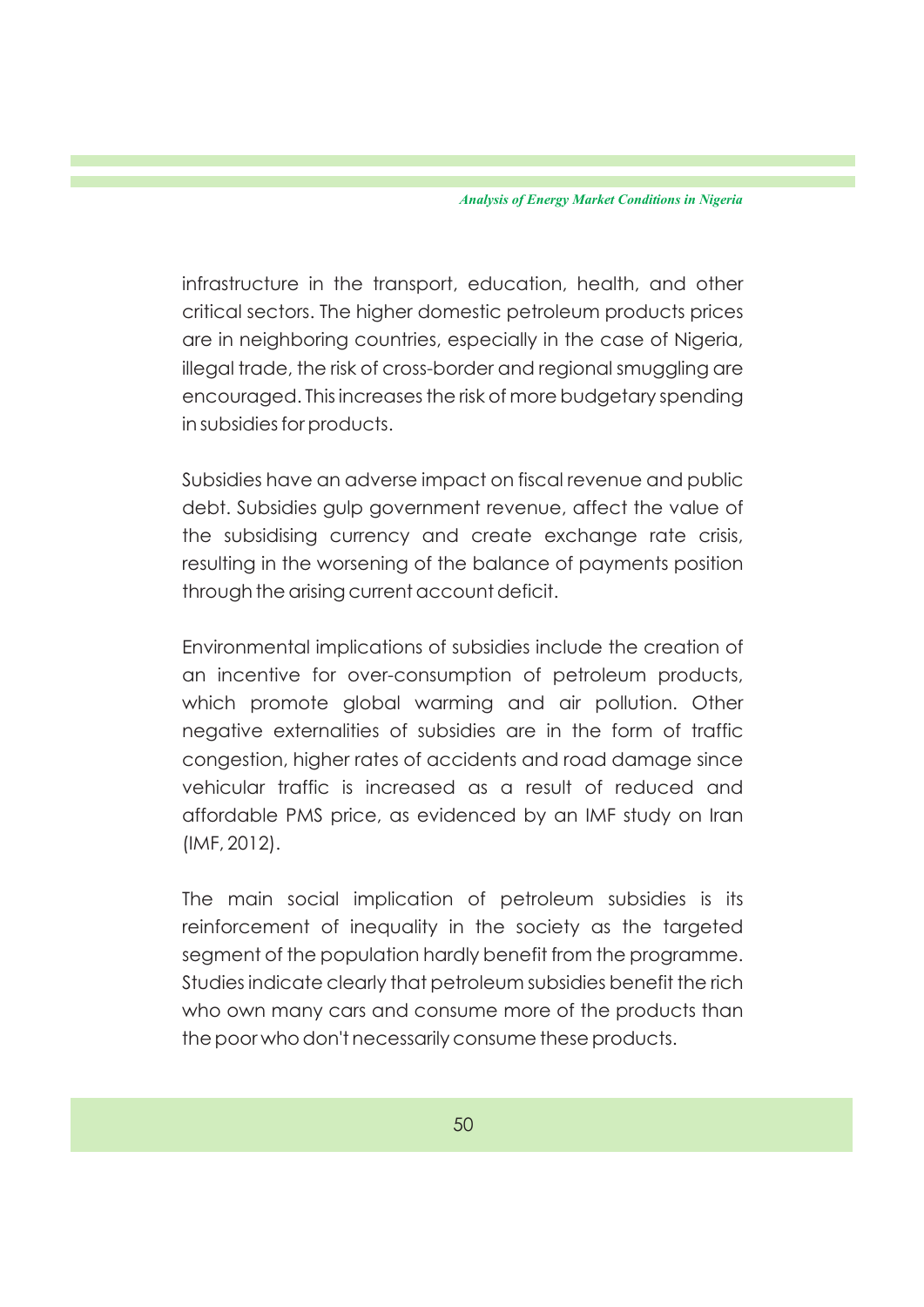## **6.1.3 Energy Infrastructure Capacity**

### **6.1.3.1 Inadequate Gas Infrastructure**

The nation's gas endowments are yet to be harnessed due to the nation's primary focus on crude oil production. This has left the domestic gas market generally underdeveloped, with a significant percentage of available natural gas exported as liquefied natural gas, re-injected to enhance oil recovery or simply flared. This has exposed the weaknesses in the structure of the nation's power generation mix, thereby rendering power supply system unstable and unpredictable. This has necessitated the initiation and implementation of an appropriate gas pricing framework, a prerequisite for developing the domestic gas market.

### **6.1.3.2 Security of Energy Infrastructure**

The challenge of securing energy infrastructure remains daunting in view of the incessant vandalism of oil and gas installations in the Niger Delta region. This has adversely affected the supply of refined products as well as gas supply to thermal power stations.

### **6.1.3.3 Investment and Operations**

Energy infrastructure capacity challenges have caused some international oil companies (IOC) operating in Nigeria to divest their interests in some offshore and shallow water blocks. Most of these blocks are recognised oil fields, while others are gas fields. The blocks are sold under negotiated bid arrangements to rationalise the asset portfolios of the companies and as shift their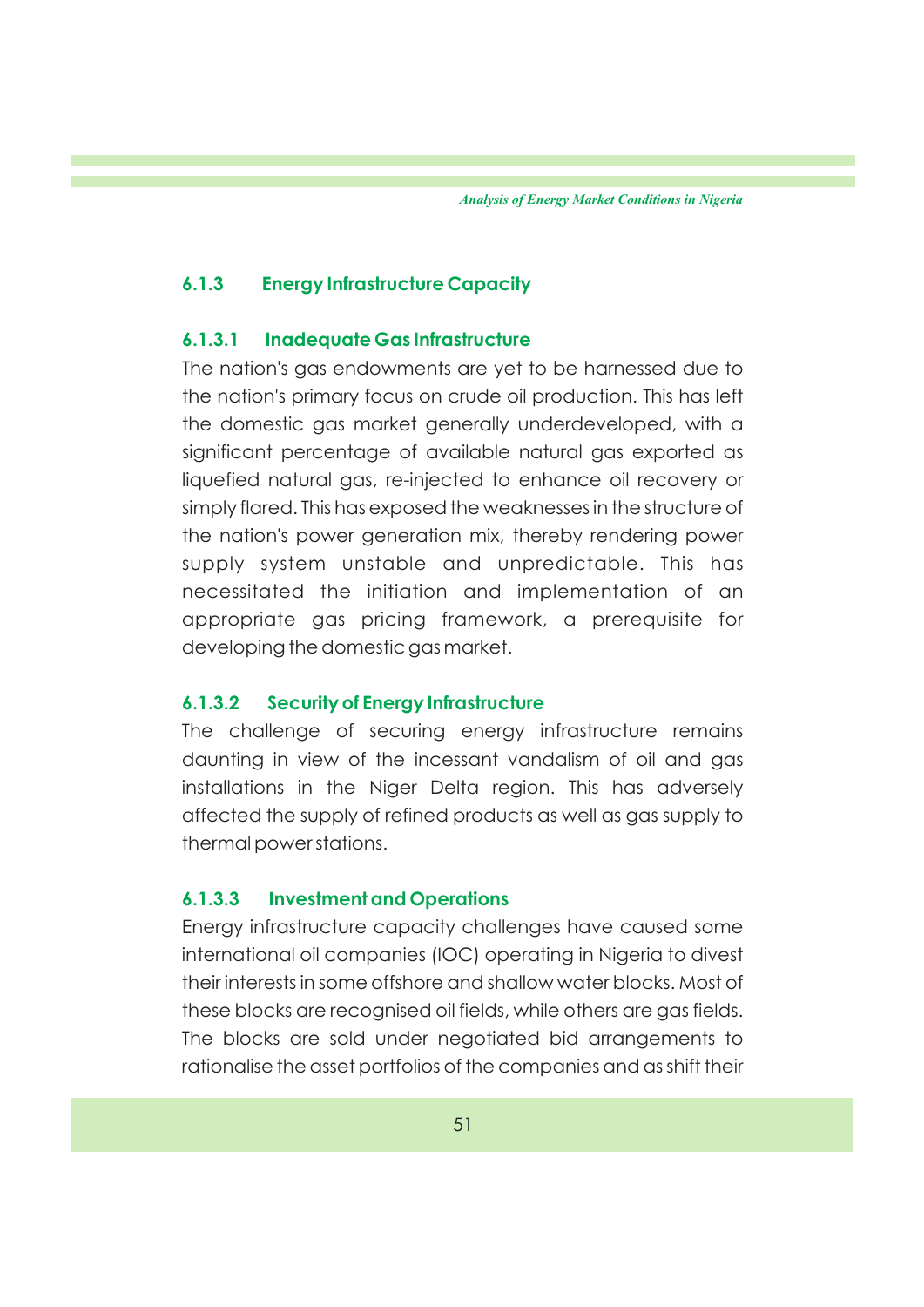strategic development focus to the deep offshore operations in Nigeria.

Another major operational challenge facing Nigeria's energy sector is the dearth of requisite skills and expertise, particularly in the electricity sub sector. This is because for Nigeria to be among the top twenty economies in the world, it must increase its electricity generation capacity from the current 3,650mw/hr to over 45,000mw/hr (Adegbulugbe and Adenikinju, 2008). This is no doubt a quantum leap, which will require different skills and expertise to manage the transition and cope with the growth. A combination of skills, including engineers, technicians and industry experts are required for every additional power plant. This, if not addressed, will no doubt constitute a major stumbling block to the sector and country.

### **6.1.3.4 Refinery Infrastructure**

The downturn in revenue from crude oil export has once again brought to the fore the need for a reduction in Nigeria's dependence on imported refined petroleum products. Out of the 5.13 billion litres of petroleum products consumed in Nigeria in 2013, over 90.0 per cent were imported and heavily subsidised by the Government (CBN, reports). This was because the refineries in Nigeria operated at dismally low capacity utilisation. In 2013, the Warri Refinery operated at 37.62 per cent of its installed capacity, the Port Harcourt Refinery at 8.20 per cent and the Kaduna Refinery at 29.14 per cent (CBN, 2015). Huge expenditure has been expended in seasonal Turn-Around Maintenance (TAM) without much result due ostensibly to the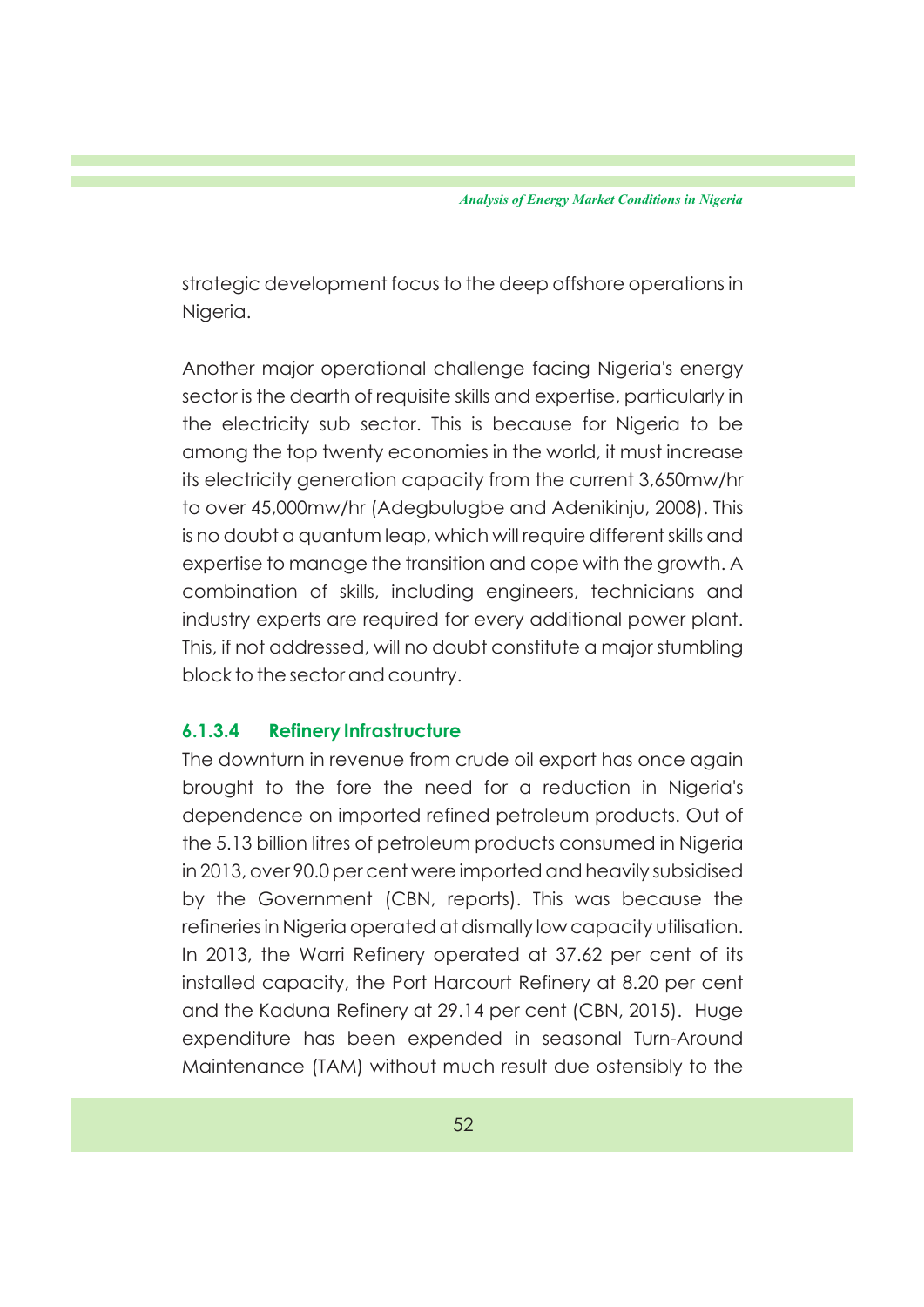obsolete state of the machinery.

Interestingly, recent refinery maintenance effort seems to have yielded a bit of respite. The Warri refinery is set to scale up the quantum of refined petroleum products in July 2015 to about 4.6 million litres per day at a capacity utilisation rate of 80.0 percent, while the Port Harcourt refinery is set to start producing about 5.0 million litres of refined products per day by end-July, 2015. Despite these maintenance effort, the huge supply gap and its effect on Nigeria's economic growth points to the need for structural reforms in the sector. Consequently, the Government has outlined plans to empower the Department of Petroleum Resources (DPR) to issue licences to private investors for modular turnkey refineries. Huge investments in refining infrastructure are required by the private sector, with the Government ensuring a healthy and enabling environment for the investors. This is expected to curb the supply and infrastructure challenges, as well as address the persistent fuel shortages.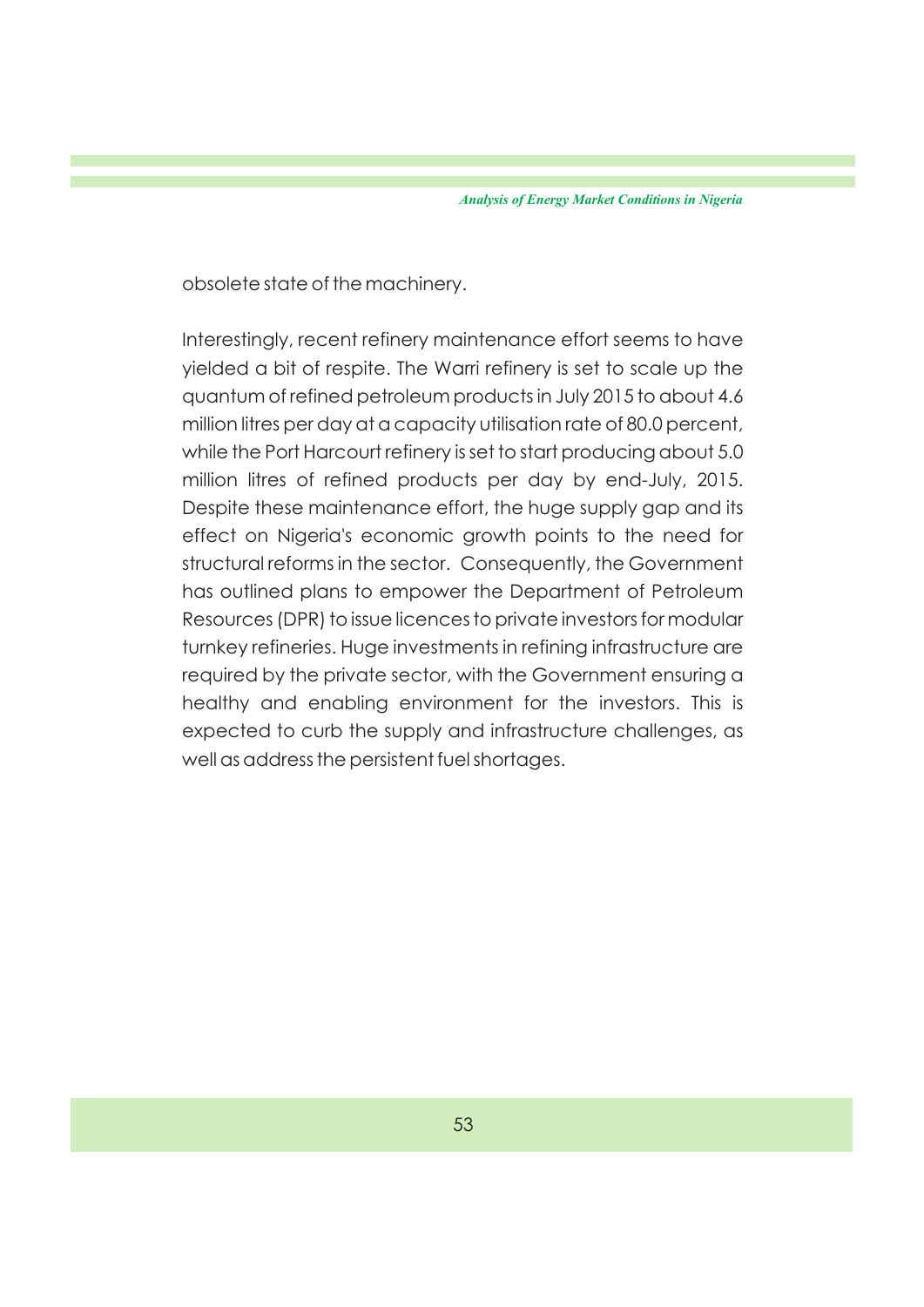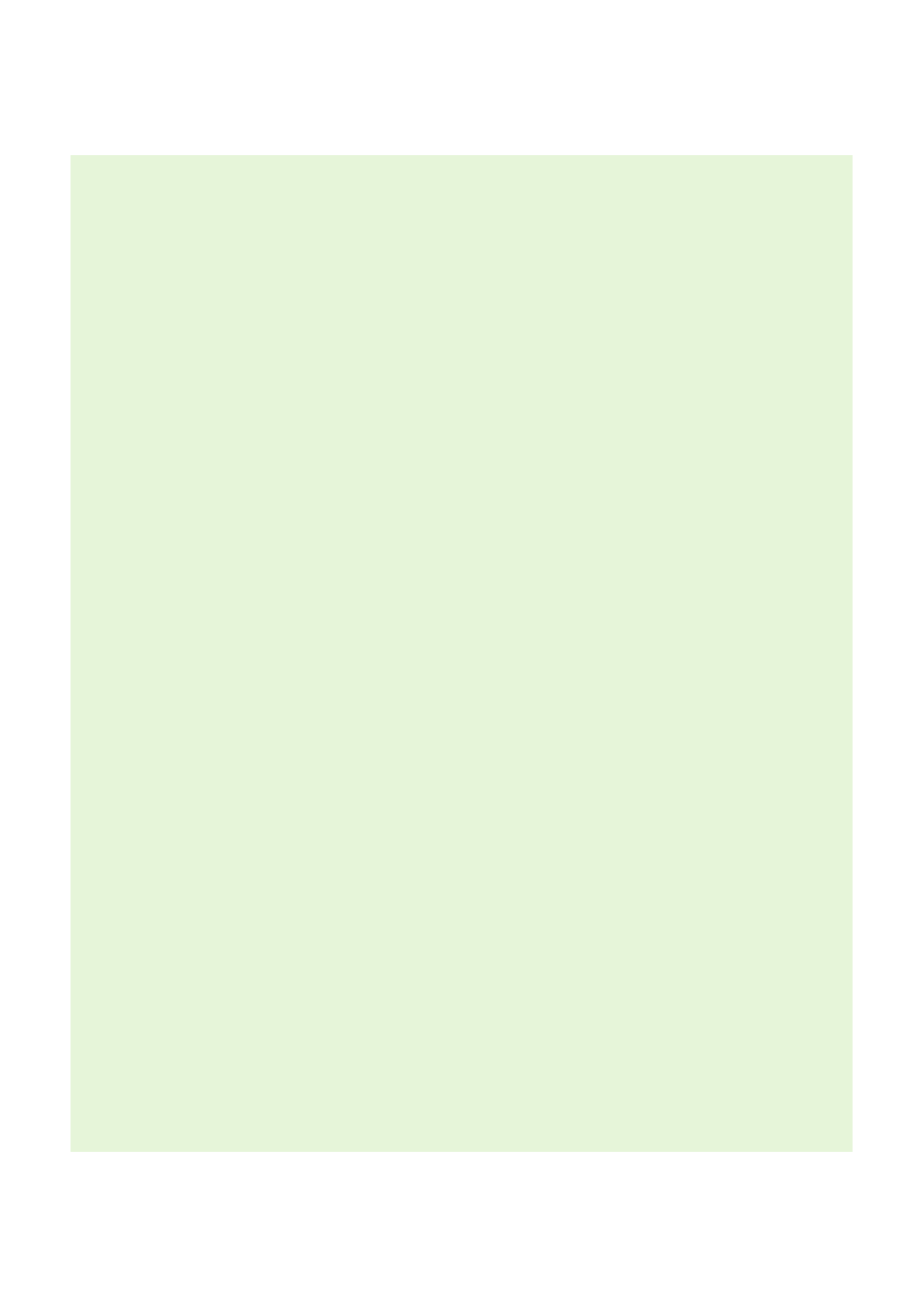### **7.0 THE WAY FORWARD**

### **7.1 Deployment of Gas Infrastructure**

There is the need to facilitate the deployment of gas infrastructure network across the country so as to ensure gas availability in all parts of the country. With stock level at 196 trillion cubic feet of proven reserves, Nigeria's natural gas endowment stands out in the world. The IEA (2010) report indicated that the Gas-Fired Combined Cycle Gas Turbine (CCGT) is the most attractive among competitive electricity generation technologies. This is because of its very low capital investment cost, short lead time of construction, which is approximately one year, high efficiency, operational flexibility, and low carbon emission intensity.

### **7.2 Security of Oil and Gas Installations**

There is need to urgently address the problem of gas supply security. Gas-fired-power plants currently dominate the power generation mix in Nigeria. The dominance of gas over other types of fuels for power generation is due to its relative abundance and the lower cost of gas-fired-power plants. However, in recent times, this over-reliance on gas has revealed a major weakness in the structure of the power generation mix. First, gas supply is geographically located in the Niger Delta region as such it is not evenly distributed across the country; and second, the incidence of vandalism of gas supply infrastructure has increased, thereby reducing power supply and causing significant social and economic losses. This unstable gas supply has rendered the power supply system unpredictable. There is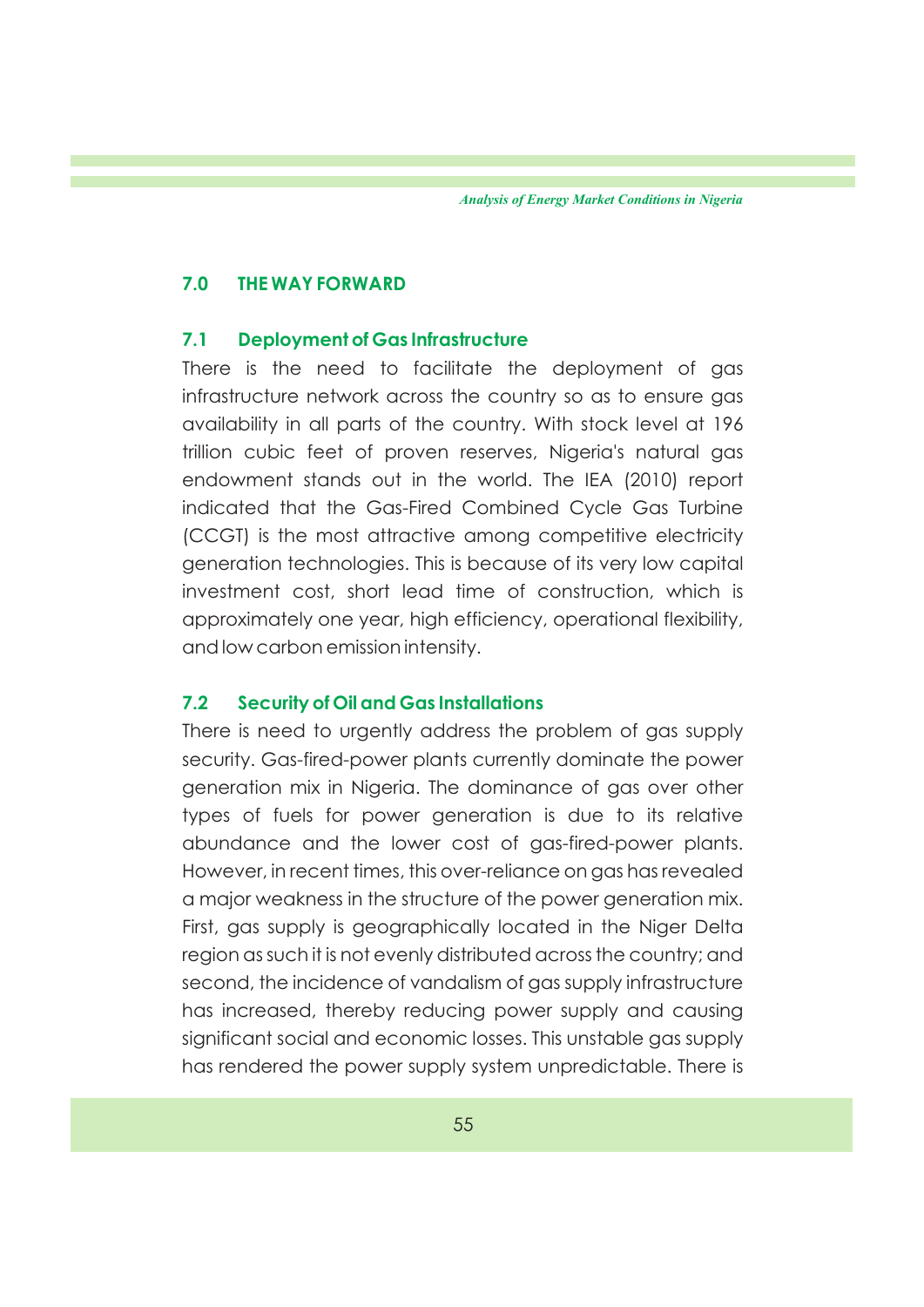therefore, the need for government to ensure all host community agitations are resolved to avoid production disruptions.

Specifically, there is need for the government to increase surveillance activities around oil installations. This can be achieved through improving synergy among relevant security agencies as well as the adoption of modern surveillance equipment and techniques. Finally, government should sustain current effort aimed at bringing sustainable peace to the Niger Delta region as this would go a long way in addressing the menace of militancy and other social unrest.

### **7.3 Renewable Energy Sources**

The need for sustainable energy is rapidly increasing in the world. To this end, renewable energy has been identified as a veritable alternative to fossil fuels in a sustainable and environmentally-friendly manner. The development and utilisation of renewable energy should be accorded a high priority, especially in the light of increased awareness of the adverse environmental impact of fossil-based generation. A widespread use of renewable energy is important for achieving sustainability in the energy sectors in both developed and developing countries. Renewable energy is, undoubtedly, a promising solution to Nigeria's energy challenges. Apart from being sustainable and inexhaustible, it can be established in smaller units, thus, suitable for rural community management and ownership, and could be pivotal to economic development. Other advantages of renewable energy over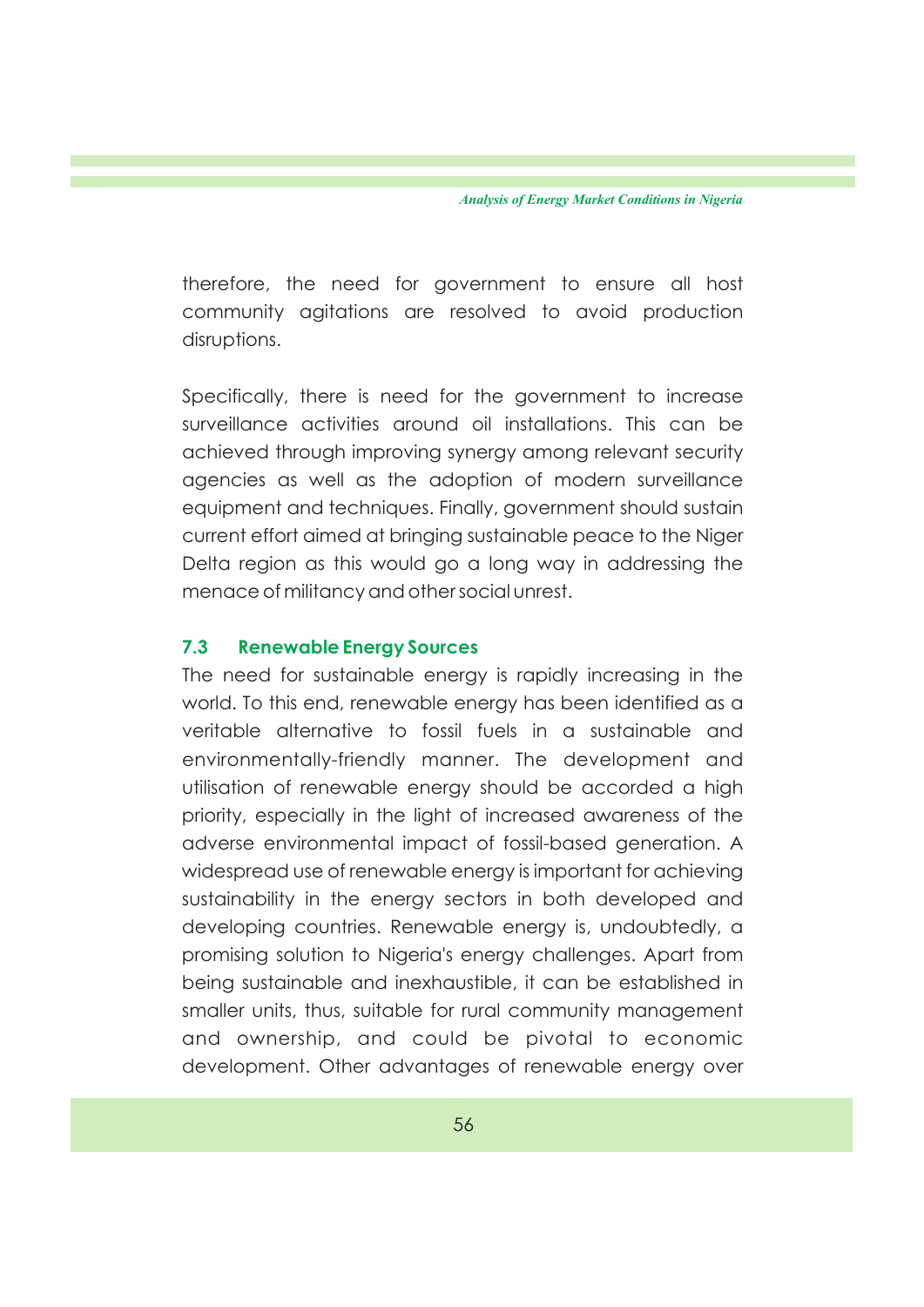fossil fuels include:

### **7.2.1 Security of Supply**

To the extent that renewable energies such as wind, biomass, geo-thermal, tidal and solar energy are constantly replenished from natural sources, they have security of supply. If appropriately explored, renewable energy resources can provide a reliable and sustainable supply of energy almost indefinitely. In contrast, fossil fuel resources are diminished by extraction and consumption.

### **7.2.2 Promote Decentralization of Energy Management**

Renewable energy promotes system decentralisation and local solutions that are not necessarily dependent on the national network, thus, enhancing the flexibility of the system and provides economic benefits to small isolated populations.

### **7.2.3 Cheap and Easy to Generate**

Renewable energy resources are generally well-distributed all over the world, even though wide spatial and temporal variations occur. Thus, all regions of Nigeria world have reasonable access to one or more forms of renewable energy supply. In addition, their rate of use does not affect their availability in the future. They can be cheaply and continuously harvested, and, are therefore, a sustainable source of energy.

### **7.2.4 Suitable for Rural/Community Development**

Unlike the nuclear and fossil fuels plants that require huge capital and are owned by multinational companies or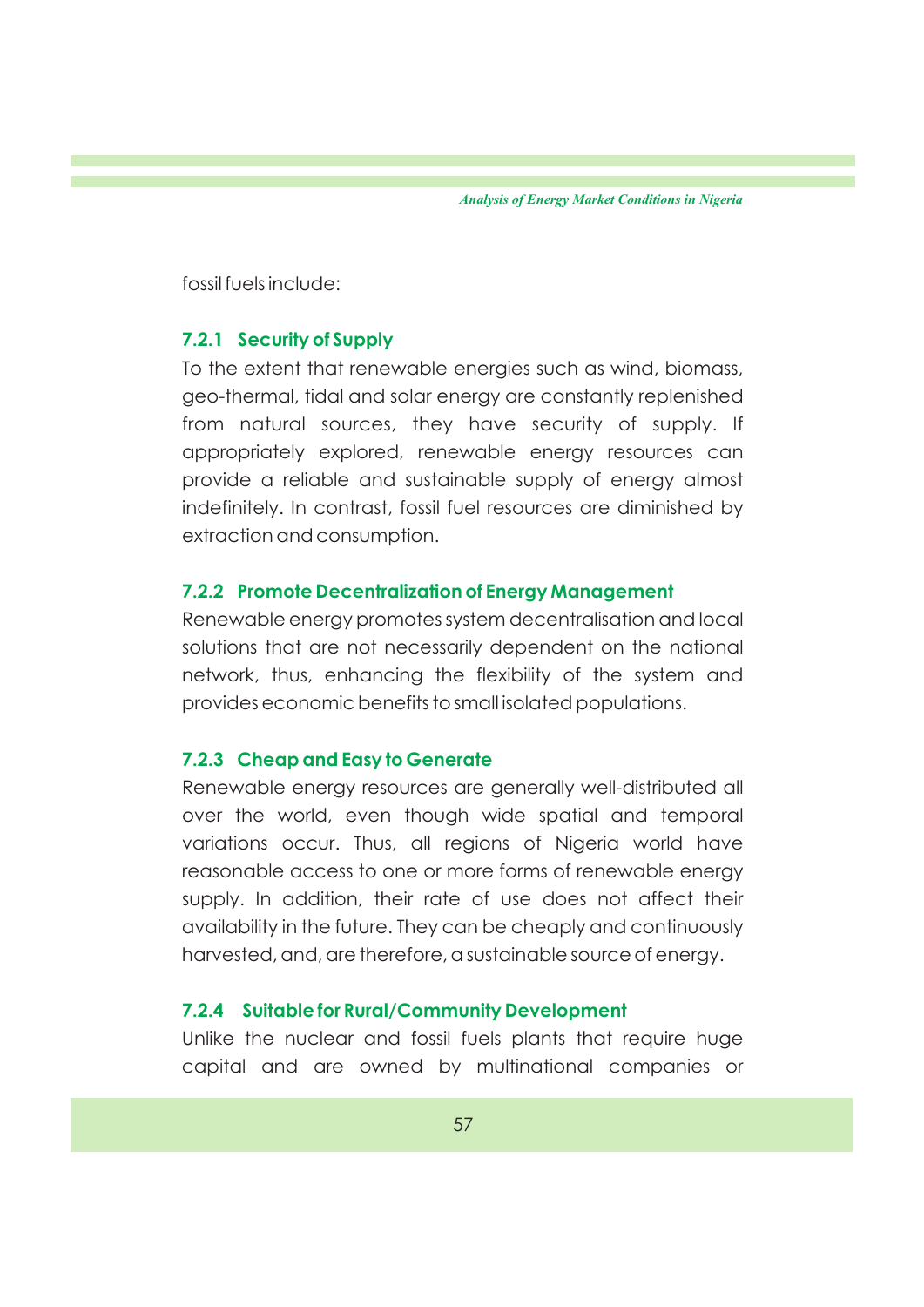governments, renewable energy can be set up in small units, suitable for rural community ownership and management. This way, the returns from renewable energy projects are internalised in the community. In Nigeria, this has particular relevance since the electricity grid barely extends to remote areas, and is usually expensive when it does. This presents a unique opportunity to construct power plants closer to where they are actually needed. This way, the much needed income, skill transfer, and manufacturing opportunities for small businesses would be injected into rural communities.

However, to fully tap into the opportunities, the country needs to establish renewable energy markets and continuously develop capacities in renewable energy technologies. In this way, the barriers and constraints to the transmission of renewable energy are circumvented. Specifically, the legal, administrative, and financing framework should be established to facilitate planning and implementation of renewable energy projects. Government should take the lead in promoting renewable energy technologies by initiating surveys and studies to establish their potentials in both urban and rural areas.

### **7.3 Environmental Considerations**

Today's carbon-constrained world is understandably averse to pollution. Sanctions on pollution that began softly few decades ago have now reached stringent levels, involving penalties for polluters above tolerable levels and financial rewards for "nonpolluters". It is, therefore, critical for any energy reform to be anchored on a pollution-free technology. Nigeria should,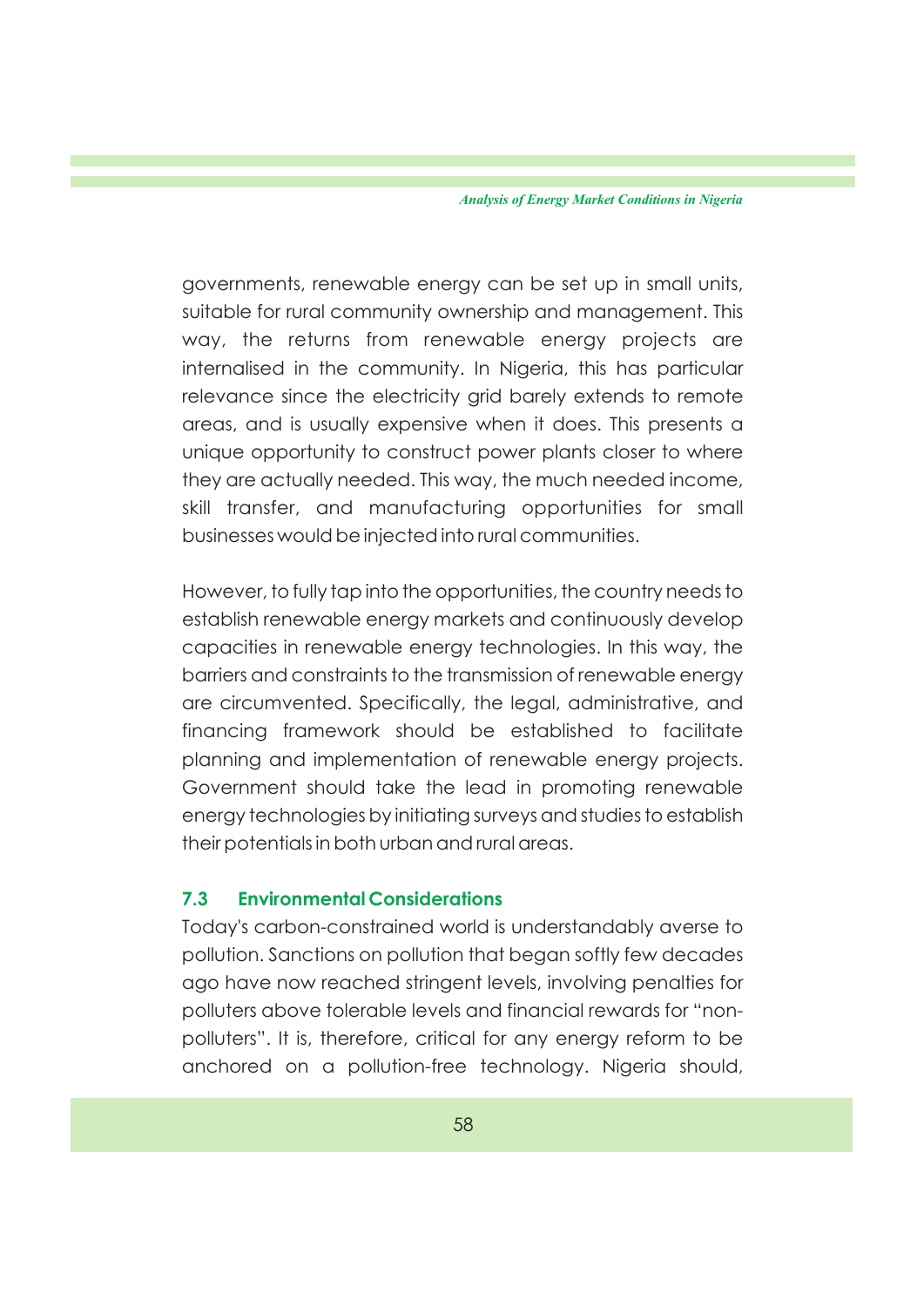therefore, identify and develop economically-viable and environmentally-sound energy sources to promote developmental objectives. In that regard, the adoption of renewable energy technologies will help to address the environmental concerns that emerge due to greenhouse gas emissions caused by power generation from oil, natural gas, and coal.

### **7.4 Competitive Energy Markets**

Competitive energy markets play a key role in the development and deployment of new technologies. Strong competition in the electricity market has a positive effect on the efficiency of power generation and distribution for optimum returns. There is need, therefore, to enhance the efficiencies of end-use technology. This could be achieved through research, development, transfer and use of improved energy-efficient technologies and practices, with special attention to the rehabilitation, maintenance and modernisation of energygenerating infrastructure.

## **7.5 Conducive Environment for Private Sector Investment**

Energy sector investments require huge capital, a long-term investment horizon and an advanced technology. To woo investors into the sector, the economic, political and social environment must be made attractive and conducive. The provision of an appropriate pricing framework that would enable investors recoup their investment and generate funds for new investments and expansion would serve as further incentives. This requires the total deregulation of the energy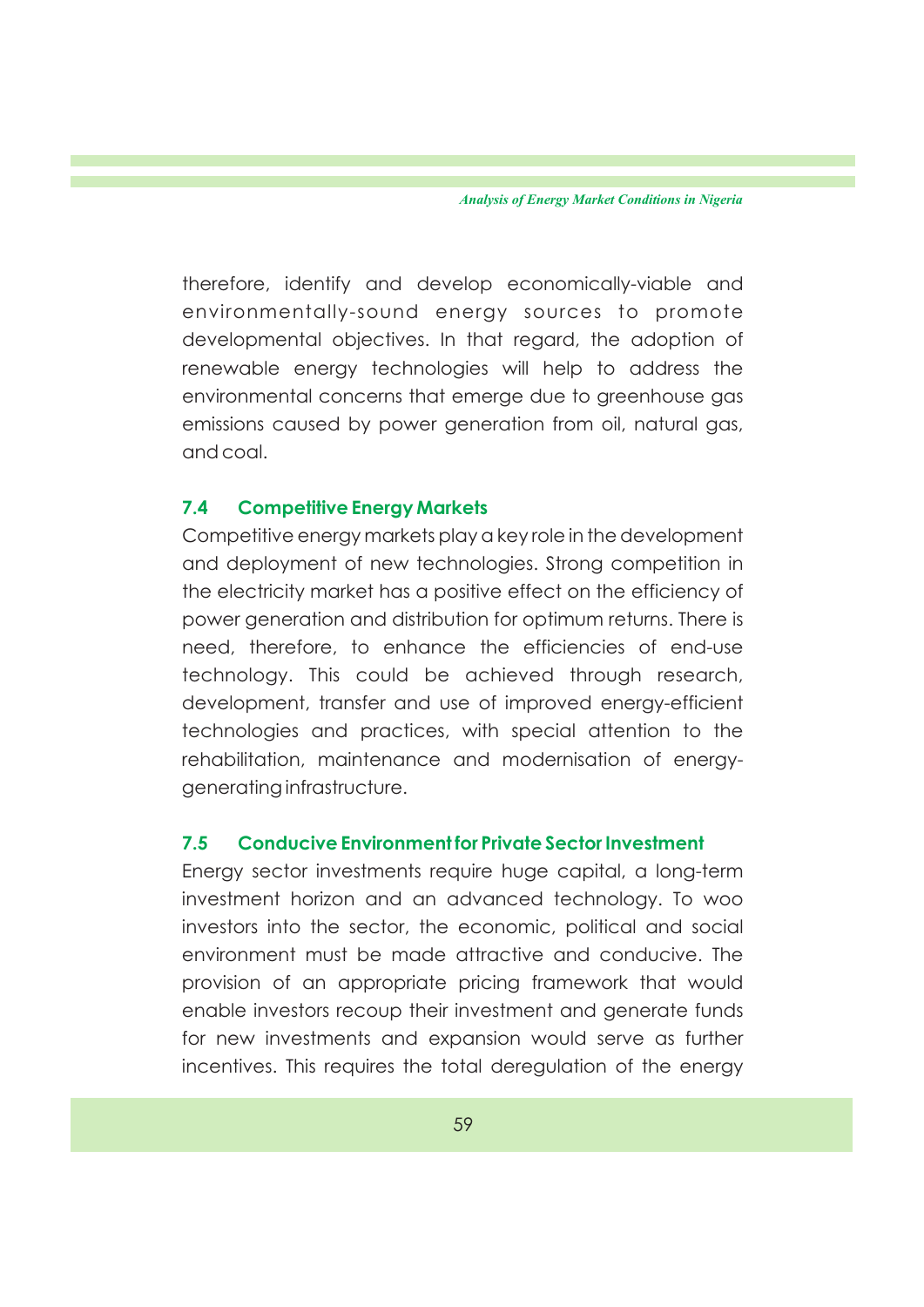sector and government involvement in the sector restricted to regulatory and oversight functions.

Secondly, there is a need for the established policy clearly defining the extent of support and incentives the Government would provide to developers of energy infrastructure, particularly gas-to-power infrastructure.

Statistics have shown that over 65.0 per cent of Nigerians live in the rural areas (Adenikinju, 2008). Thus, unless deliberate efforts are made, these Nigerians may be excluded from energy supply, as the current grid expansion take a long time to get to the rural areas.

### **7.6 Regional and Ecological Considerations**

To achieve a balanced mix of energy that would guarantee stability, natural endowment of every region should be optimally exploited to boost the total energy generated and distributed. This would ensure that every region has at least one form of energy resource or the other. However, these strategies must be articulated, taking into cognisance the regional characteristics and advantages.

### **7.7 Electricity Capacity Development**

There is need to carry out skill gaps analysis in a bid to ascertain the existing skill in the sector and what is required to attain the country's power supply projections. Thereafter, efforts should be made to develop training institutes to provide the necessary human capacity for the energy sector. This would involve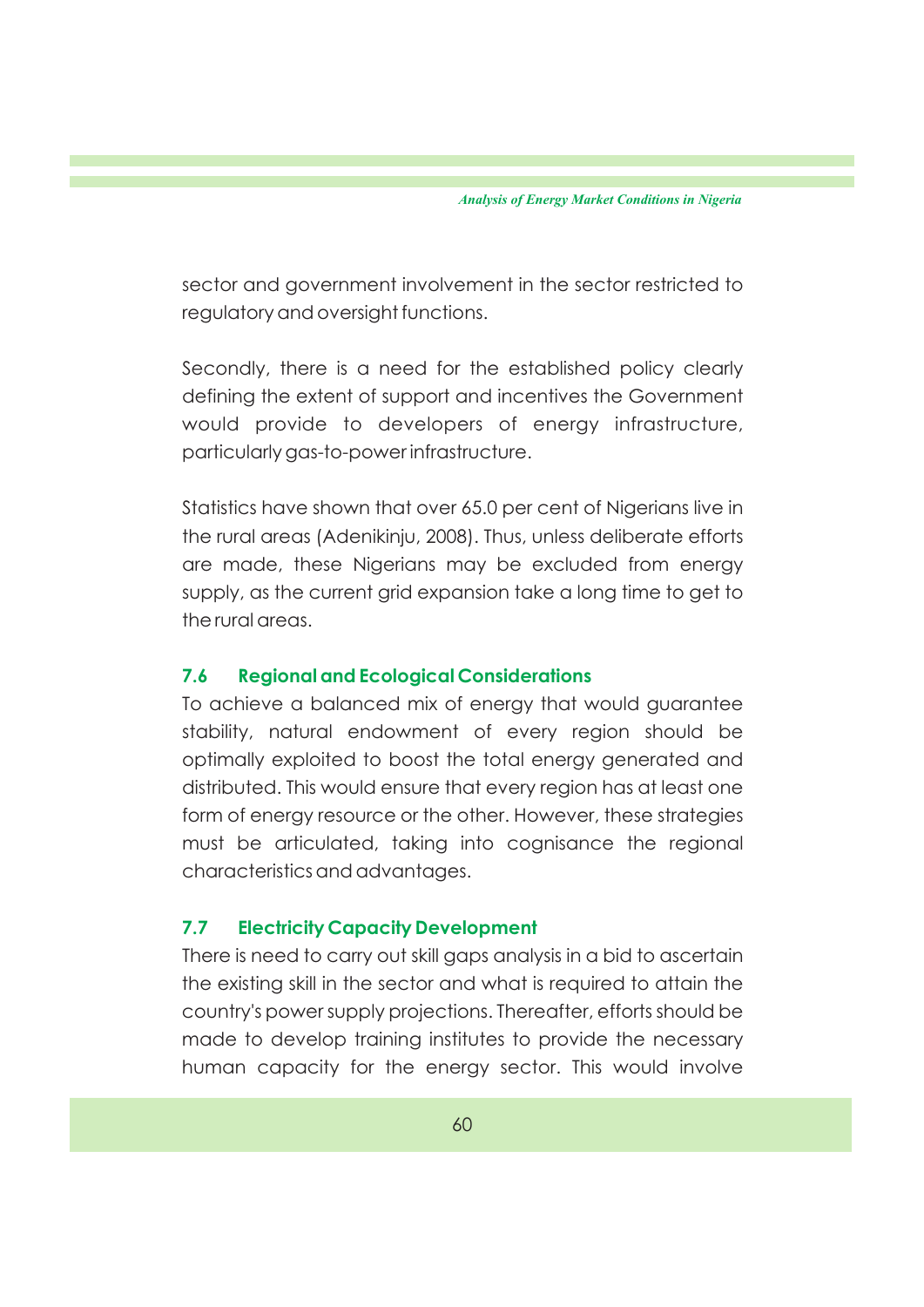strengthening the existing training institutions such as universities, polytechnics, and technical institutes as well as establishing new ones, specifically to cater for the skill gap needs of the country's energy sector.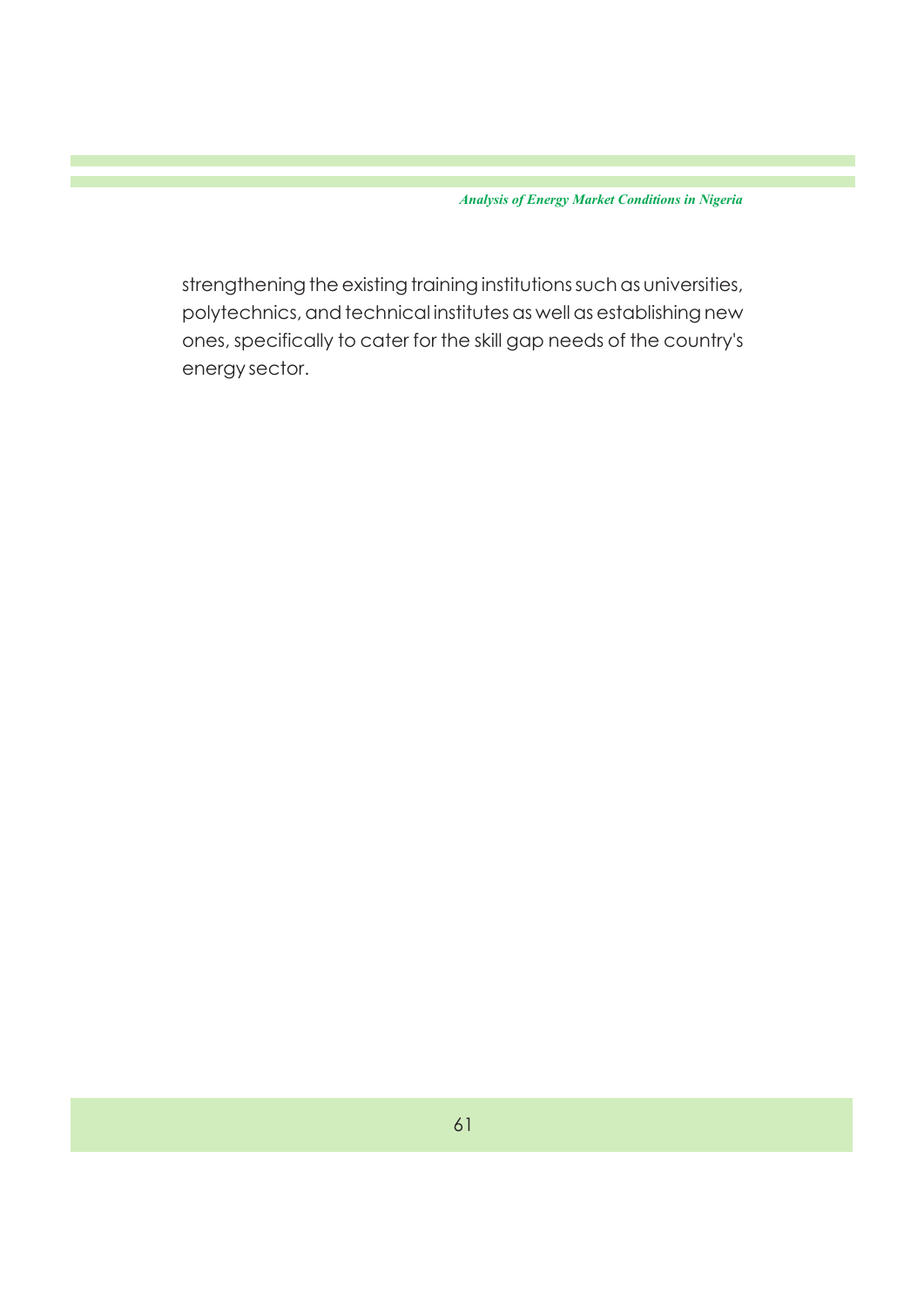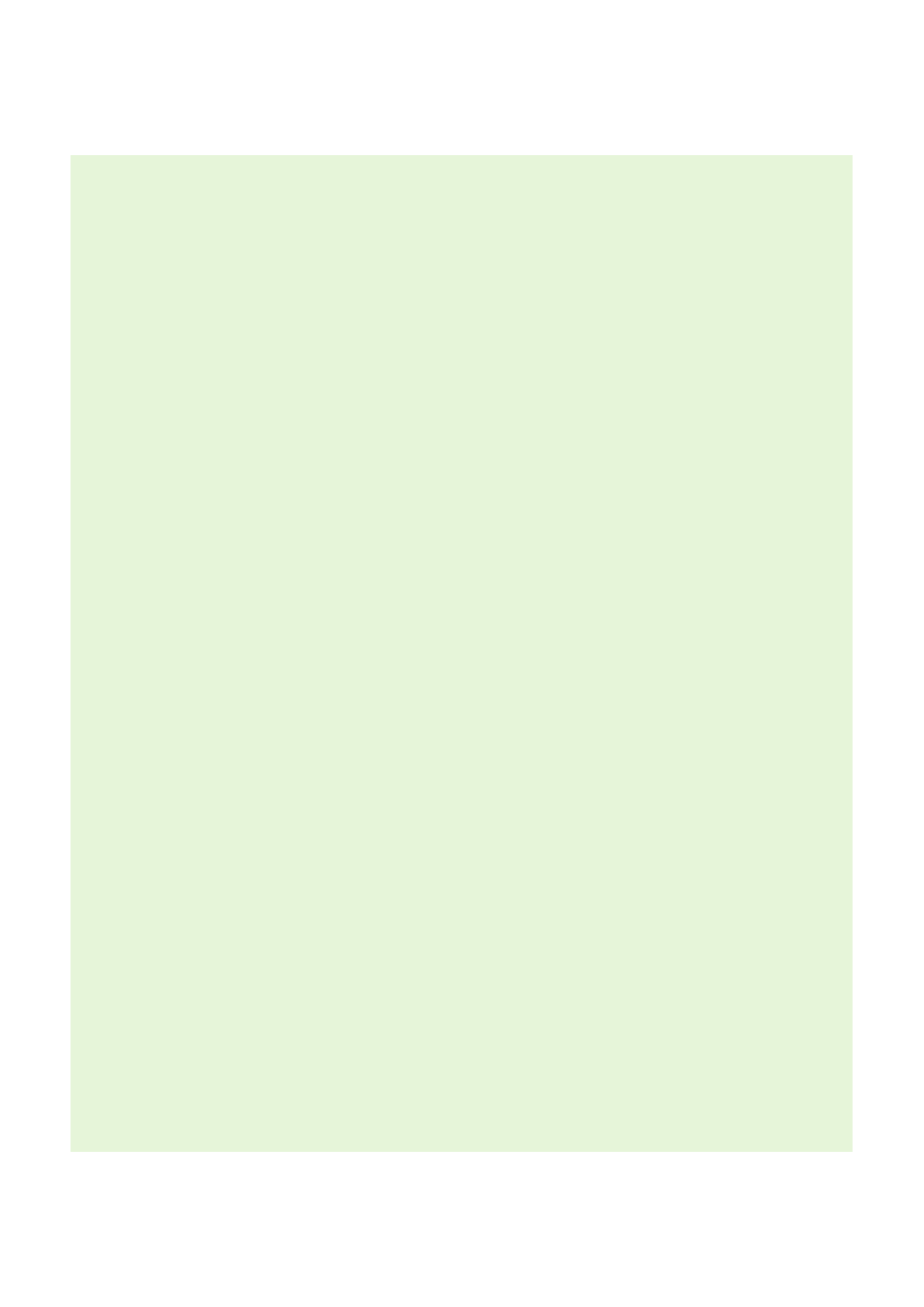# **8.0 CONCLUSION**

This paper highlighted the stylised facts on the Nigeria energy sector, including the natural endowments in oil and gas reserves, with high potential for enhanced economic growth, revenue generation and employment. The paper established that largely, energy produced was exported to maximise revenue from the natural endowments.

The paper also discussed the various policies and programmes that had been implemented by the Government over the years to improve the oil and gas industry, particularly the local content and importation of petroleum products. Despite the effort, little success was achieved. Similarly, in the electricity subsector, output had consistently been below 5,000 MW per hour for more than one and half decades.

With a projected boost in global output growth, it is suggested that the country should take advantage of the likely rise in demand for crude oil in the energy- intensive economies of the trading partners and rebuild the dwindled foreign reserves and re-awaken the waned investors' confidence. This will be achievable as the cost of developing alternative sources of energy is comparatively more expensive.

The energy basket in Nigeria has played a significant role in generating income for the economy. However, the need to prioritise the primary function of using the endowed resources was emphasised. The management of the resources has created a dysfunction in the economy, resulting into grim energy security concerns, which makes it imperative for the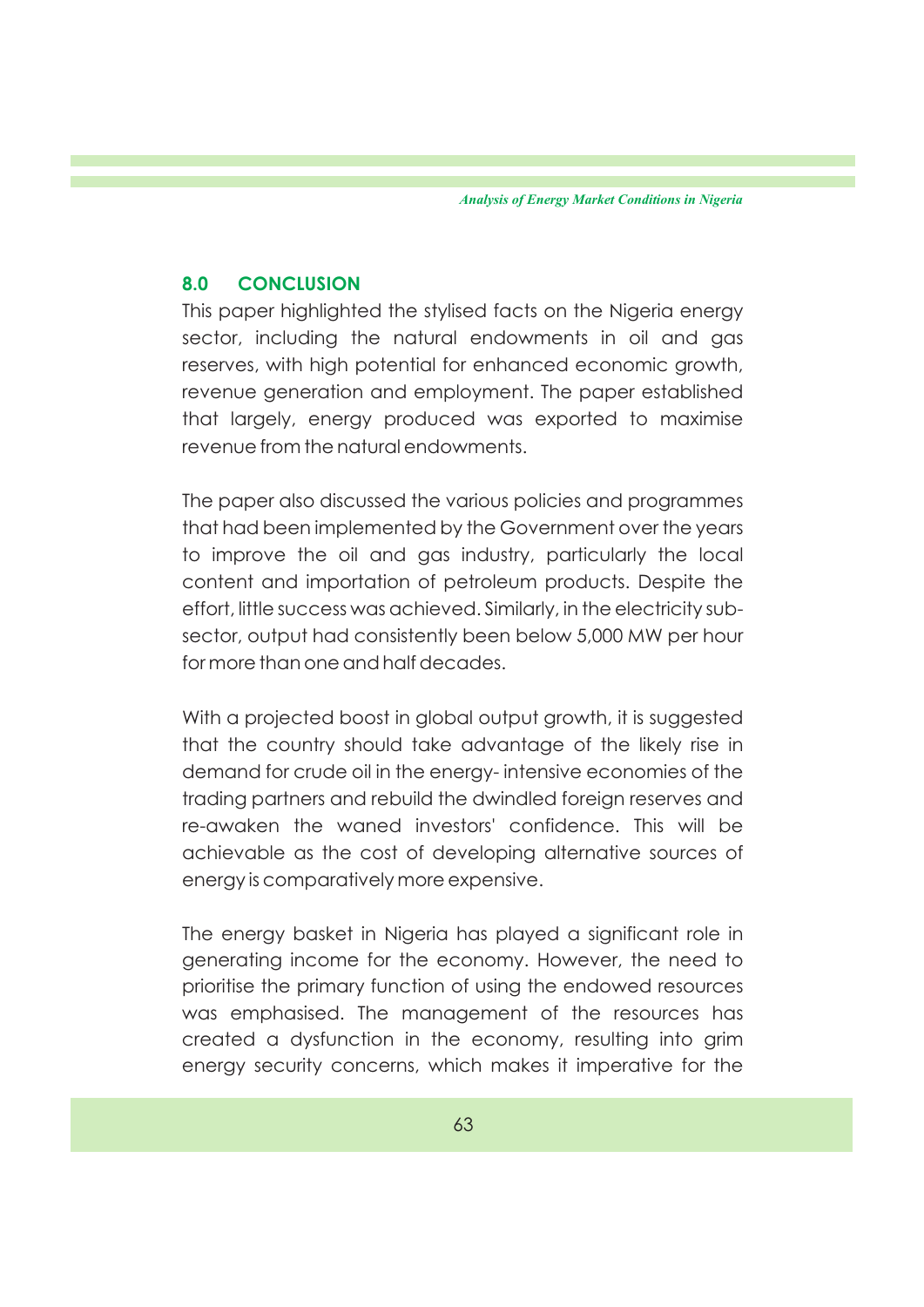transformation of the sector from being a leakage to a strategic source of energy security. A major concern is the massive spending on petroleum products subsidy. This practice is not sustainable as there are other areas of need begging for attention in the economy. Also, the huge foreign exchange consumption for importation of PMS in particular, constitutes a leakage on the economy and exerts undue pressure on the earnings from crude oil exports and exchange rate. This situation could be avoided if the domestic refineries were operating at optimal capacity.

Investment in energy by the private sector needs to be encouraged as the projections for the industry in the next decade signal a positive trend, coupled with the sustained macroeconomic improvement. The huge untapped electricity market offers great opportunities for both domestic and international investors, as their involvement will help to bridge the vast power supply gap created by rapid population growth and low investment in the sector.

The recent shift in the production structure of the US, particularly with reference to Shale oil, makes it critical for Nigeria to explore new markets in the non-OECD countries and ensure efficient funding of the National budget as oil sector accounts for over 85 per cent of Nigeria's export earnings. Another issue that calls for urgent attention of the Government is the gas sub-sector. Nigeria, being a gas province needs to harness gas resources to emerge as a major world supplier. This will change the country's focus away from only crude oil to enhance its foreign exchange earning capacity while reducing gas flaring.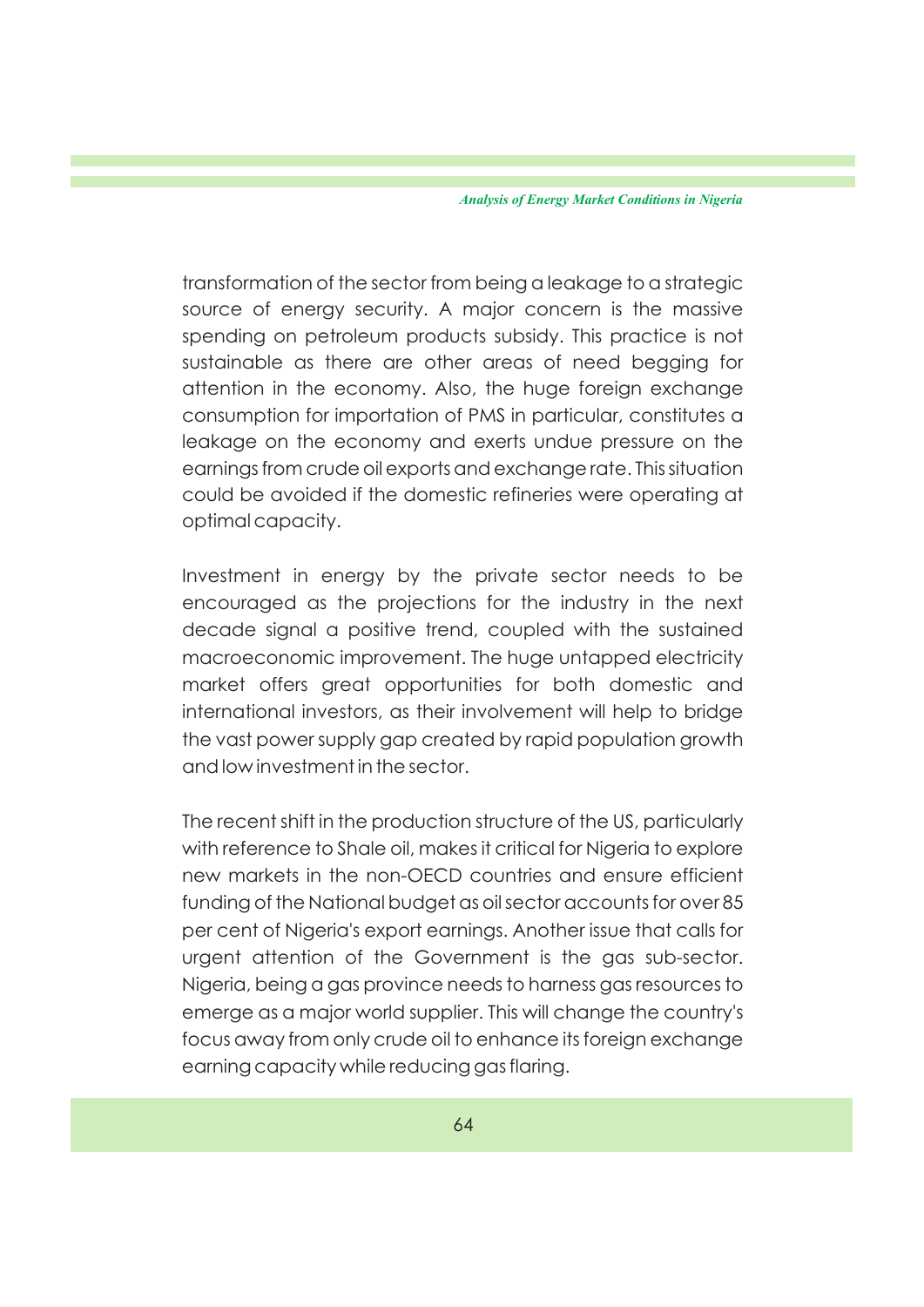## **References**

- Adegbulugbe, A. O. and A. Adenikinju (2008). "Energising Vision 2020", Paper presented at the First International Conference of NAEE/IAEE at the Transcorp Hilton Hotel, Abuja, April 29 - 30.
- Adenikinju, A. (2008). "Efficiency of the Energy Sector and its Impact on the Competitiveness of the Nigerian Economy", Proceedings of International Association of Energy Economics, pp. 27 - 31.
- Apata, U. (2014). "Review of the Nigeria's Oil and Gas Industry", Price Waterhouse Coorpers, November.
- Atallah, T and P. Bean (2015). "Determinants of Energy productivity: A comparison of 39 countries", King Abdullah Petroleum Studies and Research Center (KAPSARC) Discussion Paper, KS-1518-DP012A, Riyadh, Saudi Arabia, May.
- British Petroleum (2014). Statistical Review of World Energy, June.

British Petroleum (2015). World Energy Outlook.

Central Bank of Nigeria (2013). "2013 Annual Reports", Central Bank of Nigeria.

Centre for People and Environment (CPE) and Tryby Energy, Minerals and Environment Corporation, (2009). "Pre-Feasibility Study of Electricity Generation from Nigerian Coal mine Methane", Ibadan, Oyo State, Nigeria.

Economides M. J. and D. A. Wood (2009). "The State of Natural Gas", Journal of Natural Gas Science and Engineering. Pp.1–13.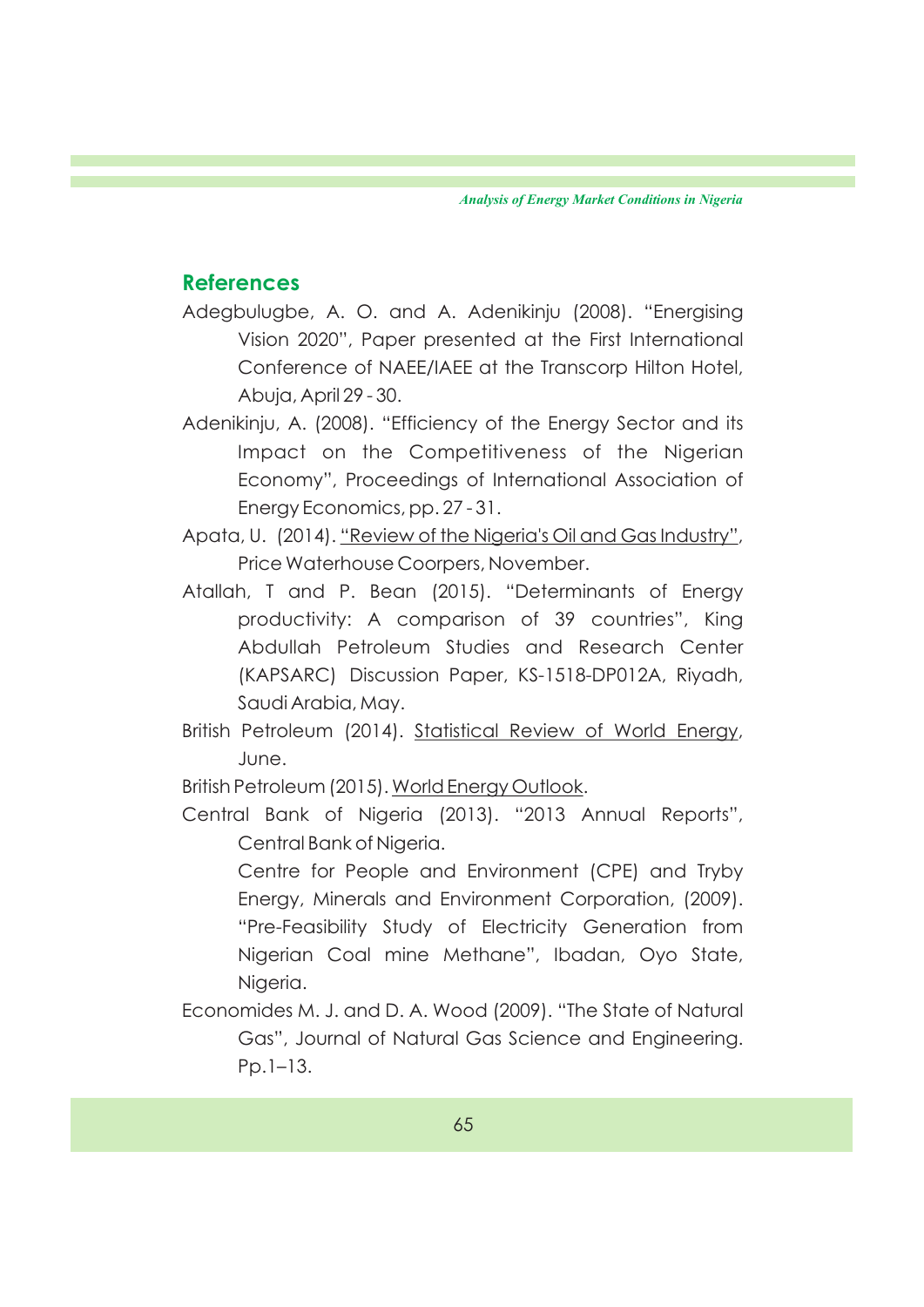EcoWatch (2015): "5 Countries Leading the Way Toward 100% Renewable Energy" available at:

http://ecowatch.com/2015/01/09/countries-leadingway-renewable-energy/

- Energy Information Agency (2014). Annual Energy Outlook with Projections to 2035", National Energy Information Centre, EI-30, Forrestal Building, Washington, DC 20585, April.
- El-Badri, A. S. (2013). "The Global Energy Outlook", Organisation of the Petroleum Exporting Countries (OPEC), October 28. IEA Oil Market Reports: 1999, 2005, accessed from https://www.iea.org/media/omrreports/fullissues/
- Imoke, L. (2004). "The Power Sector: The Catalyst for Economic Growth and Development", presented by the Honourable Minister of Power and Steel and Chairman of NEPA Technical Committee at an Interactive Forum with Mr. President.
- International Energy Agency (2010). "World Energy Outlook: Executive Summary", A Monograph, 9 rue de la Federation 75739 Paris cedex 15, France.
- International Energy Agency (2014). "How will Global Energy Market Evolve"?, World Energy Outlook Factsheet.
	- International Energy Agency (2014). "Key World Energy Statistics".
- International Energy Agency (2015). "Oil Market Report".
- International Energy Agency (2015). Statistical Energy Balances – Nigeria, May 6.
- International Gas Union (2014). "World LNG Report: News, Views and Knowledge on Gas worldwide".
- International Monetary Fund (2000). "The Impact of Higher Oil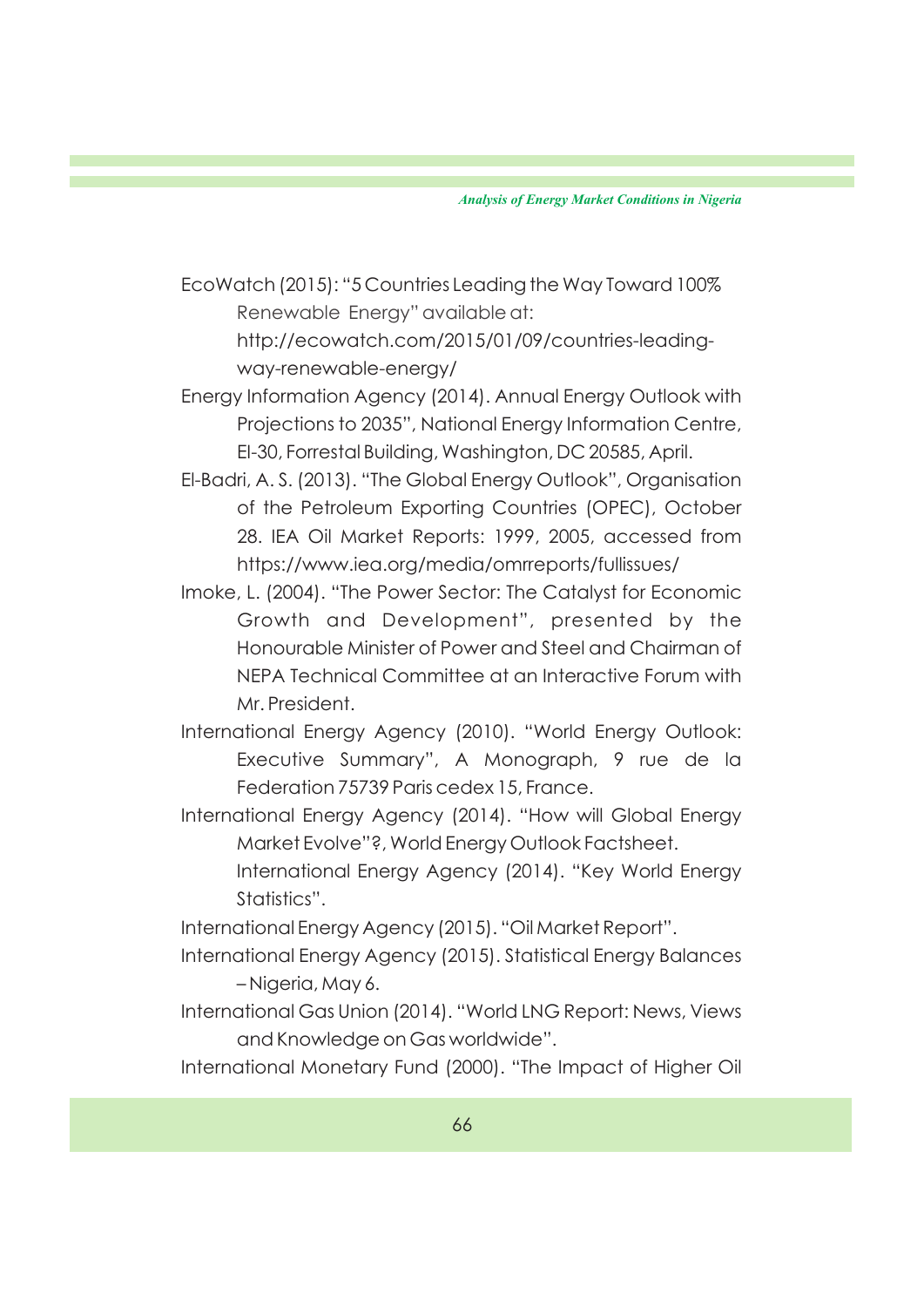Prices on the Global Economy", prepared by the Research Department, December 8.

- Ishola, W. A. (2012). "An Analysis of Electricity Market Structure and its Implications for Energy Sector Reforms and Management in Nigeria", Global Advanced Research Journal of Management and Business Studies, Volume 1 (5), pp. 141-149. June.
- Iwayemi, A. (2008). "Nigeria's Dual Energy Problems: Policy Issues and Challenges", International Association for Energy Economics Policy Brief, Fourth Quarter.
- Jean Masseron (1990). "Petroleum Economics" 4<sup>th</sup> Edition Institute Francais du Petrole Publications.
- Klynveld P. M. G. (2014). "Nigeria's Oil and Gas Industry Brief", KPMG Professional Services Nigeria, June.
- Kupolokun, F. M. (2006). "Nigeria and the Future Gas Market", A lecture by the Group Managing Director of the Nigerian National Petroleum Corporation (NNPC), delivered at the Baker Institute Energy Forum, Rice University, Houston, USA on May 2.
- Mirchi A, S. Hadian, K. Madani, O. Rouhani and A. Rouhani (2012). "World Energy Balance Outlook and OPEC Production Capacity: Implications for Global Oil Security, Energies, Volume 5, Issue 8, Pages 2626-2651, Molecular Diversity Preservation International, USA.
- Nigeria LNG Limited (2013). NNPC Business Upstream Ventures and Deep Water Exploration, Group Annual Report and Financial Statement.
- Nigerian Association of Energy Economics (2010). "Energy, Environment and Economic Growth", Proceedings of the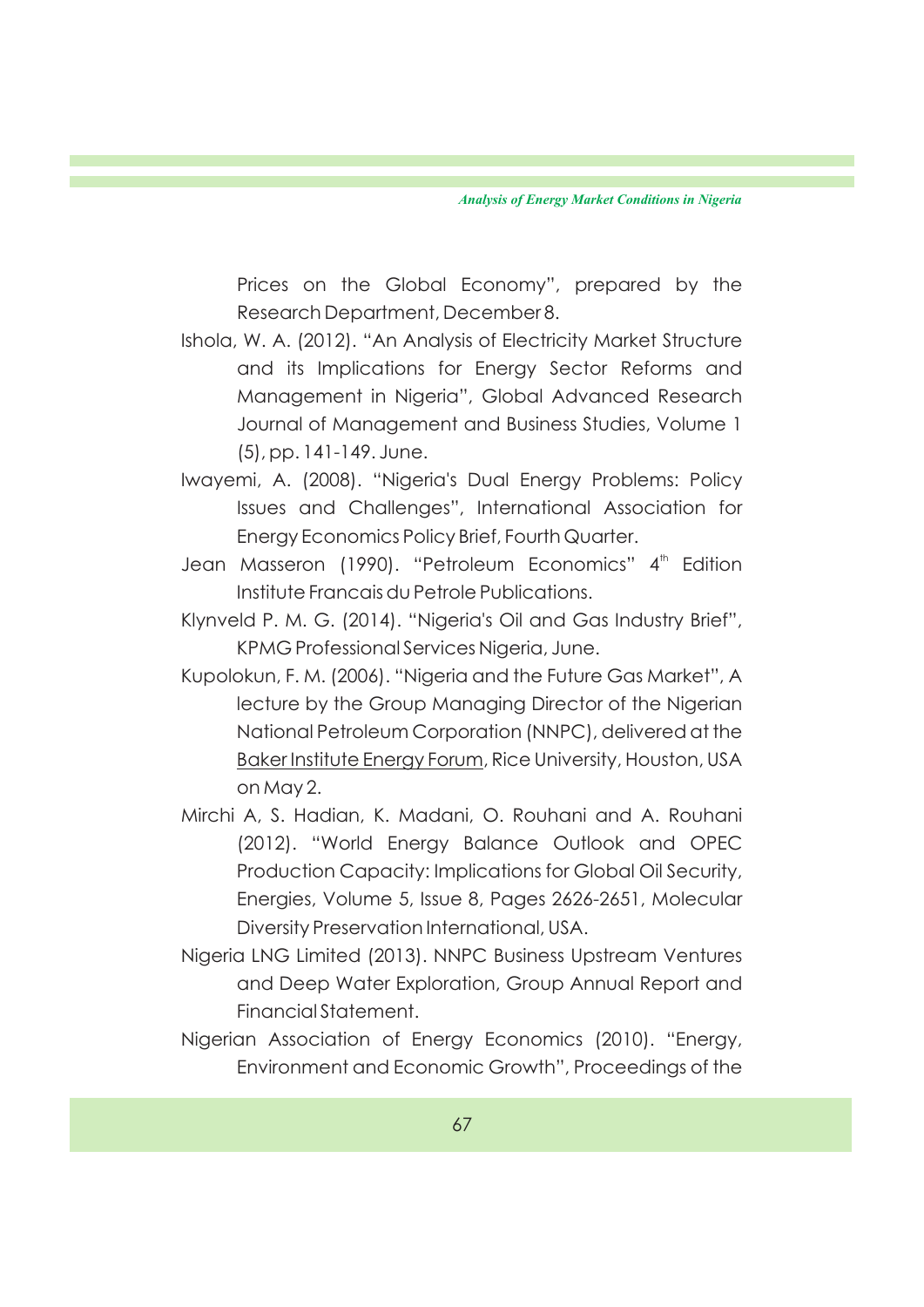NAEE Conference, Abuja.

- Nigerian Association of Energy Economics (2014). "Energy Access for Economic Development: Policy, Institutional Frameworks and Strategic Options", Proceedings of the NAEE/IAEE Conference, Abuja.
- Nigerian Electricity Regulation Commission (2008). "Multi-Year Tariff Order for the determination of charges and tariffs for electricity generation, transmission and retail tariffs (July 1, 2008 to June 30, 2013), Order Number: NERC/GL 059, Abuja.

Nigerian Liquefied Natural Gas Annual Report (2013).

Observ'ER and Fondation Energies pour le Monde (2013). "Worldwide electricity production from renewable energy sources: Statistics and Figures Series", Fifteenth inventory.

- Odumugbo C. A. (2010). "Natural Gas Utilisation in Nigeria: Challenges and Opportunities", Journal of Natural Gas Science and Engineering, pp. 310-316.
- Okeke, R. C., E. M. Izueke and F. I. Nzekwe (2014). "Energy Security and Sustainable Development in Nigeria", Arabian Journal of Business and Management Review (OMAN Chapter), Vol. 4, No. 3, pp. 63-71.
- Olugbenga, T. K., A. A. Jumah and D. A. Phillips (2013). "The Current and Future Challenges of Electricity Market in Nigeria in the face of Deregulation Process", African Journal of Engineering Research, Vol. 1(2), pp.33-39, March.
- OPEC (2014). "2014 World Oil Outlook", Organization of the Petroleum Exporting Countries.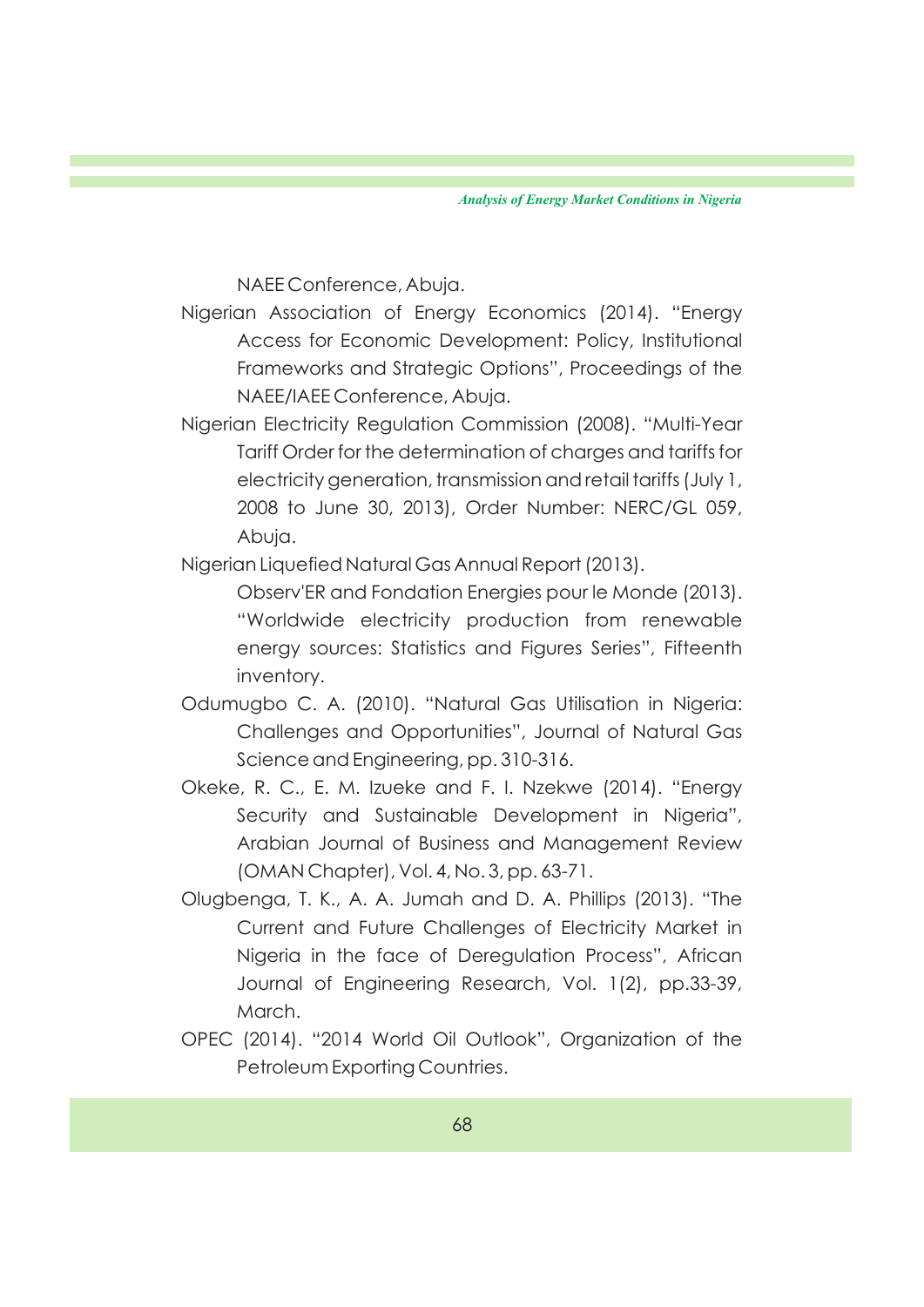https://www.opec.org/opec\_web/static\_files\_project /media/downloads/publications/WOO\_2014.pdf

- OPEC (2014). "Implications for Global Oil Security", Energies, ISSN 1996-1073.
- Qua Petroleum Refinery Project (2015). Facts about Nigeria, (www.quarefinery.com/facts-about-nigeria.html).
- Ratner R. and Glover C. (2014). "US Energy: Overview and Key Statistics", Congressional Research Service Report, June 27.
- Renewable Energy World.com (2015): "Types of Renewable Energy" available at http://www.renewableenergy world.com/index/tech.html
- Sunday, O. O. (2012). "Energy and Sustainable Development in Nigeria: The Way Forward", Energy, Sustainability and Society, 2:15.
- Tallapragada PVSN, (2009). "Nigeria's Electricity Sector: Electricity and Gas Pricing Barriers", International Association for Energy Economics, First Quarter, pp. 29 – 34.
- The Emirates Center for Strategic Studies and Research (2003). "The Future of Oil as a Source of Energy", The Emirates Center for Strategic Studies and Research, the United Arab Emirates.
- The U.S. Energy Information Administration (2014). "2014 Annual Energy Outlook".
- U.S. Energy Information Administration (2014). Annual Energy Outlook.
- Wakeel, A. I. (2012). "An Analysis of Electricity Market structure and its Implications for Energy Sector Reforms and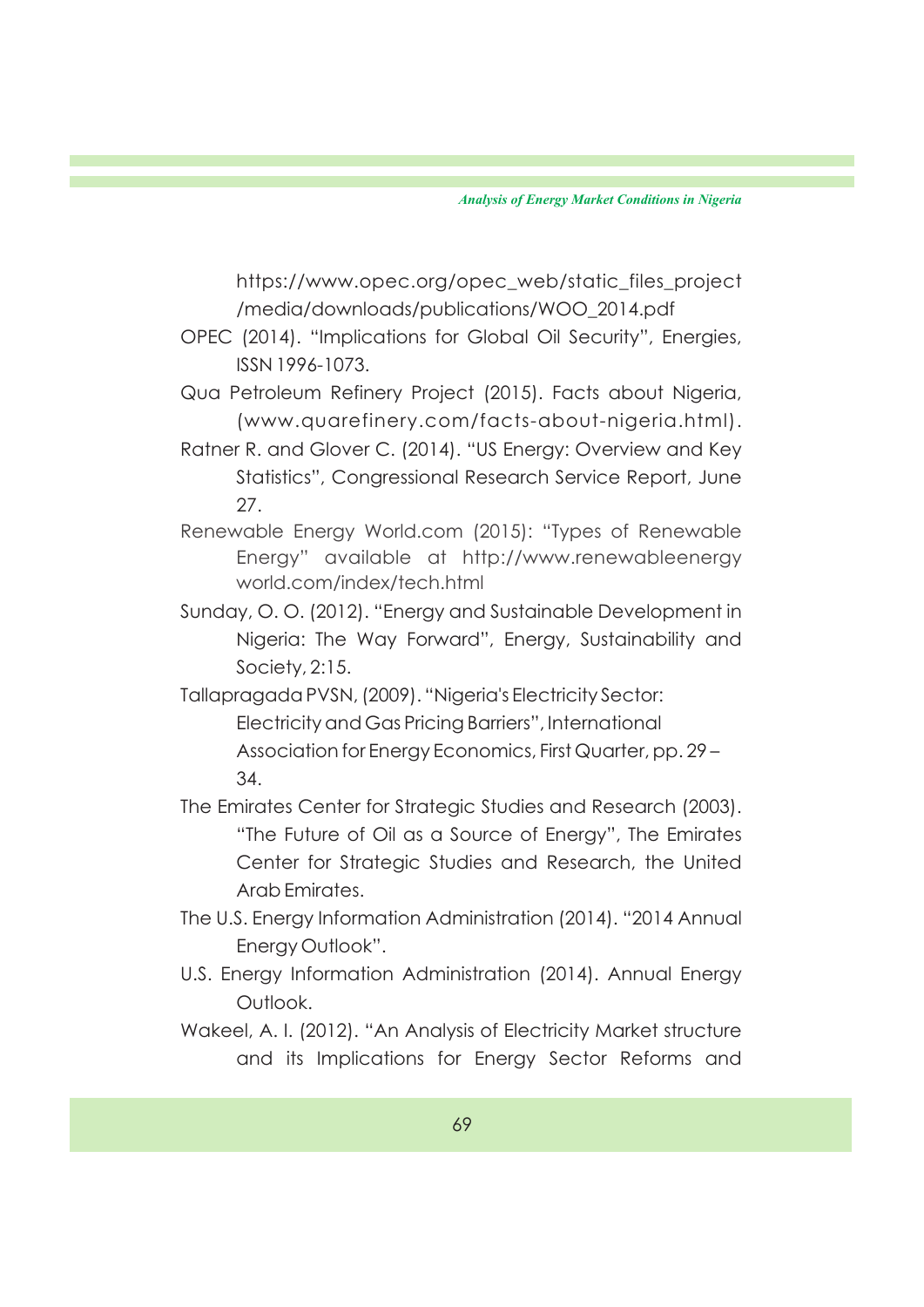Management in Nigeria", Global Advanced Research Journal of Management and Business Studies, Vol. 1(5) pp. 141-149, June.

- Ward, M. and P. Asiodu (2013). "World Energy Outlook and Its Potential Impact on the Nigeria's Petroleum Industry", Lecture series presented at Aret Adams Memorial lecture series, Lagos, Nigeria.
- World Bank (2015a). "Commodity Market Outlook", Quarterly Report, Washington D.C., January.
- World Bank (2015b). "Electricity Production Indicators", Quarterly Report, Washington D.C., March.
- World Economic Forum (2012). "Energy for Economic Growth", Energy Vision Update 2012: Industry Agenda Prepared in Partnership with IHS CERA.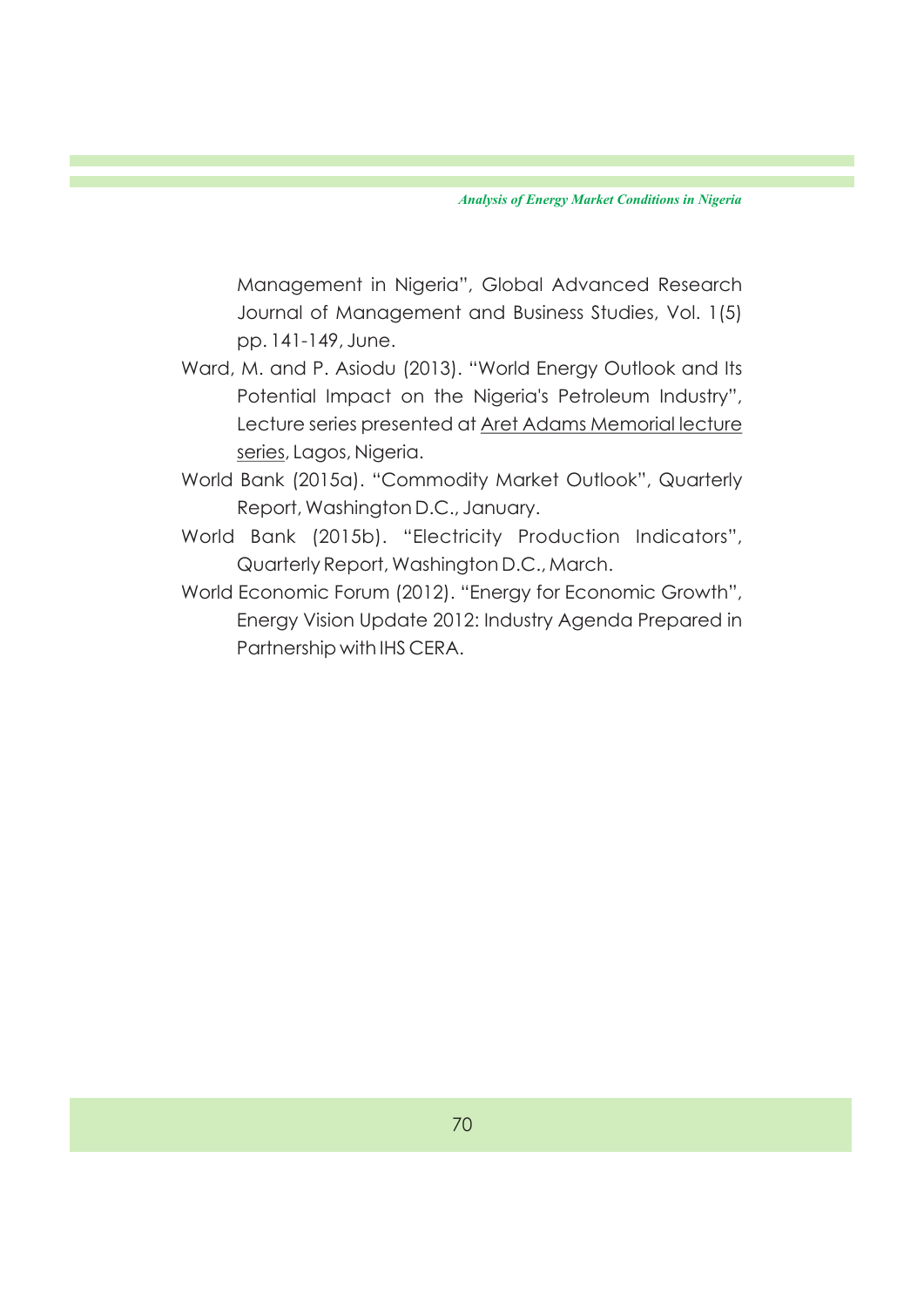## Websites Visited

http://www.nnpcgroup.com/NNPCBusiness/DownStream/Ret ailServices.aspx

http://www.nnpcgroup.com/NNPCBusiness/MidstreamVentur es/GreenfieldRefineryInitiative.aspx

http://www.cheniere.com/lng\_industry/changing%20outlook %20for%20lng.pdf

http://www.nnpcgroup.com/NNPCBusiness/UpstreamVenture s/Exploration.aspx

http://www.nnpcgroup.com/NNPCBusiness/UpstreamVenture s/OilProduction.aspx

http://www.nnpcgroup.com/NNPCBusiness/UpstreamVenture s/GasProduction.aspx

http://www.nnpcgroup.com/NNPCBusiness/UpstreamVenture s/JointVentureActivities.aspx

http://www.nnpcgroup.com/NNPCBusiness/DownStream/Ret ailServices.aspx

http://www.nnpcgroup.com/NNPCBusiness/MidstreamVentur es/GreenfieldRefineryInitiative.aspx https://www.iea.org/countries/non-membercountries/nigeria/